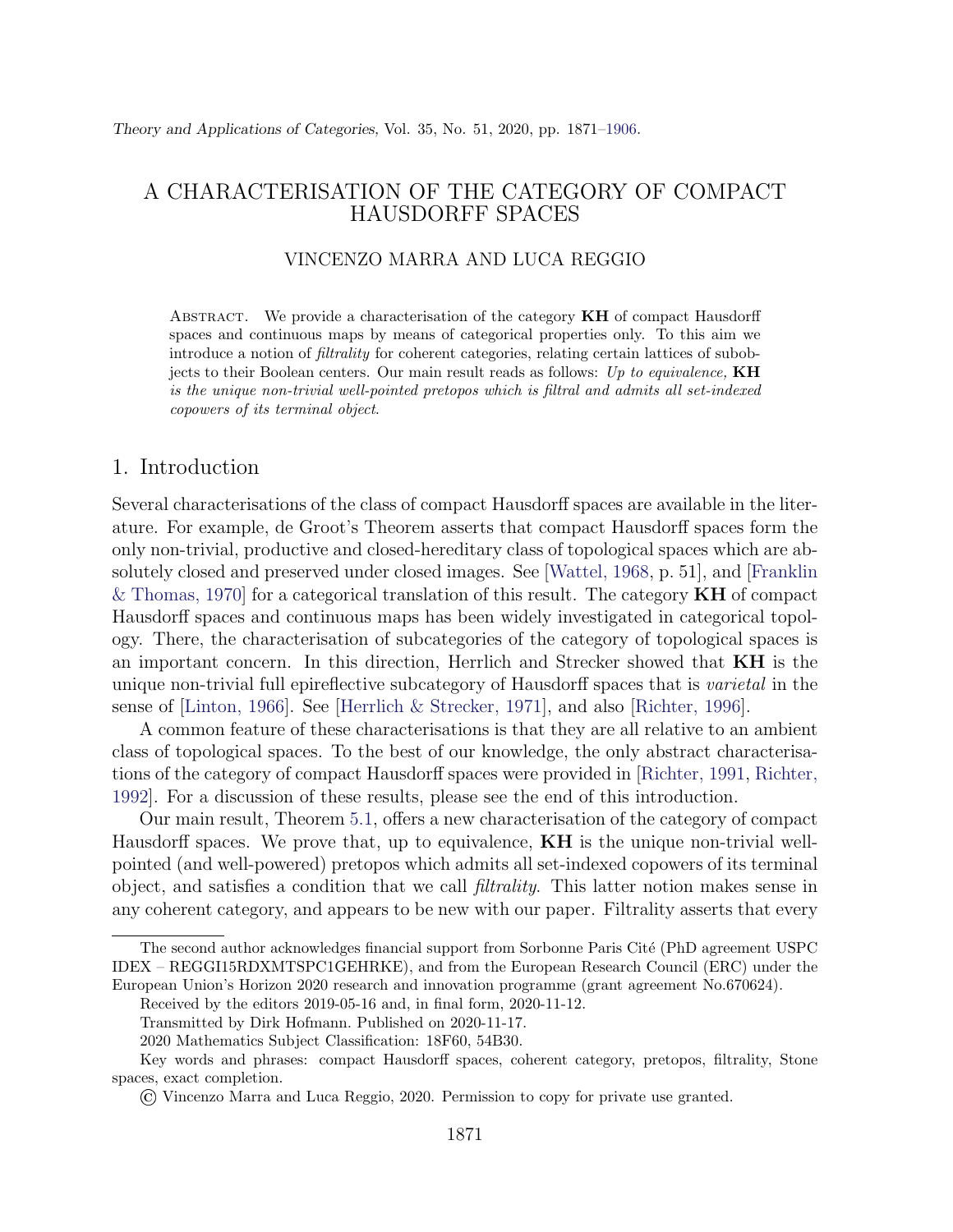# 1872 VINCENZO MARRA AND LUCA REGGIO

object is covered by one whose lattice of subobjects is isomorphic (in a canonical way) to the lattice of filters of its Boolean center. It may be understood as stating the existence of enough objects satisfying a form of compactness, Hausdorffness and zero-dimensionality. The second prominent ingredient of our characterisation is the pretopos structure. A pretopos is an exact and extensive category. While exactness is a distinguishing property of categories of algebras, extensivity abstracts a property typical of categories of spaces. In this sense, Theorem [5.1](#page-15-0) hinges on the fact that **KH** has both a spatial and an algebraic nature. We briefly comment on these two aspects.

The evident spatial nature of **KH** has proved fruitful from a duality-theoretic viewpoint. Several dualities for compact Hausdorff spaces were discovered in the first half of the last century. See, e.g., [\[Kakutani, 1941,](#page-34-2) [Krein & Krein, 1940,](#page-34-3) [Yosida, 1941\]](#page-35-3). The bestknown result probably is Gelfand-Naimark duality between compact Hausdorff spaces and commutative unital C<sup>∗</sup> -algebras [\[Gelfand & Naimark, 1943\]](#page-33-3). The concept of norm, central in the definition of C<sup>∗</sup> -algebra, is not algebraic in nature. However, Duskin showed in 1969 that the dual of the category of compact Hausdorff spaces is monadic over the category Set of sets and functions [\[Duskin, 1969,](#page-33-4) 5.15.3]. In fact,  $KH^{op}$  is equivalent to a variety of algebras. Although operations of finite arity do not suffice to describe any such variety, Isbell proved that finitely many finitary operations, along with a single operation of countably infinite arity, are sufficient [\[Isbell, 1982\]](#page-33-5). In [\[Marra & Reggio, 2017\]](#page-34-4) we provided a finite axiomatisation of a variety of algebras dually equivalent to **KH**. For more on the axiomatisability of the dual of compact Hausdorff spaces, we refer the reader to [\[Banaschewski, 1984,](#page-33-6) Rosický, 1989].

On the other hand, the category  $KH$  itself also has an algebraic nature. This was first pointed out by Linton, who proved that the category of compact Hausdorff spaces is varietal, hence monadic over Set [\[Linton, 1966,](#page-34-0) Section 5]. An explicit description of the corresponding equational theory was later given by Manes, see [\[Manes, 1976,](#page-34-5) Section 1.5] for a detailed exposition, who showed that compact Hausdorff spaces are precisely the algebras for the ultrafilter monad on Set. This algebraic nature appears to be one of the distinctive features of the category of compact Hausdorff spaces among the categories of topological spaces, and was exploited by Herrlich and Strecker, and by Richter, to obtain the aforementioned characterisations of KH.

Our characterisation of the category of compact Hausdorff spaces can be compared to Lawvere's Elementary Theory of the Category of Sets (ETCS), outlined in [\[Lawvere,](#page-34-6) [1964\]](#page-34-6). For a more detailed exposition, see [\[Lawvere, 2005\]](#page-34-7). Lawvere gives eight elementary axioms (in the language of categories) such that every complete and cocomplete category satisfying these axioms is equivalent to Set. Some of his axioms appear verbatim in our characterisation, e.g., the existence of enough points (elements, in Lawvere's terminology). Where Lawvere's characterisation and ours diverge is about the existence of infinite "discrete" objects. While the second and third axioms of ETCS jointly imply the existence of a natural numbers object satisfying Primitive Recursion [\[Lawvere, 2005,](#page-34-7) Theorem [1](#page-1-0), we prescribe filtrality which forbids the existence of infinite discrete objects.<sup>1</sup>

<span id="page-1-0"></span><sup>&</sup>lt;sup>1</sup>Note that **KH** does admit a natural numbers object, namely the Stone-Čech compactification  $\beta(\mathbb{N})$ .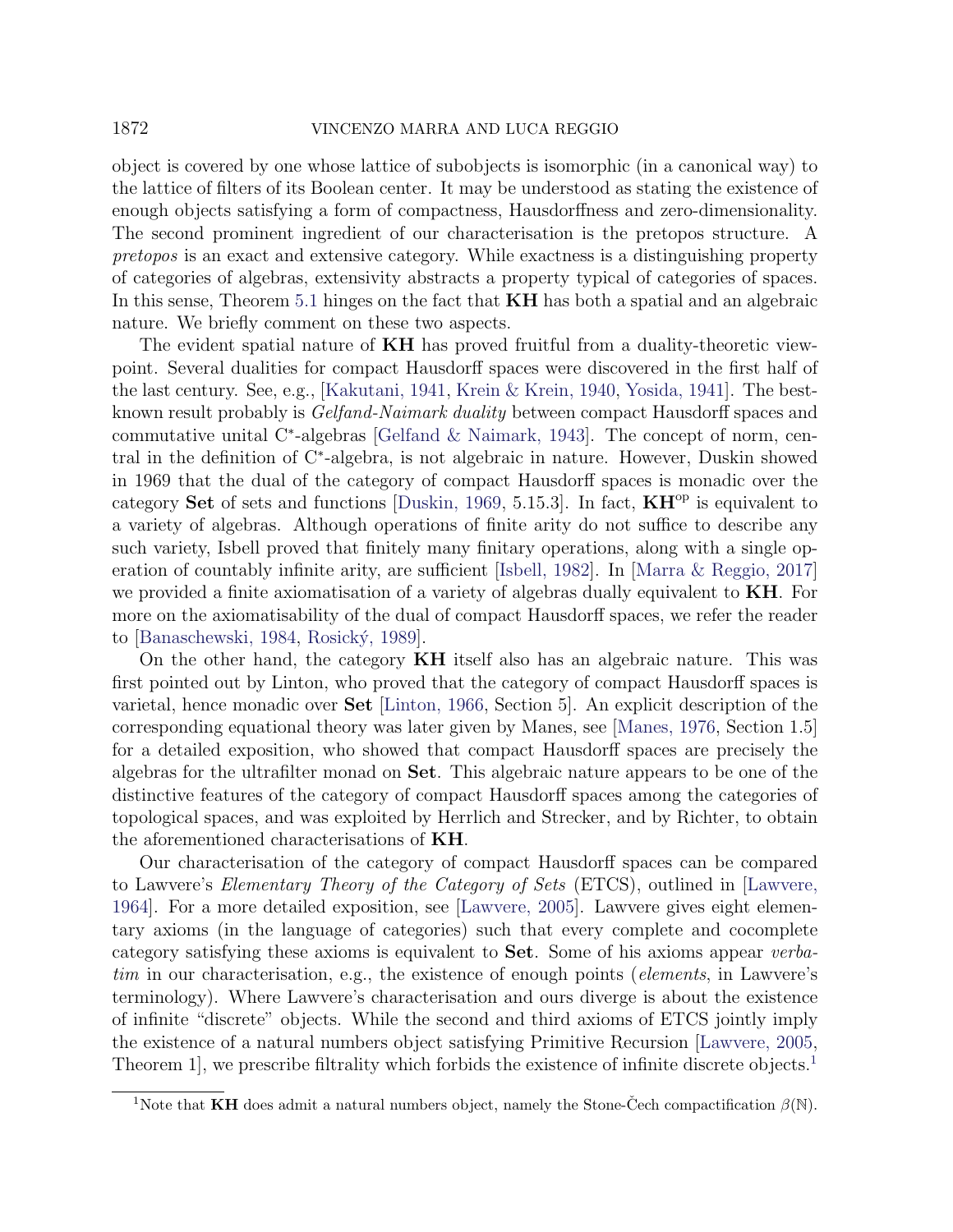In a sense, when compared to Lawvere's, our characterisation clarifies to what extent the categories Set and KH are similar, and where they differ. Let us mention that Schlomiuk adapted Lawvere's ETCS to characterise the category of topological spaces [\[Schlomiuk,](#page-35-5) [1970\]](#page-35-5). However, her result does not bear a greater resemblance to ours than Lawvere's.

The paper is structured as follows. In Section [2](#page-3-0) we provide some background on coherent categories, which capture a part of the structure of pretopos. It turns out that this structure suffices for a large part of the construction leading to the main result. In Section [3,](#page-6-0) we study the functor assigning to each object of a well-pointed coherent category  $X$  its set of points, *alias* global elements. We focus on the situation where this functor admits a lifting to the category of topological spaces, yielding a topological representation of  $X$ . The notion of filtrality is introduced in Section [4.](#page-11-0) We use it to prove that the topological representation of  $X$  lands in the category of compact Hausdorff spaces. The full pretopos structure on  $X$  is considered in Section [5](#page-15-1) to prove our main result, Theorem [5.1,](#page-15-0) providing a characterisation of KH. The last two sections of the paper are offered by way of an addendum. In Section [7,](#page-27-0) we characterise the category of Stone spaces—consisting of zero-dimensional compact Hausdorff spaces and continuous maps—in the spirit of Theorem [5.1.](#page-15-0) Finally, in Section [8,](#page-31-0) we exploit our characterisation of KH to give a proof of the folklore result stating that the exact (equivalently, pretopos) completion of the category of Stone spaces is KH.

We end this introduction with a discussion of Richter's results in [\[Richter, 1991,](#page-34-1) Richter, 1992 that are relevant to our paper. Of the characterisations of **KH** in Richter, [1991,](#page-34-1) Corollary 4.7] and [\[Richter, 1992,](#page-35-2) Remark 4.7], we shall only consider the latter, which we regard as an improvement of the former. In [\[Richter, 1992\]](#page-35-2), the author derives Remark 4.7 from Theorem 2.2, a more general result characterising the full subcategories of  $KH$  which contain all the Stone-Cech compactifications of discrete spaces. Unlike Richter's, our main result is based on the notion of coherent category. Indeed, as noted above, several of our intermediate results and constructions make sense in that context. We expect this fact to play a role in future research addressing, for instance, categories of non-Hausdorff or ordered topological spaces. More generally, a number of Richter's axioms are, prima facie, quite different from ours. To provide some mathematical substance to these heuristic comments, in Theorem [6.2](#page-21-0) we offer a proof of Richter's result from our Theorem [5.1.](#page-15-0) The main point is to show how Richter's axioms entail the pretopos structure. Since Richter assumes his category to have effective equivalence relations, the crux of the matter is to deduce regularity and extensivity from Richter's axioms. For details, please see Section [6.](#page-21-1)

1.1. NOTATION. Assuming they exist, the initial and terminal objects of a category are denoted 0 and 1, respectively. The unique morphism from an object X to 1 is  $\colon X \to \mathbf{1}$ . The coproduct of two objects  $X_1, X_2$  is written  $X_1 + X_2$ . For arbitrary (set-indexed) coproducts we use the notation  $\sum_{i\in I} X_i$ . A monomorphism (resp. regular epimorphism)

However, this natural numbers object is not stable under taking slice categories, thus preventing Primitive Recursion from holding in KH. For more details, cf. [\[Johnstone, 2002,](#page-34-8) Section A2.5].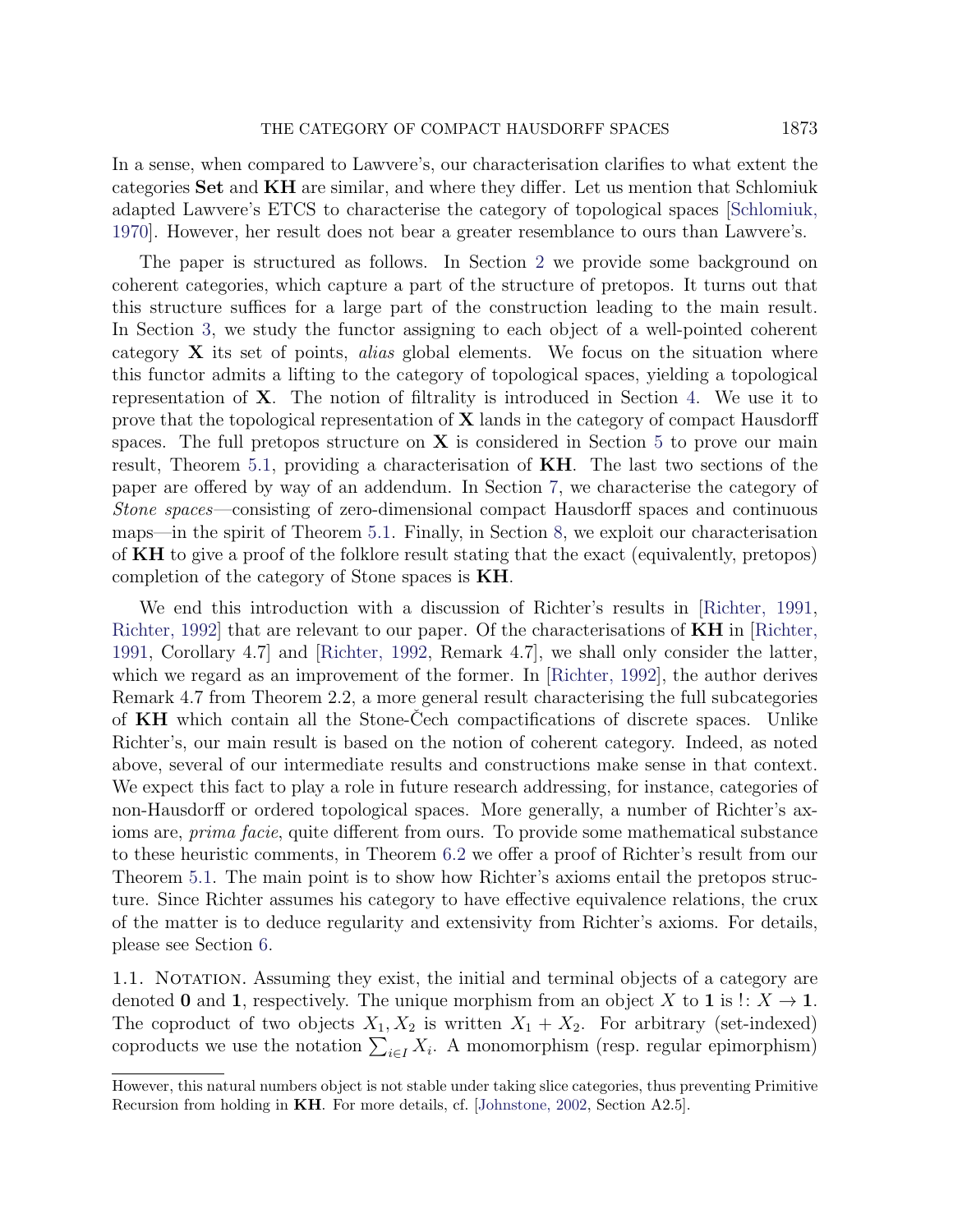from an object X to an object Y is denoted  $X \hookrightarrow Y$  (resp.  $X \to Y$ ). If S is a set,  $\mathcal{O}(S)$ is its power-set.

## <span id="page-3-0"></span>2. Coherent categories

We recall some basic facts about coherent categories that will be used in the remainder of the paper. For a more thorough treatment, the reader can consult [\[Johnstone, 2002,](#page-34-8) Sections A1.3, A1.4] or [\[Makkai & Reyes, 1977,](#page-34-9) Chapter 3].

Given an object X of a category  $\bf{C}$ , the collection of all monomorphisms with codomain X admits a pre-order  $\leq$  defined as follows. For any two monomorphisms  $m_1: S_1 \hookrightarrow X$ and  $m_2: S_2 \hookrightarrow X$ , set  $m_1 \leq m_2$  if, and only if, there exists a morphism  $S_1 \to S_2$  in C such that the following diagram commutes.

$$
S_1 \xrightarrow{m_1} X
$$
  
\n
$$
\downarrow \qquad \qquad \nearrow
$$
  
\n
$$
S_2
$$

We can canonically associate with this pre-order an equivalence relation  $\sim$ , by setting  $m_1 \sim m_2$  if, and only if,  $m_1 \leq m_2$  and  $m_2 \leq m_1$ . Note that  $m_1 \sim m_2$  precisely when there is an isomorphism  $f: S_1 \to S_2$  satisfying  $m_1 = f \circ m_2$ . A ~-equivalence class of monomorphisms with codomain X is called a *subobject* of  $X$ , and the collection of all subobjects of X is denoted by Sub X. The pre-order  $\leq$  induces a partial order on Sub X, that we denote again by  $\leq$ . When no confusion arises, we abuse notation and denote a subobject of X by the domain of one of its representatives.

2.1. ASSUMPTION. A priori, an object can have a proper class of subobjects, as opposed to a set. For simplicity, throughout this paper we shall assume that all categories under consideration are well-powered, i.e. Sub X is a set for every object X in the category.

If the category C has pullbacks, then each poset of subobjects in C is a  $\wedge$ -semilattice. Just observe that, for any object  $X$  of  $C$ , the infimum in Sub  $X$  of two subobjects  $m_1: S_1 \hookrightarrow X$  and  $m_2: S_2 \hookrightarrow X$  is given by the pullback of  $m_1$  along  $m_2$  (recall that in any category the pullback of a mono along any morphism, if it exists, is a mono). The top element of Sub X is the identity  $X \to X$ . Moreover, for any morphism  $f: X \to Y$  in C, the pullback functor

$$
f^* \colon \operatorname{Sub} Y \to \operatorname{Sub} X
$$

sending a subobject  $m: S \hookrightarrow Y$  to its pullback along f is a ∧-semilattice homomorphism preserving the top element. Thus, whenever  $C$  is a category with pullbacks, there is a well-defined functor

<span id="page-3-1"></span>
$$
Sub: \mathbf{C}^{\mathrm{op}} \to \mathbf{SL} \tag{1}
$$

into the category  $SL$  of  $\wedge$ -semilattices with top elements and semilattice homomorphisms preserving the top elements, which sends a morphism  $f$  in  $C$  to  $f^*$ . Next, we look at the case where the pullback functors are upper (or right) adjoint.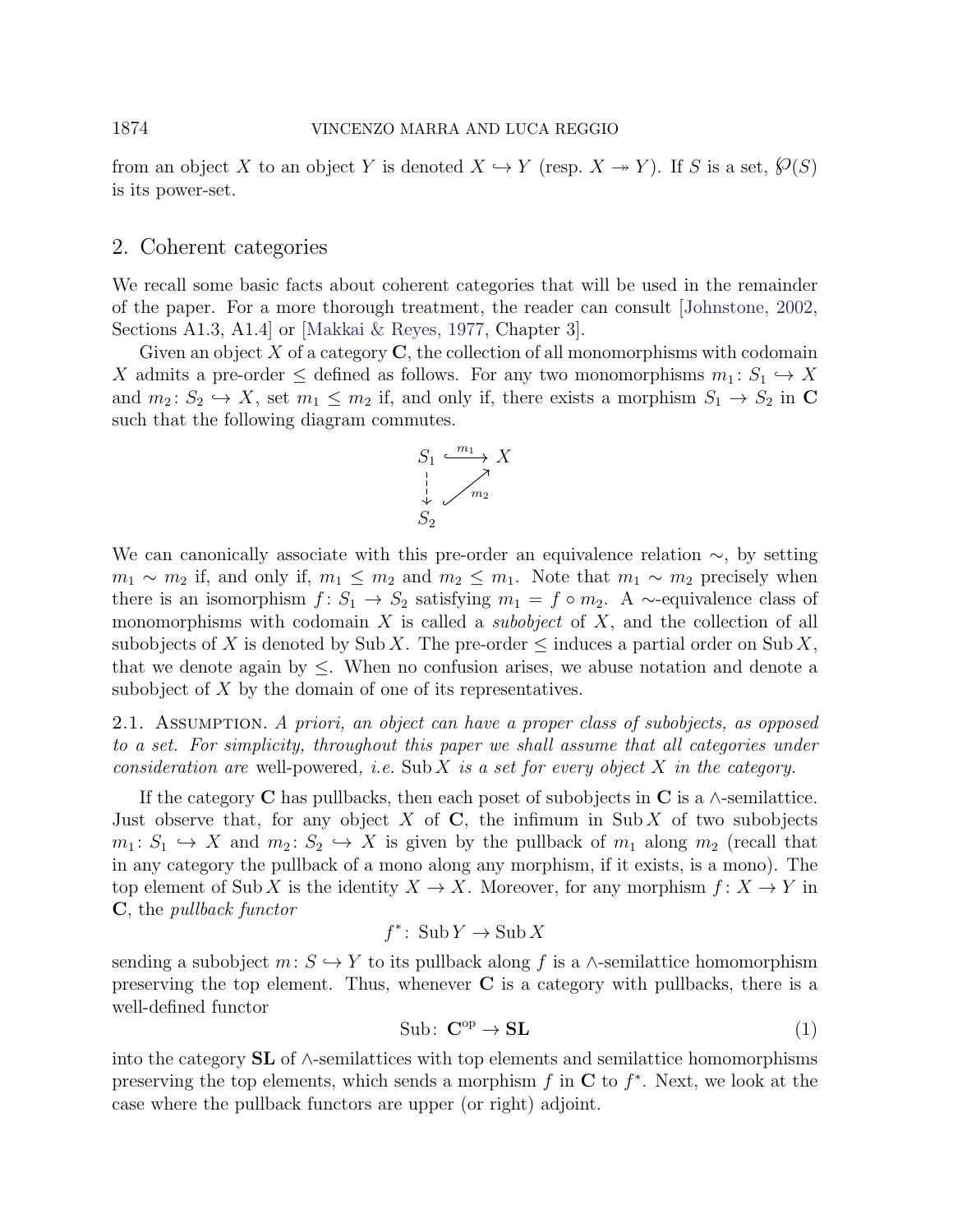The *image* of a morphism  $f: X \to Y$  in C, if it exists, is the unique subobject  $m: S \hookrightarrow Y$  such that:

- $f$  factors through  $m$ ;
- for any subobject  $m' : S' \hookrightarrow Y$  through which f factors, m factors through m'.

That is, the image of f is the smallest subobject of Y, in the partial order  $\leq$  of SubY, through which f factors. Henceforth, we denote by  $\exists f(X)$  the image of f. In particular, the morphism  $f$  factors as

<span id="page-4-0"></span>
$$
X \to \exists_f(X) \hookrightarrow Y. \tag{2}
$$

Moreover, there is an order-preserving function

$$
\exists_f \colon \operatorname{Sub} X \to \operatorname{Sub} Y
$$

sending a subobject  $m: S \hookrightarrow X$  to the image of the composition  $f \circ m: S \to Y$ . It is not difficult to see that this function is lower (or left) adjoint to the pullback functor  $f^*$ . In symbols,

$$
\exists_f \dashv f^*.
$$

We say that the image  $\exists f(X)$  is *pullback-stable* if, for any morphism  $q: Z \to Y$ , taking the pullback of diagram [\(2\)](#page-4-0) along g yields the image-factorisation of the pullback of  $f$ along g.

2.2. DEFINITION. A regular category is a category with finite limits in which every morphism has a pullback-stable image.

2.3. Example. We give some examples of categories that are, or are not, regular.

- Any ∧-semilattice with top element, regarded as a category, is regular.
- Every variety of (Birkhoff) algebras is a regular category, with morphisms all the homomorphisms. Images are the homomorphic images. In particular, the category Set of sets and functions is regular.
- The category KH of compact Hausdorff spaces and continuous maps, and its full subcategory Stone on the Stone spaces (i.e., zero-dimensional compact Hausdorff spaces), are regular. Finite limits and images are liftings of those in Set. In particular, images are simply continuous images and they are stable under pullbacks.
- The category Top of topological spaces and continuous maps is not regular because images are given by regular epis, which are not stable under pullbacks. See, e.g., [\[Pedicchio & Tholen, 2004,](#page-34-10) p. 180].

Every regular category admits a (regular epi, mono) factorisation system which is stable under pullbacks. This is given by taking the factorisation of a morphism through its image. If, in addition to the requirements for a regular category, we ask that finite joins of subobjects exist and are preserved by the pullback functors, we arrive at the notion of coherent category.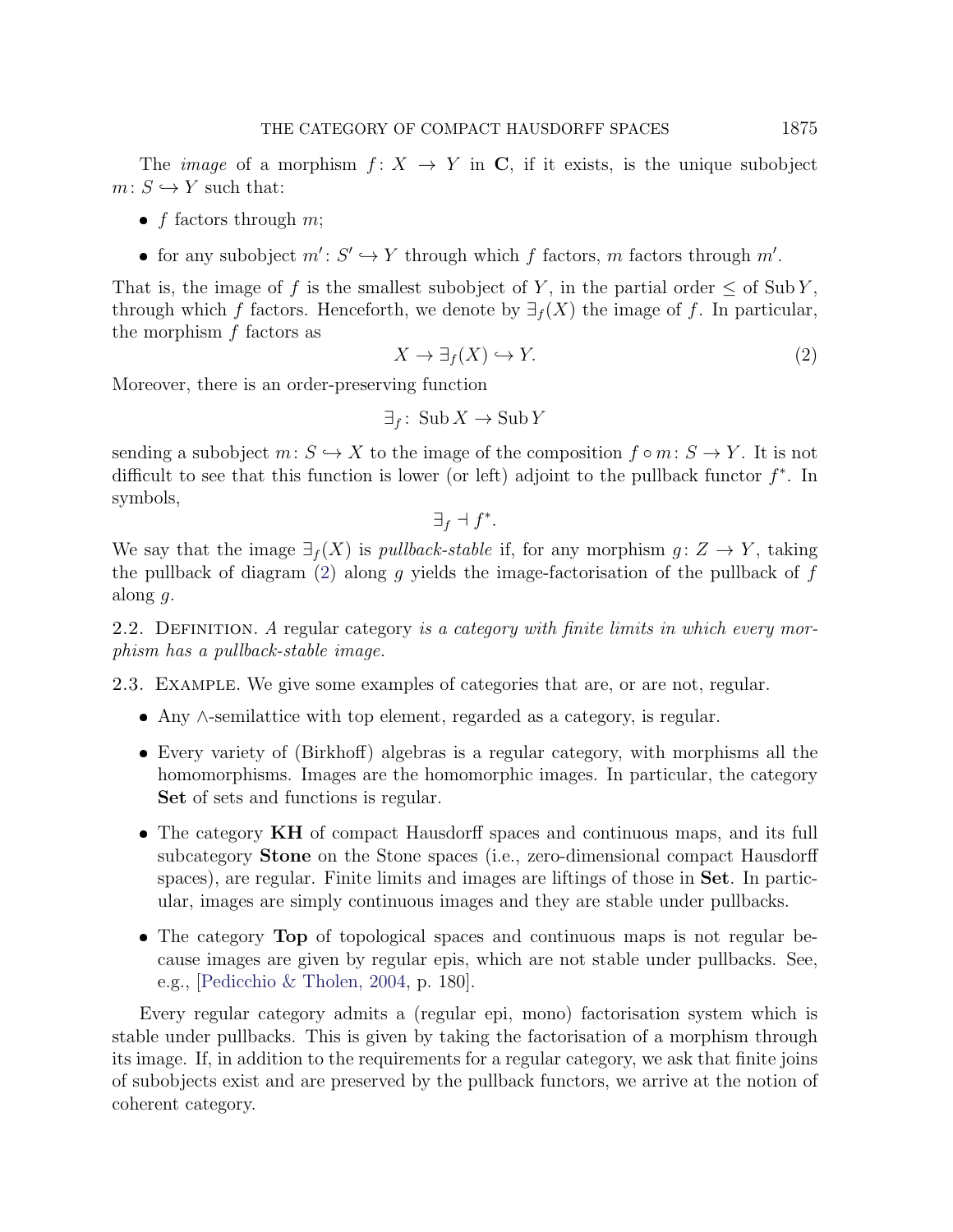## 1876 VINCENZO MARRA AND LUCA REGGIO

2.4. DEFINITION. A coherent category is a regular category in which every poset of subobjects has finite joins and, for every morphism  $f: X \to Y$ , the pullback functor

$$
f^* \colon \operatorname{Sub} Y \to \operatorname{Sub} X
$$

preserves them.

2.5. Example. We give some examples of categories that are, or are not, coherent.

- Any bounded distributive lattice, regarded as a category, is coherent.
- The categories **KH** and **Stone** are coherent. The join of two subspaces is simply their (set-theoretic) union, and is stable under pullbacks.
- Top is not regular and, a fortiori, not coherent.
- Not every variety of (Birkhoff) algebras forms a coherent category. For instance, it will follow from Lemma [2.7](#page-5-0) below that the category of groups and group homomorphisms is not coherent, because the lattice of all subgroups of a given group is not distributive, in general.

Every coherent category admits an initial object **0** which is *strict*, i.e. every morphism  $X \to 0$  is an isomorphism. This is the content of the next lemma. For a proof see, e.g., [\[Johnstone, 2002,](#page-34-8) A.1.4].

<span id="page-5-1"></span>2.6. Lemma. Every coherent category has a strict initial object 0. It can be defined as the least element of Sub 1, where 1 is the terminal object.

By definition, in a coherent category  $C$  the posets of subobjects are bounded lattices and the pullback functors are lattice homomorphisms preserving the top elements. For every object X of C, the bottom element of Sub X is the unique morphism  $0 \to X$ . It follows at once from the previous lemma that the pullback functors preserve also bottom elements. The lattice Sub  $X$  has a further important property, namely it is distributive. This follows essentially from the fact that the maps  $S \wedge -$ : Sub  $X \rightarrow S$ ub S, for any subobject  $m: S \hookrightarrow X$ , coincide with the pullback functors  $m^*$  and thus preserve finite suprema. We record this fact for future reference. For a detailed proof see, e.g., [\[Johnstone, 2002,](#page-34-8) Lemma A.1.4.2].

<span id="page-5-0"></span>2.7. LEMMA. For every object X of a coherent category  $\mathbf C$ , the lattice of subobjects Sub X is distributive.

Therefore, for every coherent category **C**, the functor Sub:  $\mathbf{C}^{\text{op}} \to \mathbf{SL}$  from [\(1\)](#page-3-1) factors through the forgetful functor  $\mathbf{DL} \to \mathbf{SL}$ , where  $\mathbf{DL}$  is the category of bounded distributive lattices and bounded lattice homomorphisms. Hence, we get a functor

$$
\mathrm{Sub}\colon\thinspace \mathbf{C}^\mathrm{op}\to \mathbf{DL}\,.
$$

We mention in passing that this functor is at the base of the theory of (coherent) hyperdoctrines, a fundamental tool in the categorical semantics of predicate logic [\[Lawvere,](#page-34-11) [2006\]](#page-34-11).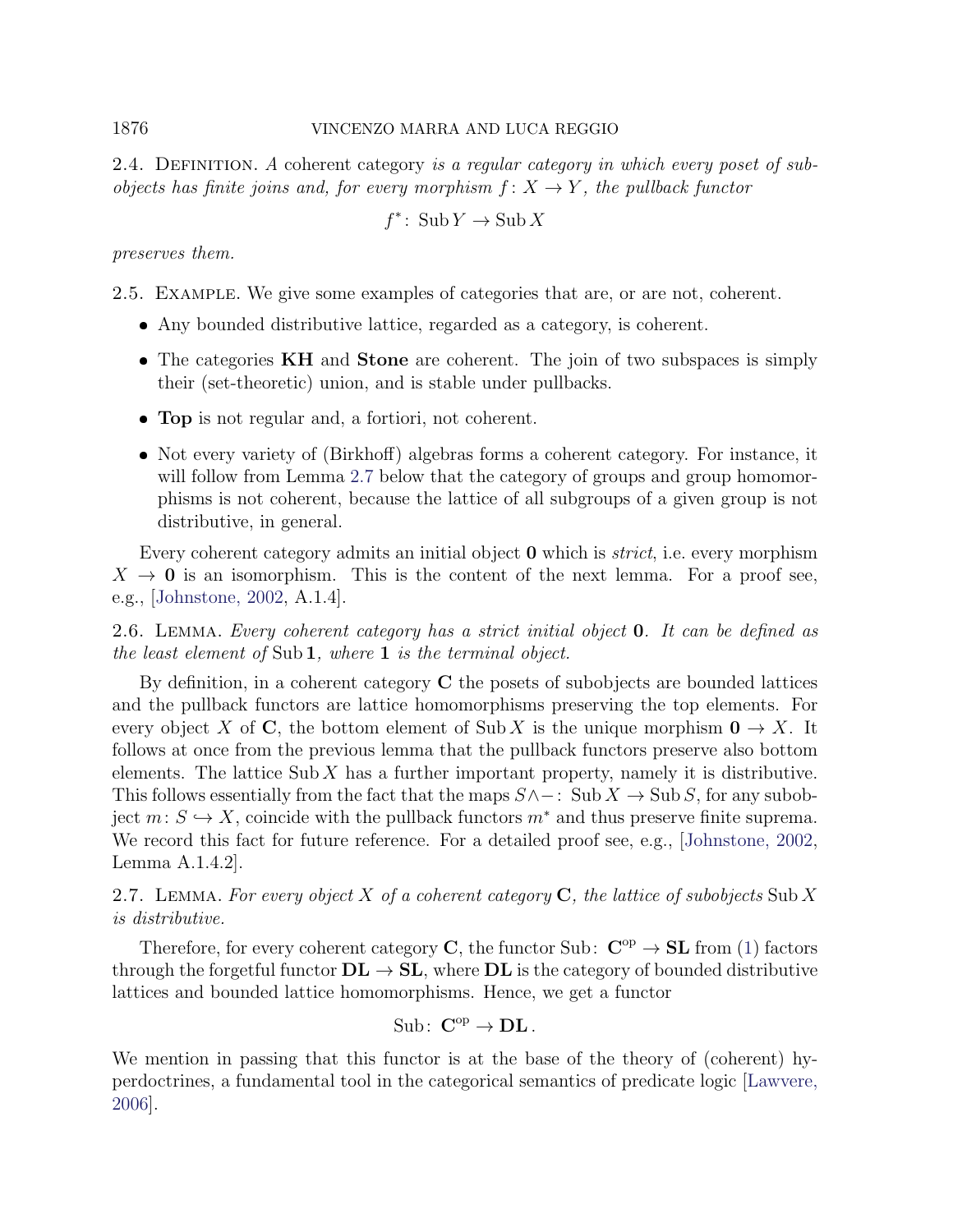#### <span id="page-6-0"></span>3. The topological representation

Let  $C$  be a category admitting a terminal object 1. Throughout, for any object X of  $C$ , we call a morphism

<span id="page-6-1"></span>
$$
1 \to X
$$

in the category  $C$  a *point* of X. (Thus, for example, a point x of a topological space X is identified with the continuous map  $\{*\} \to X$  from the one-point space which selects x.) Points are usually called (global) elements in category theory. Each point  $1 \rightarrow X$  is a section of the unique morphism  $\cdot : X \to \mathbf{1}$ , hence a monomorphism. It follows that every point of X belongs to the poset of subobjects Sub X. We can define a functor

$$
pt = Hom_{\mathbf{C}}(1, -): \mathbf{C} \to \mathbf{Set} \tag{3}
$$

taking  $X$  to the set pt  $X$  of its points.

The aim of this section is to provide sufficient conditions on C, so that the functor pt:  $C \rightarrow$  Set lifts to a faithful functor into the category Top of topological spaces and continuous maps, yielding a topological representation of C (cf. Theorem [3.9](#page-10-0) below). To achieve this aim we prepare several lemmas. In seeking a representation of the objects of C by means of their points, it is useful to assume that the functor pt:  $C \rightarrow$  Set is faithful:

3.1. DEFINITION. A category C admitting a terminal object 1 is well-pointed if the func-tor pt in [\(3\)](#page-6-1) is faithful. That is, for any two distinct morphisms  $f, g: X \rightrightarrows Y$  in C, there is a point p:  $1 \rightarrow X$  such that  $f \circ p \neq q \circ p$ .

A coherent category may have non-trivial subterminal objects, i.e. objects  $X \not\cong 0, 1$ such that the unique morphism  $X \to \mathbf{1}$  is monic. Such objects have no points, for otherwise the unique morphism  $X \to \mathbf{1}$  would be both a monomorphism and a retraction, whence an isomorphism.

<span id="page-6-2"></span>3.2. Lemma. In a coherent category the following conditions are equivalent:

- 1. there are no non-trivial subterminal objects;
- 2. for every  $X \not\cong \mathbf{0}$ , the unique morphism  $\colon X \to \mathbf{1}$  is a regular epimorphism.

PROOF. Suppose there are no non-trivial subterminal objects and consider the (regular epi, mono) factorisation  $X \to S \hookrightarrow \mathbf{1}$  of the unique morphism  $\cdot : X \to \mathbf{1}$ . Then, either  $S \cong \mathbf{0}$  or  $S \cong \mathbf{1}$ . Since the initial object is strict by Lemma [2.6,](#page-5-1) if  $X \not\cong \mathbf{0}$  then it must be  $S \cong \mathbf{1}$ . Therefore, the unique morphism  $X \to \mathbf{1}$  is a regular epi. Conversely, assume  $X \to \mathbf{1}$  is a regular epimorphism whenever  $X \not\cong \mathbf{0}$ . If X is not initial and the unique morphism  $X \to \mathbf{1}$  is monic, then  $X \cong \mathbf{1}$  (just recall that a mono which is also a regular epi must be an isomorphism). Hence, there are no non-trivial subterminal objects.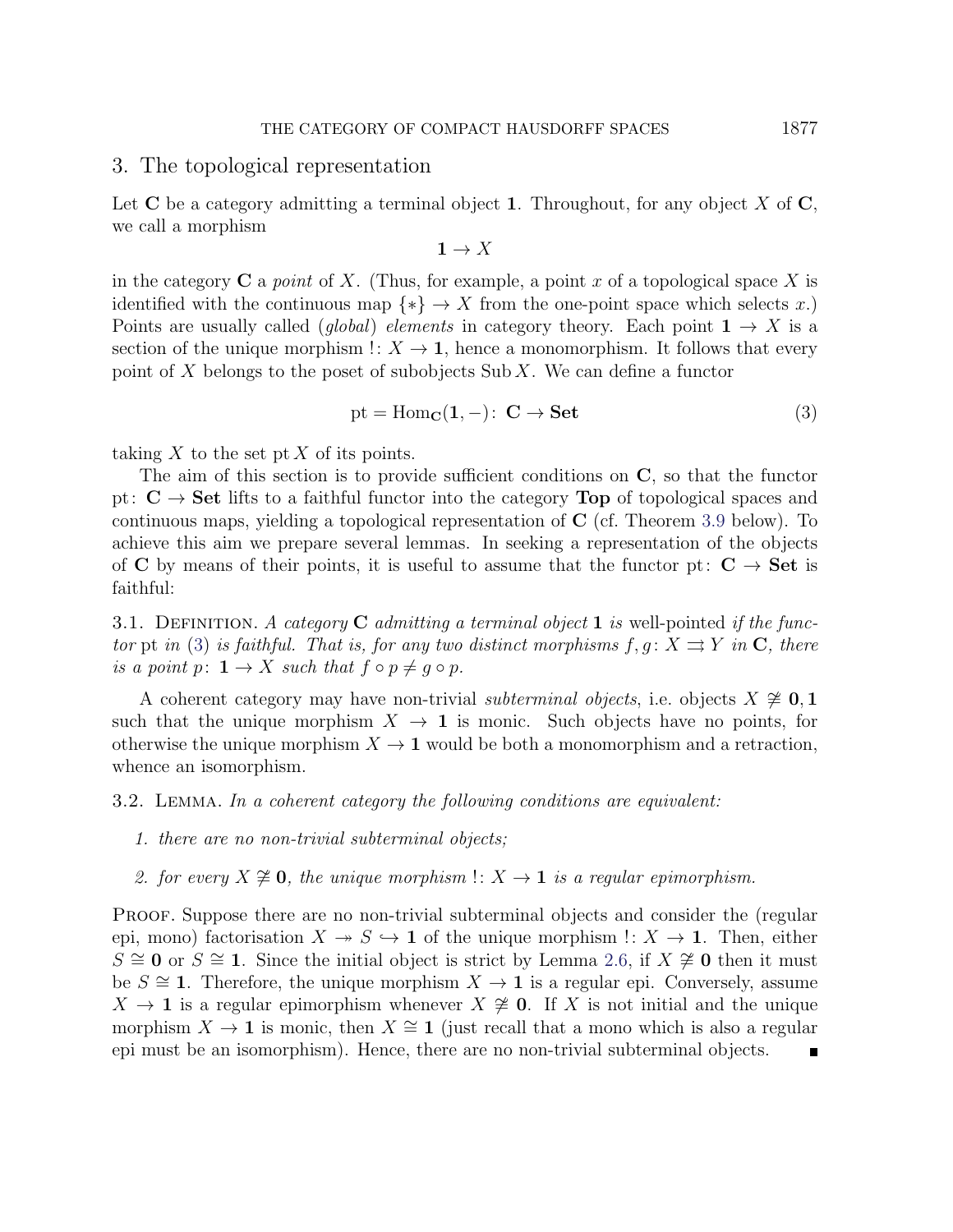## 1878 VINCENZO MARRA AND LUCA REGGIO

Since we aim to capture a classical notion of point, we should ensure that the category at hand has no non-trivial subterminal objects. In fact, we will impose a stronger condition: namely, that any non-initial object admits a point. The points of an object X being exactly the sections of the unique morphism  $X \to \mathbf{1}$ , this amounts to saying that !:  $X \rightarrow 1$  is a retraction (hence, a regular epimorphism) whenever  $X \not\cong 0$ .

3.3. EXAMPLE. Let  $C = BA^{\text{op}}$  be the opposite of the category of Boolean algebras and their homomorphisms. The statement that for every non-initial object  $X$  in  $C$  the unique morphism  $X \to \mathbf{1}$  is a retraction is equivalent to saying that every non-trivial Boolean algebra admits a maximal ideal. This is known as the Maximal Ideal Theorem.

Lemma [2.6](#page-5-1) implies that in a coherent category we have  $0 \approx 1$  if, and only if, any two objects are isomorphic, i.e. the category is equivalent to the terminal category with only one object and one morphism. Thus, if  $0 \cong 1$ , we say that the category is *trivial*. For the remainder of the section, we work with a fixed category  $\bf{X}$  satisfying the following properties.

<span id="page-7-2"></span>3.4. ASSUMPTION. The category  $X$  is a non-trivial well-pointed coherent category in which the unique morphism  $X \to \mathbf{1}$  is a retraction for every  $X \not\cong \mathbf{0}$ .

We note in passing that, if X is an object of **X** such that the copower  $\sum_{\text{pt }X} 1$  exists in X, then the canonical morphism

$$
\sum_{\text{pt } X} \mathbf{1} \to X
$$

is an epimorphism by well-pointedness of  $X$ . That is,  $X$  is an epimorphic image of the coproduct of its points. In view of the discussion above, the next lemma is immediate.

#### <span id="page-7-1"></span>3.5. LEMMA. The functor pt:  $X \rightarrow Set$  from [\(3\)](#page-6-1) is faithful.

Recall that an object  $X$  in a coherent category has always two (possibly non-distinct) trivial subobjects, namely the unique morphism  $0 \to X$  and the identity  $X \to X$ . If these are the only subobjects of X, we say that X has no non-trivial subobjects. If X is a subobject of Y, then X is an *atom* of Sub Y if, and only if,  $X \not\cong \mathbf{0}$  and it has no non-trivial subobjects.

#### <span id="page-7-0"></span>3.6. Lemma. The following statements hold:

- 1. for every X in X, the atoms of the lattice Sub X are precisely the points of X;
- 2. the functor pt:  $X \rightarrow Set$  preserves regular epis, i.e., 1 is regular projective.

**PROOF.** For item 1, we must prove that the terminal object  $\bf{1}$  is the unique non-initial object of  $X$  which has no non-trivial subobjects. By Lemma [3.2,](#page-6-2) 1 has no non-trivial subobjects. Now, suppose X is an object of  $X$  which admits no non-trivial subobjects. If X is not initial, it has a point  $1 \rightarrow X$ . The latter is a section, whence a monomorphism. Since  $0 \not\cong 1$ , and X has no non-trivial subobjects, we conclude that  $X \cong 1$ .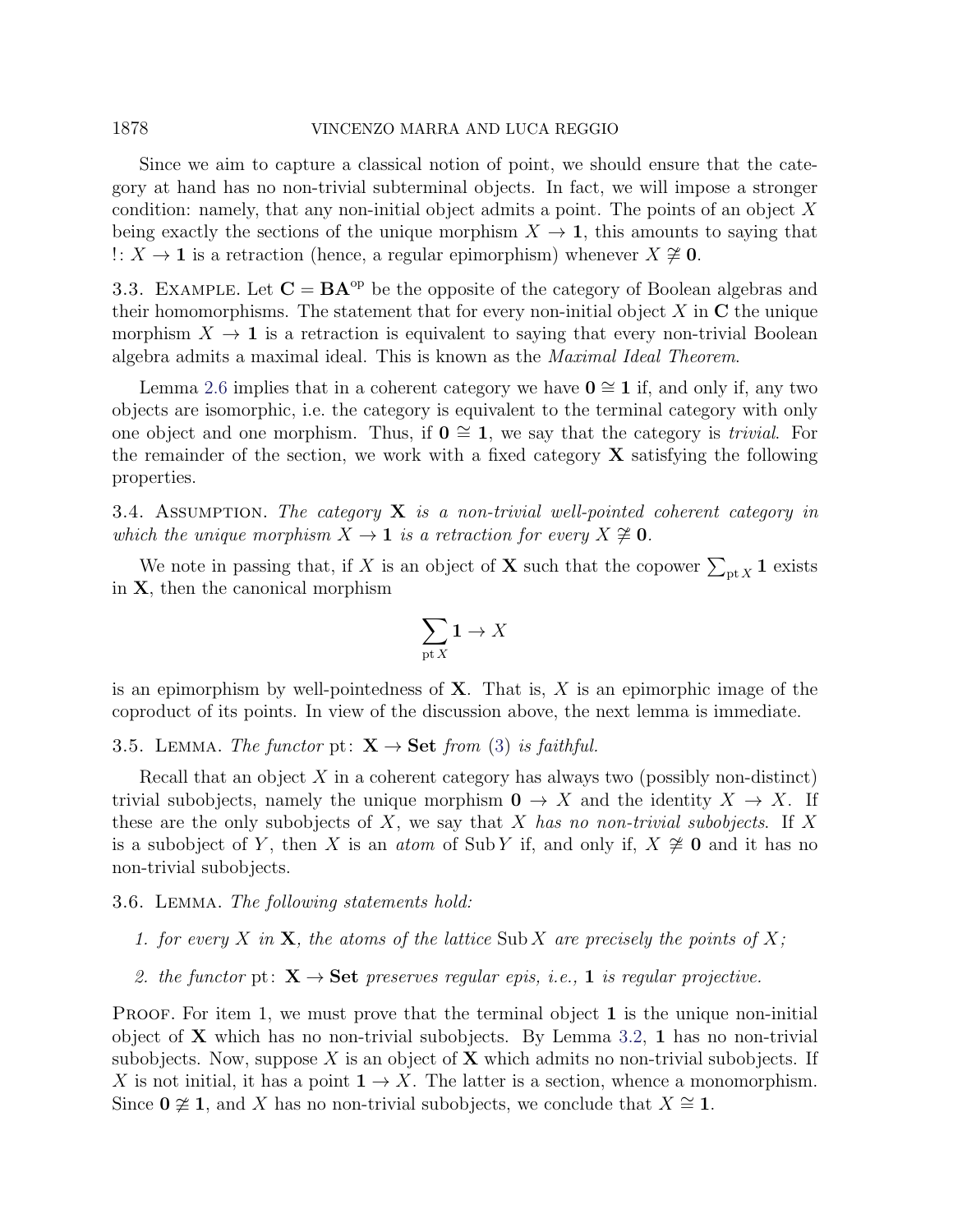For item 2, let  $f: X \rightarrow Y$  be a regular epimorphism in **X**. If  $Y \cong 0$ , then f is an isomorphism by Lemma [2.6.](#page-5-1) Thus pt f is an isomorphism, whence a regular epi. If  $Y \not\cong 0$ , let p:  $\mathbf{1} \to Y$  be an arbitrary point of Y. We must exhibit  $q \in \text{pt } X$  such that  $\text{pt } f(q) = p$ . Consider the following pullback square.

$$
\begin{array}{ccc}\nZ & \xrightarrow{\cdot} & \mathbf{1} \\
g & \downarrow & \downarrow p \\
X & \xrightarrow{f} & Y\n\end{array}
$$

Since regular epis in **X** are pullback stable,  $\colon Z \to \mathbf{1}$  is a regular epi. Note that  $Z \not\cong \mathbf{0}$ , because the unique morphism  $0 \to 1$  is mono and  $0 \not\cong 1$ . Therefore, Z admits a point  $q' : \mathbf{1} \to Z$ . Defining  $q \in pt X$  as the composition  $q \circ q' : \mathbf{1} \to X$  yields

$$
pt f(q) = f \circ q = f \circ g \circ q' = p \circ ! \circ q' = p,
$$

as was to be shown.

Given an object X of X and a subobject  $S \in \text{Sub } X$ , define the set

 $\mathbb{V}(S) = \{p: \mathbf{1} \to X \mid p \text{ factors through the subobject } S \hookrightarrow X\}$ 

of all points of X which "belong to S". Clearly,  $\mathbb{V}(S) \cong \text{pt } S$ . Conversely, we would like to be able to define a subobject of  $X$  induced by the choice of a subset of points of  $X$ . Note that the operator V: Sub  $X \to \mathcal{O}(\text{pt } X)$  preserves all infima existing in Sub X. If the poset of subobjects Sub X is complete then V has a lower adjoint  $\mathbb{I}: \mathcal{O}(\text{pt } X) \to \text{Sub } X$ . This is defined by setting, for any subset  $T \subseteq pt X$ ,

$$
\mathbb{I}(T) = \bigwedge \{ S \in \text{Sub } X \mid \text{each } p \in T \text{ factors through } S \}.
$$

That is,  $\mathbb{I}(T)$  is the smallest subobject of X which "contains (all the points in) T". The adjunction

$$
\bigotimes(\text{pt } X)\xrightarrow{\begin{array}{c}\n\vee \\
\hline \text{T}\n\end{array}}\text{Sub } X
$$

induces a closure operator  $c_X = V \circ \mathbb{I}$  on  $\mathcal{O}(pt X)$ . To improve readability, we omit reference to the object X and write c instead of  $c<sub>X</sub>$ . For the next lemma, recall that a mono-complete category is one in which every poset of subobjects is complete.

<span id="page-8-0"></span>3.7. LEMMA. Assume **X** is mono-complete. For every morphism  $f: X \rightarrow Y$  in **X** and every  $T \in \mathcal{O}(\text{pt } X)$ ,

$$
\operatorname{pt} f(\mathfrak{c} T) = \mathfrak{c} (\operatorname{pt} f(T)).
$$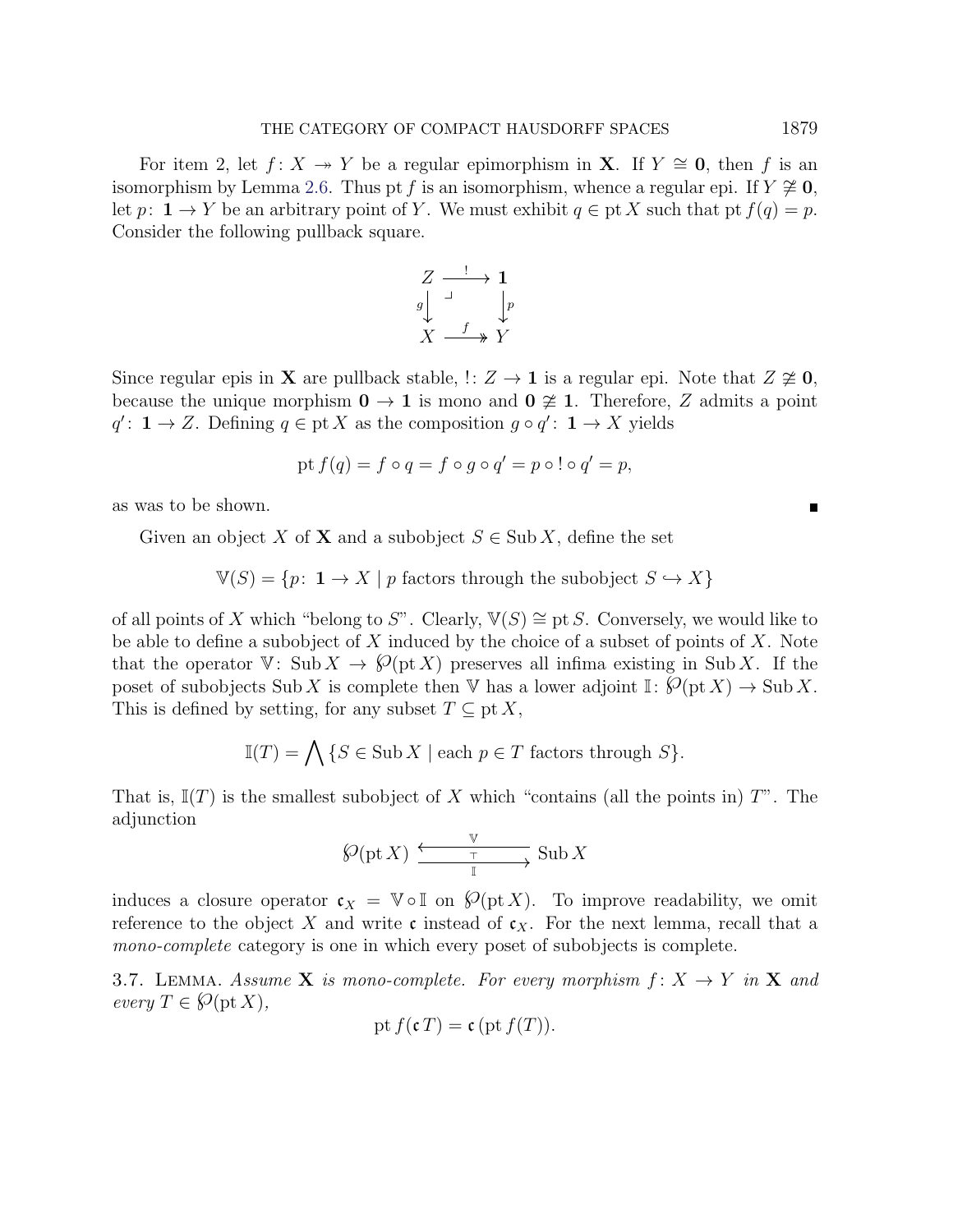PROOF. Fix an arbitrary  $T \in \mathcal{O}(\text{pt } X)$ . We first prove that pt  $f(\mathfrak{c} T) \subseteq \mathfrak{c}(\text{pt } f(T))$ . Let  $q \in \text{pt } f(\mathfrak{c} T)$ , i.e.  $q = \text{pt } f(p)$  for some  $p \in \text{pt } X$  which belongs to all the subobjects of X which contain all the points in T. We must prove that  $q$  belongs to every subobject of Y containing all the points of the form  $f \circ p'$ , with  $p' \in T$ . Let S be a subobject of Y satisfying the latter property and consider the following pullback square in X.



By the universal property of the pullback,  $f^*(S)$  contains all the points in T. Hence  $p \in f^*(S)$ . It follows that  $q = f \circ p \in S$ , as was to be proved.

To show that pt  $f(cT) \supseteq c(\text{pt } f(T))$ , suppose  $q \in c(\text{pt } f(T))$ . That is, q is a point of Y which belongs to all the subobjects of Y which contain all the points of the form pt  $f(p)$ , with  $p \in T$ . We must prove that  $q \in pt$   $f(cT)$ . Recall that

$$
\exists_f (\mathbb{I}(T)) = \bigwedge \{ S \in \text{Sub } Y \mid \mathbb{I}(T) \le f^*(S) \}. \tag{4}
$$

Now, if S is an arbitrary subobject of Y satisfying  $\mathbb{I}(T) \leq f^*(S)$ , every point of T must belong to  $f^*(S)$ . Thus, S contains every point of the form pt  $f(p)$  for  $p \in T$ , and so  $q \leq S$ . By equation [\(4\)](#page-9-0), we have  $q \leq \exists f$  (I(T)). To conclude, it is enough to show that

<span id="page-9-0"></span>
$$
\mathbb{V}(\exists_f(\mathbb{I}(T))) = \text{pt } f(\mathfrak{c}\,T).
$$

Let  $e: \mathbb{I}(T) \to \exists f(\mathbb{I}(T))$  be the canonical regular epi. Then, item 2 in Lemma [3.6](#page-7-0) applies to show that pt e is surjective. Therefore,  $\mathbb{V}(\exists f(\mathbb{I}(T))) =$  pt  $f(\mathfrak{c} T)$ .

It turns out that the closure operators  $\mathfrak c$  induce topologies on the sets of points of the objects of X:

<span id="page-9-1"></span>3.8. PROPOSITION. Let X in X be such that the lattice Sub X is complete. The closure operator c on  $\mathcal{O}(\text{pt } X)$  is topological, i.e. it preserves finite unions.

PROOF. Recall that  $\mathfrak{c} = \mathbb{V} \circ \mathbb{I}$ . The operator  $\mathbb{I}$  preserves arbitrary joins because it is lower adjoint. Hence, it is enough to show that  $V$  preserves finite joins. Since  $X$  is non-trivial,  $V(0) = \emptyset$ . Now, let  $S_1, S_2 \in Sub X$  and pick a point  $p \in pt X$ . The latter is an atom of Sub X by Lemma [3.6.](#page-7-0) Since Sub X is a distributive lattice by Lemma [2.7,](#page-5-0) and atoms in a distributive lattice are always join-prime, we conclude that  $p \leq S_1 \vee S_2$  if, and only if, either  $p \leq S_1$  or  $p \leq S_2$ . That is,  $\mathbb{V}(S_1 \vee S_2) = \mathbb{V}(S_1) \cup \mathbb{V}(S_2)$ .  $\blacksquare$ 

If **X** is mono-complete, the previous proposition entails that, for every object X of  $\mathbf{X}$ , the set pt X admits a topology whose closed sets are the fixed points for the operator  $\mathfrak{c}$ . Write Spec X for the ensuing topological space and notice that this is a  $T_1$ -space. For every morphism  $f: X \to Y$  in **X**, by the well-known characterisation of continuity in terms of closure operators, the inclusion pt  $f(cT) \subseteq c(pt f(T))$  in Lemma [3.7](#page-8-0) implies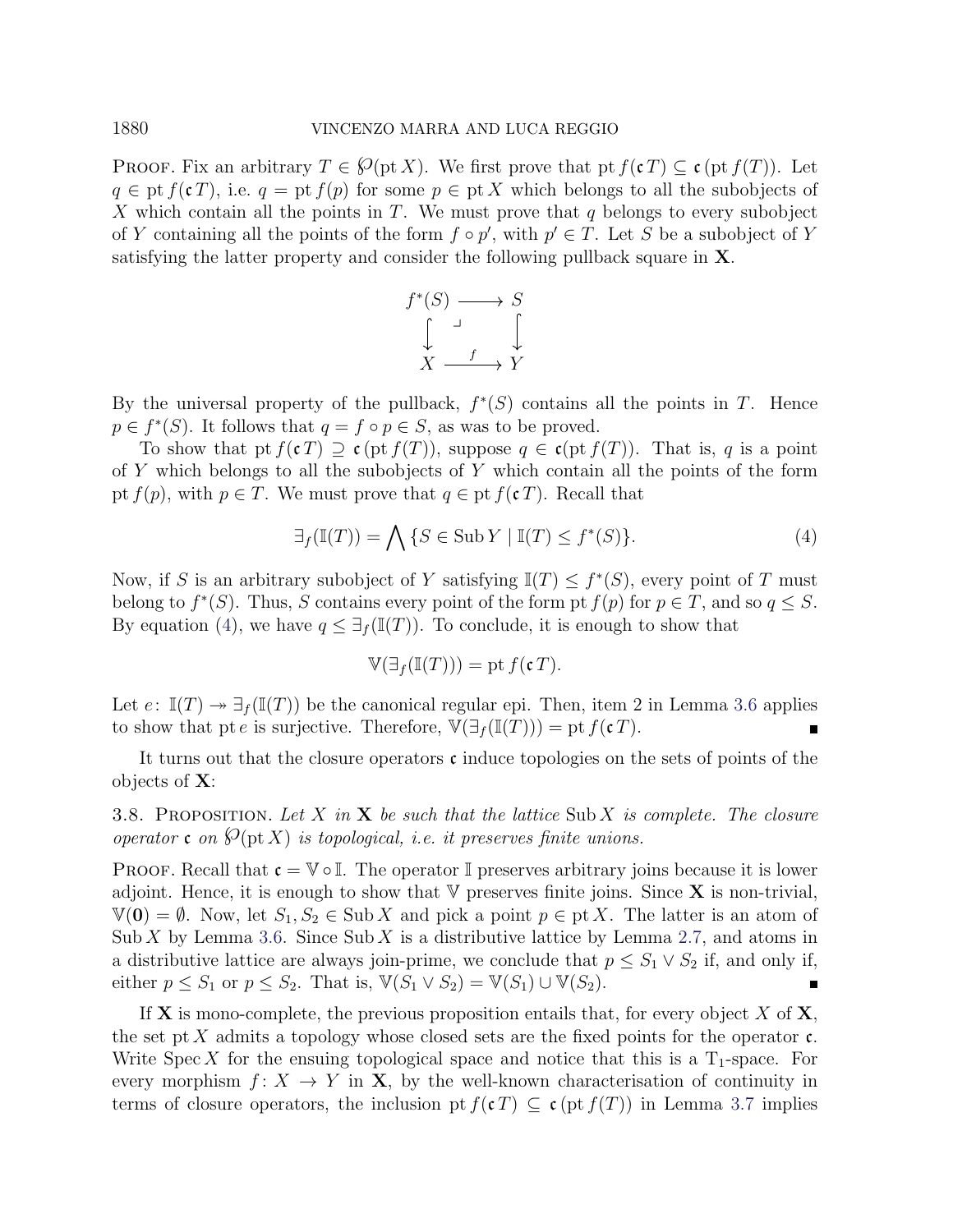that pt f: Spec  $X \to \text{Spec } Y$  is a continuous function. Hence, setting Spec  $f = \text{pt } f$ , the functor pt:  $X \rightarrow Set$  lifts to a functor

<span id="page-10-2"></span>
$$
Spec: \mathbf{X} \to \mathbf{Top} \tag{5}
$$

into the category of topological spaces and continuous maps. Write  $|-|: \text{Top} \rightarrow \text{Set}$  for the underlying-set functor. Because the functor pt is faithful (Lemma [3.5\)](#page-7-1) and the next diagram commutes, we conclude that Spec:  $X \rightarrow Top$  is a faithful functor.



Therefore, we have proved the following theorem.

<span id="page-10-0"></span>3.9. THEOREM. If **X** is mono-complete, the functor of points pt:  $X \rightarrow$  Set lifts to a *faithful functor* Spec:  $X \rightarrow Top$ .

<span id="page-10-3"></span>3.10. REMARK. Suppose X is mono-complete. For any morphism  $f: X \to Y$  in X, in view of the inclusion pt  $f(cT) \supseteq c(\text{pt } f(T))$  in Lemma [3.7,](#page-8-0) the continuous function Spec f: Spec  $X \to \text{Spec } Y$  is closed. That is, it sends closed sets to closed sets.

3.11. REMARK. We briefly comment on the topological representation of the category  $\bf{X}$ obtained in Proposition [3.8](#page-9-1) and Theorem [3.9.](#page-10-0) If  $X = KH$  and X is a compact Hausdorff space, then the operator c on  $\mathcal{O}(|X|)$  sends a subset  $T \subseteq X$  to the intersection of all closed subspaces of  $X$  containing  $T$ . Just recall that subobjects in  $KH$  can be identified with closed subspaces. Hence,  $\mathfrak{c} : \mathcal{O}(|X|) \to \mathcal{O}(|X|)$  is the usual topological closure operator associated with  $X$ , and the space  $Spec X$  is homeomorphic to  $X$ . A similar reasoning applies to the case where  $X =$  Stone.

The adjunction  $\mathbb{I} \dashv \mathbb{V}$ : Sub  $X \to \mathcal{O}(\text{pt } X)$  could be set up for an arbitrary topological space  $X$ , although the category **Top** does not satisfy all the conditions in Assumption [3.4.](#page-7-2) However, the ensuing operator  $\mathfrak c$  would not coincide with the usual topological closure. A first hurdle is that subobjects in Top correspond to (equivalence classes of) continuous injections, which cannot always be identified with subspaces. Even if we restricted ourselves to regular subobjects—which correspond to subspaces—the operator  $\mathfrak{c}$  would simply be the identity map  $\mathcal{O}(|X|) \to \mathcal{O}(|X|)$ .

For every object X of X, the co-restriction of the map  $V: Sub X \to \mathcal{O}(pt X)$  to the set of fixed points of  $\mathfrak c$  yields a surjective lattice homomorphism

<span id="page-10-1"></span>
$$
\mathbb{V}: \operatorname{Sub} X \to \mathcal{K}(\operatorname{Spec} X),\tag{6}
$$

where  $\mathcal{K}(\operatorname{Spec} X)$  denotes the lattice of closed subsets of  $\operatorname{Spec} X$ . We conclude this section by showing that this map is a lattice isomorphism if, and only if, Sub  $X$  is an *atomic* lattice, i.e. every element of Sub  $X$  is the supremum of the atoms below it.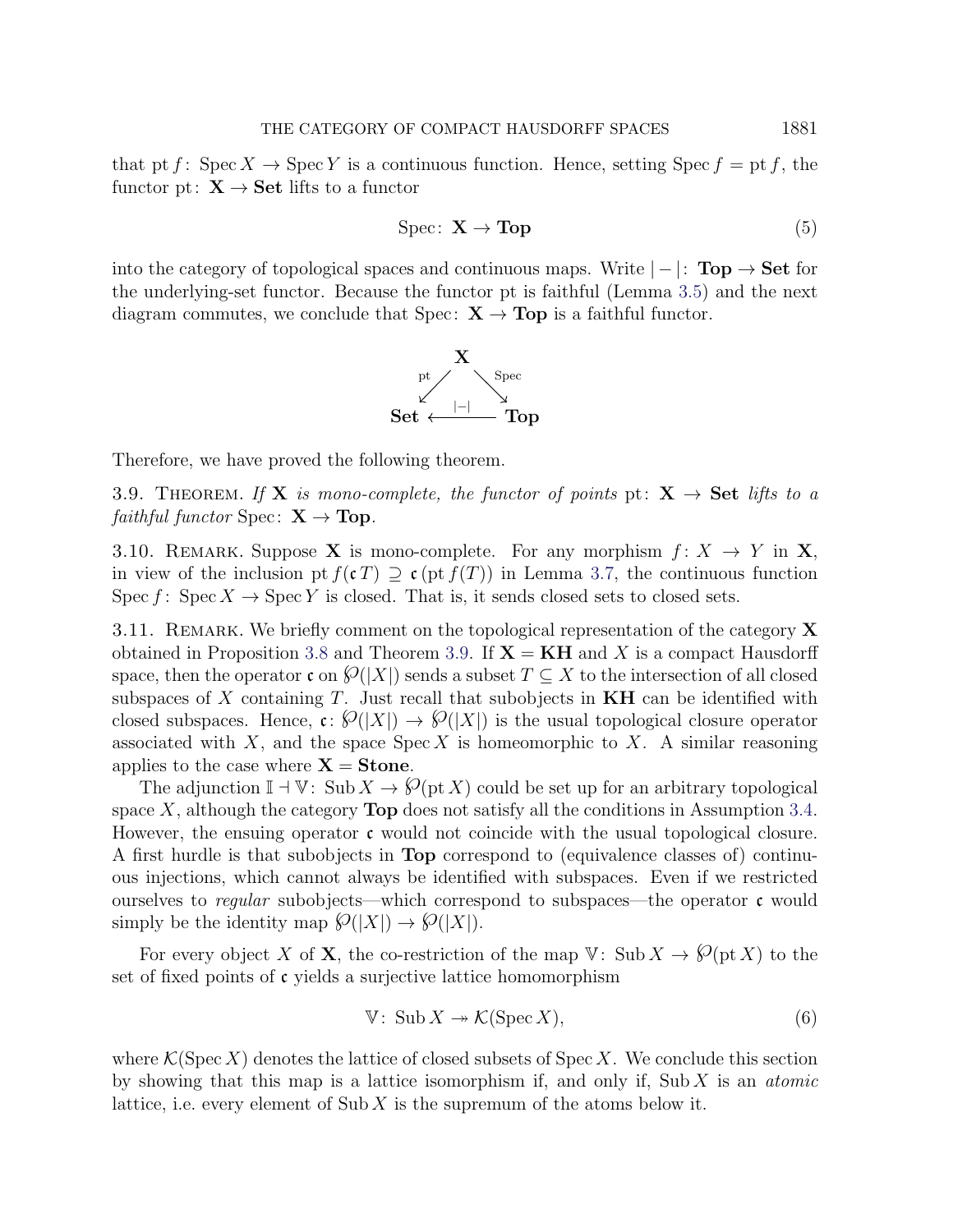<span id="page-11-1"></span>3.12. LEMMA. Let X in X be such that the lattice Sub X is complete. The map in [\(6\)](#page-10-1) is a lattice isomorphism between Sub X and  $\mathcal{K}(\mathrm{Spec}\,X)$  if, and only if, Sub X is atomic.

**PROOF.** Since the space Spec X is  $T_1$ , the lattice  $\mathcal{K}(\text{Spec } X)$  is atomic. Hence, if there exists a lattice isomorphism between  $\mathcal{K}(\text{Spec } X)$  and Sub X, the latter must be atomic.

Conversely, suppose Sub X is atomic. We will prove that, for each  $S \in Sub X$ ,  $\mathbb{I} \circ \mathbb{V}(S) = S$ . It will follow that  $\mathbb{V}: \text{Sub } X \to \mathcal{K}(\text{Spec } X)$  is injective, whence a lattice isomorphism. Let  $S \in Sub X$  be an arbitrary subobject. Clearly, we have  $\mathbb{I} \circ \mathbb{V}(S) \leq S$ . For the converse inequality, we must prove that  $S \leq S'$  whenever  $S' \in \text{Sub } X$  is such that every point of X which factors through  $S$  factors also through  $S'$ . In view of item 1 in Lemma [3.6,](#page-7-0) this holds provided  $\text{Sub } X$  is atomic.

## <span id="page-11-0"></span>4. Filtrality

For any bounded distributive lattice L, let  $\mathcal{C}(L)$  denote the subset of L consisting of the complemented elements of L. Thus,  $x \in \mathcal{C}(L)$  if, and only if, there exists an element  $\neg x \in L$  such that  $x \wedge \neg x = 0$  and  $x \vee \neg x = 1$ , where 0 and 1 are the bottom and top elements of L, respectively. Such an element  $\neg x$  is unique and lies in  $\mathcal{C}(L)$ , whenever it exists. Then  $\mathcal{C}(L)$ , the *Boolean center* of L, is the inclusion-largest Boolean algebra embedded as a bounded sublattice in L.

Let  $\mathcal{F}(L)$  be the set of all non-empty filters of L partially ordered by reverse inclusion. Then,  $\mathcal{F}(L)$  is again a bounded distributive lattice. For  $x \in L$ , define the principal filter  $\uparrow x = \{y \in L \mid x \leq y\}.$  The function

$$
\eta_L \colon L \to \mathcal{F}(L), \quad x \mapsto \uparrow x
$$

is a monomorphism of bounded lattices known as the filter completion of  $L$ . Further, consider the contraction map  $\chi_L: \mathcal{F}(L) \to \mathcal{F}(\mathcal{C}(L))$  sending  $F \in \mathcal{F}(L)$  to  $F \cap \mathcal{C}(L) \in$  $\mathcal{F}(\mathcal{C}(L))$ . It is clear that  $\chi_L$  is well-defined, and monotone. We are interested in the composition

$$
\varphi\colon L \xrightarrow{\eta_L} \mathcal{F}(L) \xrightarrow{\chi_L} \mathcal{F}(\mathcal{C}(L)), \quad x \mapsto \uparrow x \cap \mathcal{C}(L).
$$

We call the bounded distributive lattice L filtral precisely when this map  $\varphi$  is an isomorphism of posets (and hence of bounded lattices).

If X is an object of a coherent category, let us write  $\mathcal{B}(X)$  as a short-hand for the unwieldy  $C(\text{Sub } X)$ .

4.1. DEFINITION. An object X of a coherent category  $C$  is filtral if Sub X is a filtral lattice. The category  $C$  is said to be filtral if each of its objects is covered by a filtral one, *i.e.* for every Y in C there is a regular epimorphism  $X \rightarrow Y$  with X filtral.

Recall that a *co-frame* is a complete lattice L satisfying, for every set I, the infinite distributive law

<span id="page-11-2"></span>
$$
\forall \{a\} \cup \{b_i \mid i \in I\} \subseteq L, \quad a \vee \big(\bigwedge_{i \in I} b_i\big) = \bigwedge_{i \in I} (a \vee b_i). \tag{7}
$$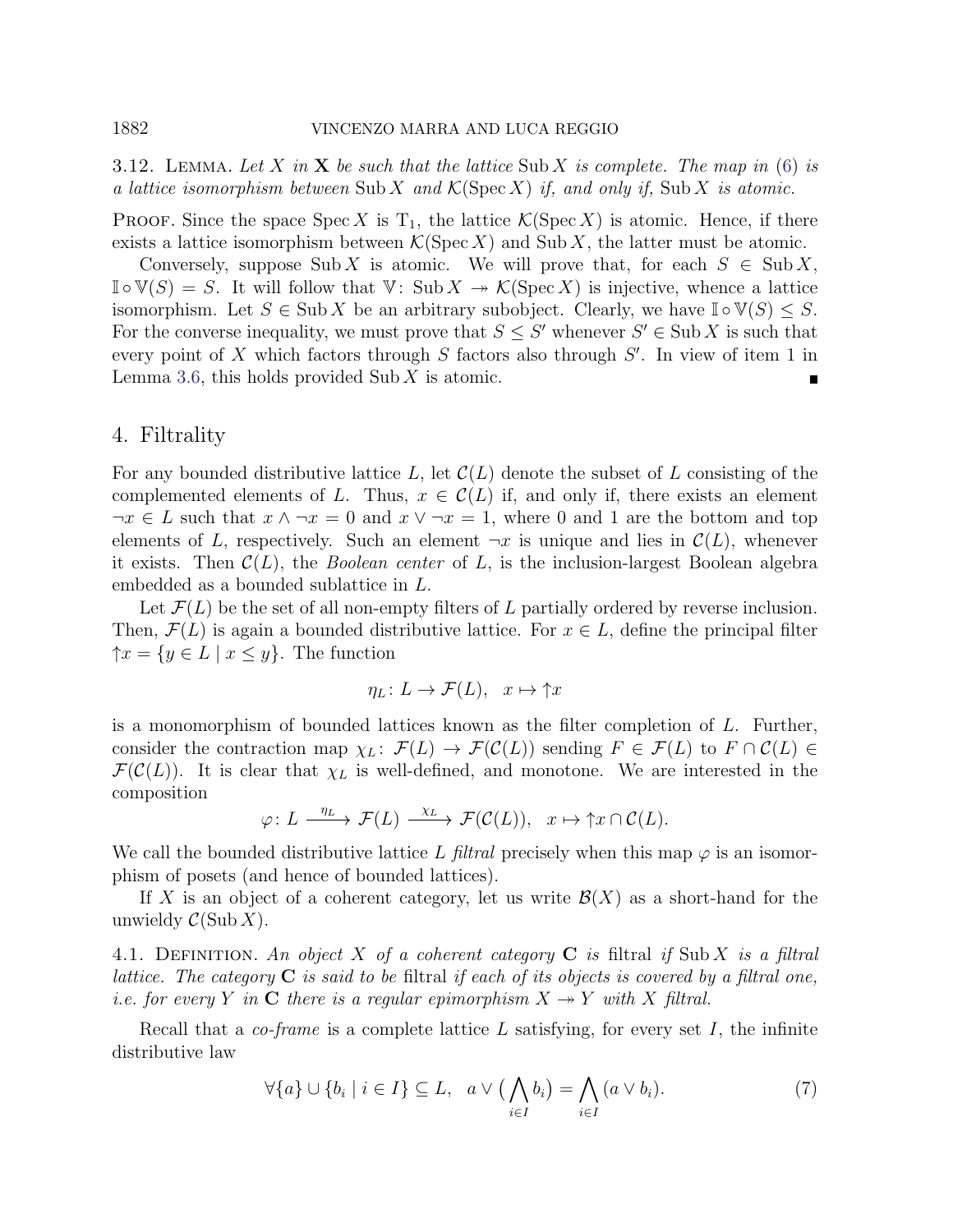More frequent is the notion of frame, the order-dual of a co-frame. It is well known that  $I(L)$ , the collection of ideals of a bounded distributive lattice  $L$ , is a frame when ordered by inclusion. Further, the assignment  $L \mapsto I(L)$  extends to a functor from the category of bounded distributive lattices to the category of frames (with morphisms the functions preserving finite infima and arbitrary suprema) which is left adjoint to the obvious forgetful functor. See e.g. [\[Johnstone, 1986,](#page-33-7) Corollary II.2.11]. It is not difficult to see that  $\mathcal{F}(L) \cong I(L^{\text{op}})^{\text{op}}$ , whence the filter completion of L is a co-frame. The assignment  $L \mapsto \mathcal{F}(L)$  extends to a functor from the category of bounded distributive lattices to the category of co-frames (with morphisms the functions preserving finite suprema and arbitrary infima) which is left adjoint to the obvious forgetful functor. The components of the unit of this adjunction are the filter completions  $\eta_L: L \to \mathcal{F}(L)$ . In more detail, whenever L, M are bounded distributive lattices and  $h: L \to M$  is a homomorphism of bounded lattices, we have a co-frame homomorphism

$$
\mathcal{F}(h): \ \mathcal{F}(L) \to \mathcal{F}(M), \quad F \mapsto \uparrow h(F) = \{ m \in M \mid \exists l \in F \text{ s.t. } h(l) \le m \}.
$$

Note that  $\mathcal{F}(h)$  admits a lower adjoint, namely  $h^{-1}$ :  $\mathcal{F}(M) \to \mathcal{F}(L)$ . In these terms, the contraction map  $\chi_L: \mathcal{F}(L) \to \mathcal{F}(\mathcal{C}(L))$  is the lower adjoint to the co-frame homomorphism  $\mathcal{F}(i): \mathcal{F}(\mathcal{C}(L)) \to \mathcal{F}(L)$ , where  $i: \mathcal{C}(L) \to L$  is the inclusion of the Boolean center of L. It is not difficult to see that the map  $\varphi: \text{Sub } X \to \mathcal{F}(\mathcal{B}(X))$  preserves all suprema which exist in Sub X. Therefore, whenever  $\text{Sub } X$  is complete, X is filtral if, and only if,  $\varphi$  is a bijection.

As we shall see in the next lemma, in those coherent categories which admit a topological representation as in the previous section, the notion of filtral object can be rephrased without explicit reference to the isomorphism  $\varphi: \text{Sub } X \to \mathcal{F}(\mathcal{B}(X)).$ 

<span id="page-12-0"></span>4.2. LEMMA. Let  $X$  be a non-trivial well-pointed coherent category in which the unique morphism from any non-initial object to the terminal object is a retraction. For any  $X$ in  $X$ , the following statements are equivalent:

- 1.  $X$  is filtral;
- 2. there is an isomorphism of bounded lattices between Sub X and  $\mathcal{F}(\mathcal{B}(X))$ ;
- 3. Sub  $X$  is a complete and atomic lattice, and  $Spec X$  is a Stone space.

PROOF.  $1 \Rightarrow 2$ . Clear.

2  $\Rightarrow$  3. Suppose there is an isomorphisms of bounded lattices Sub  $X \cong \mathcal{F}(\mathcal{B}(X))$ . The lattice  $\mathcal{F}(\mathcal{B}(X))$  is a co-frame, hence complete. Further it is atomic, because every filter of a Boolean algebra is the intersection of all the ultrafilters extending it. Thus, Sub  $X$ is also a complete and atomic lattice. It remains to prove that  $Spec X$  is a Stone space. By Stone duality for Boolean algebras [\[Stone, 1936\]](#page-35-6), the lattice  $\mathcal{F}(\mathcal{B}(X))$  is isomorphic to the lattice of closed sets of the Stone space S dual to the Boolean algebra  $\mathcal{B}(X)$ . On the other hand, Lemma [3.12](#page-11-1) entails that Sub X is isomorphic to  $\mathcal{K}(\text{Spec } X)$ , the lattice of closed sets of Spec X. Therefore,  $\mathcal{K}(\text{Spec } X)$  is isomorphic to  $\mathcal{K}(\mathcal{S})$ . It is well-known that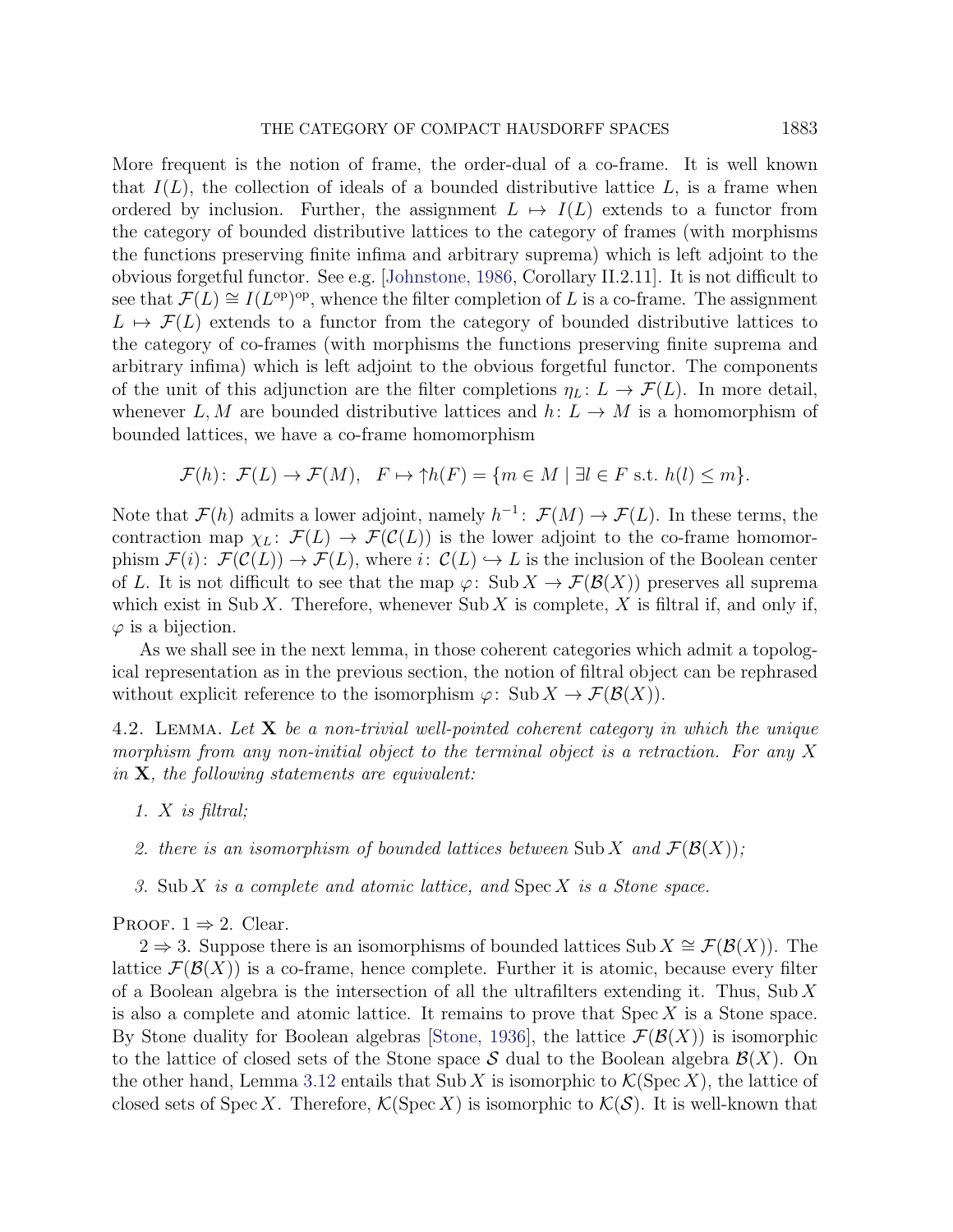two  $T_1$ -spaces with isomorphic lattices of closed sets are homeomorphic [\[Thron, 1962\]](#page-35-7). Thus, Spec X is homeomorphic to the Stone space  $S$ .

 $3 \Rightarrow 1$ . Assume Sub X is a complete lattice. Then, the space Spec X is well-defined by Proposition [3.8.](#page-9-1) If the latter is a Stone space, the Boolean center of  $\mathcal{K}(\text{Spec } X)$ coincides with the Boolean algebra of clopen subsets of  $Spec X$ , denoted by  $ClSpec X$ ). We claim that the following diagram commutes, where  $\nabla$  is the surjective homomorphism of bounded lattices from equation [\(6\)](#page-10-1).

$$
\text{Sub } X \xrightarrow{\eta_{\text{Sub } X}} \mathcal{F}(\text{Sub } X) \xrightarrow{\chi_{\text{Sub } X}} \mathcal{F}(\mathcal{B}(X))
$$
\n
$$
\downarrow \qquad \qquad \downarrow \qquad \qquad \downarrow \qquad \qquad \downarrow \qquad \qquad \downarrow \qquad \qquad \downarrow \qquad \qquad \downarrow \qquad \qquad \downarrow \qquad \qquad \downarrow \qquad \qquad \downarrow \qquad \qquad \downarrow \qquad \qquad \downarrow \qquad \qquad \downarrow \qquad \qquad \downarrow \qquad \qquad \downarrow \qquad \qquad \downarrow \qquad \qquad \downarrow \qquad \qquad \downarrow \qquad \qquad \downarrow \qquad \qquad \downarrow \qquad \qquad \downarrow \qquad \qquad \downarrow \qquad \qquad \downarrow \qquad \qquad \downarrow \qquad \qquad \downarrow \qquad \qquad \downarrow \qquad \qquad \downarrow \qquad \qquad \downarrow \qquad \qquad \downarrow \qquad \qquad \downarrow \qquad \qquad \downarrow \qquad \qquad \downarrow \qquad \qquad \downarrow \qquad \qquad \downarrow \qquad \qquad \downarrow \qquad \qquad \downarrow \qquad \qquad \downarrow \qquad \qquad \downarrow \qquad \qquad \downarrow \qquad \qquad \downarrow \qquad \qquad \downarrow \qquad \qquad \downarrow \qquad \qquad \downarrow \qquad \qquad \downarrow \qquad \qquad \downarrow \qquad \qquad \downarrow \qquad \qquad \downarrow \qquad \qquad \downarrow \qquad \qquad \downarrow \qquad \qquad \downarrow \qquad \qquad \downarrow \qquad \qquad \downarrow \qquad \qquad \downarrow \qquad \qquad \downarrow \qquad \qquad \downarrow \qquad \qquad \downarrow \qquad \qquad \downarrow \qquad \qquad \downarrow \qquad \qquad \downarrow \qquad \qquad \downarrow \qquad \qquad \downarrow \qquad \qquad \downarrow \qquad \qquad \downarrow \qquad \qquad \downarrow \qquad \qquad \downarrow \qquad \qquad \downarrow \qquad \qquad \downarrow \qquad \qquad \downarrow \qquad \qquad \downarrow \qquad \qquad \downarrow \qquad \qquad \downarrow \qquad \qquad \downarrow \qquad \qquad \downarrow \qquad \qquad \downarrow \qquad \qquad \downarrow \qquad \qquad \downarrow \qquad \qquad \downarrow \qquad \q
$$

The leftmost square commutes by naturality of the transformation  $\eta$ . The commutativity of the rightmost square is an instance of a Beck-Chevalley property. We give a direct proof. For every  $F \in \mathcal{F}(\mathrm{Sub}\,X)$ ,

$$
\begin{aligned} \left(\mathcal{F}(\mathbb{V} \mid \mathcal{B}(X)) \circ \chi_{\text{Sub } X}\right)(F) &= \mathcal{F}(\mathbb{V} \mid \mathcal{B}(X))(F \cap \mathcal{B}(X)) \\ &= \{U \in \text{Cl}(\text{Spec } X) \mid \exists S \in F \cap \mathcal{B}(X) \text{ s.t. } \mathbb{V}(S) \subseteq U\} \\ &\subseteq \{U \in \text{Cl}(\text{Spec } X) \mid \exists S \in F \text{ s.t. } \mathbb{V}(S) \subseteq U\} \\ &= \mathcal{F}(\mathbb{V})(F) \cap \text{Cl}(\text{Spec } X) \\ &= \left(\chi_{\mathcal{K}(\text{Spec } X)} \circ \mathcal{F}(\mathbb{V})\right)(F). \end{aligned}
$$

To settle the converse inclusion, suppose that  $U \in \mathrm{Cl}(\mathrm{Spec}\, X)$  satisfies  $\mathbb{V}(S) \subseteq U$  for some  $S \in F$ . If Sub X is atomic, then V: Sub  $X \to \mathcal{K}(\operatorname{Spec} X)$  is an isomorphism by Lemma [3.12.](#page-11-1) Whence, there is  $T \in \mathcal{B}(X)$  such that  $\mathbb{V}(T) = U$ . Then,  $\mathbb{V}(S) \subseteq \mathbb{V}(T)$ implies  $S \leq T$ . Therefore  $T \in F \cap \mathcal{B}(X)$  and  $\mathbb{V}(T) = U$ .

This shows that the outer rectangle in the diagram above commutes. To conclude the proof, note that the vertical arrows are bounded lattice isomorphisms. Hence, the bottom row is a bounded lattice isomorphism if, and only if, so is the top row. That is, if and only if X is a filtral object. In turn, the bottom row sends a closed subset  $K \subseteq \text{Spec } X$ to the filter consisting of all the clopen subsets of  $Spec X$  containing K. It is well-known that this map is a bounded lattice isomorphism whenever  $Spec X$  is a Stone space.

In view of the previous lemma, we can regard filtral objects in a coherent category as an abstraction of zero-dimensional compact Hausdorff spaces. The next example shows that the filtral objects in KH are precisely the Stone space.

<span id="page-13-0"></span>4.3. Example. Note that the category KH satisfies the assumptions of Lemma [4.2.](#page-12-0) Moreover, for any compact Hausdorff space X, its lattice of closed subsets  $\mathcal{K}(X) \cong$  Sub X is complete and atomic. Hence, Lemma [4.2](#page-12-0) entails that X is filtral in  $KH$  if, and only if, Spec X is a Stone space. Since the spaces X and  $Spec X$  are homeomorphic, we conclude that the filtral objects in the category KH are precisely the Stone spaces. Also, because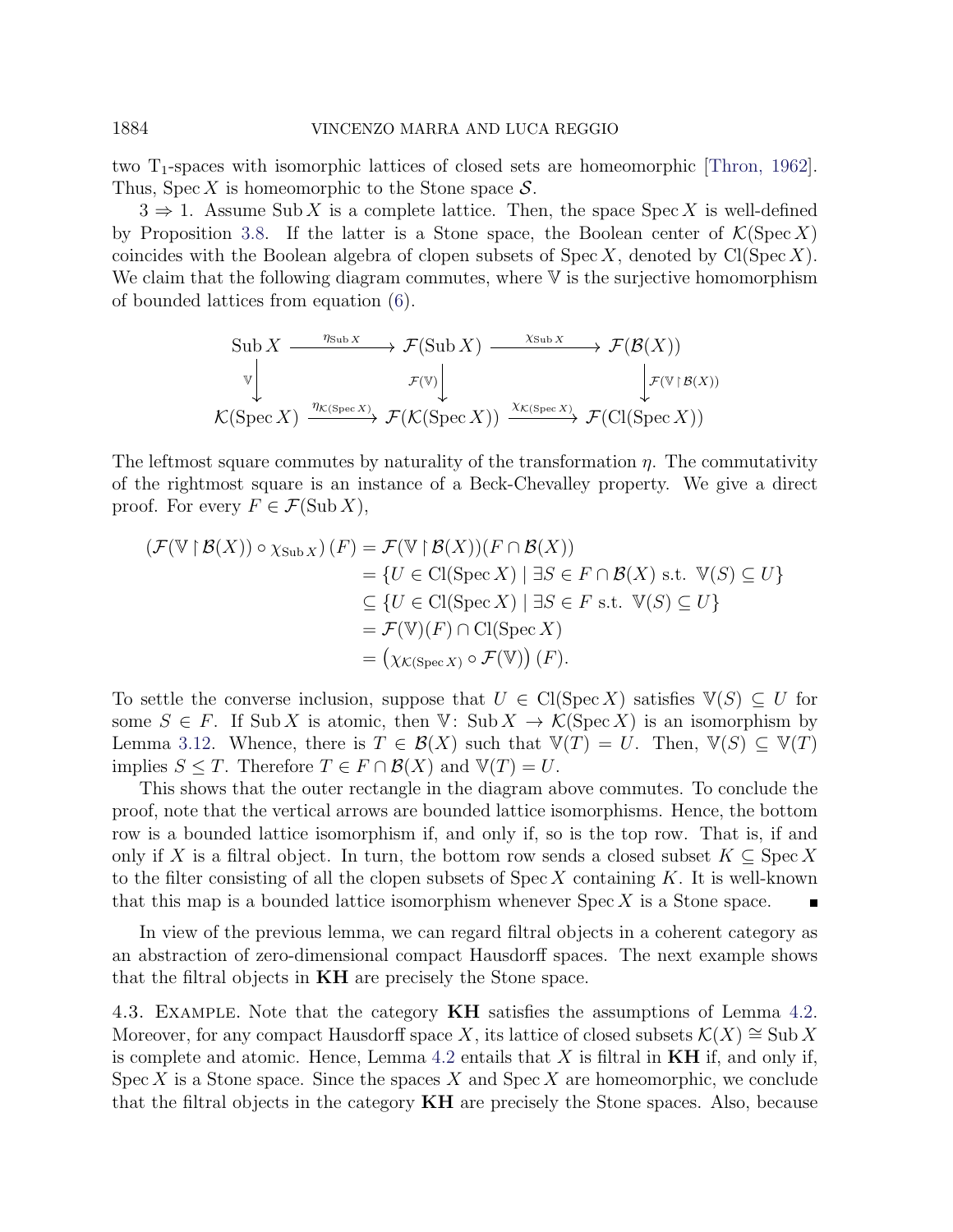every compact Hausdorff space is the continuous image of a Stone space (e.g., of the Stone-Cech compactification of its underlying set equipped with the discrete topology), the category KH is filtral. It follows that its full subcategory Stone is also filtral, and each of its objects is filtral.

An easy, yet useful observation is that every filtral category is mono-complete:

<span id="page-14-0"></span>4.4. Lemma. In a filtral category every poset of subobjects is a co-frame, and the pullback functors are co-frame homomorphisms. In particular, a filtral category is mono-complete.

Proof. Note that pullback functors preserve—in addition to finite suprema—also all existing infima, because they are upper adjoint. Thus, it suffices to show that each poset of subobjects is a co-frame.

First, observe that in any coherent category the pullback functor associated with a regular epimorphism is an injective lattice homomorphism. To see this, consider a regular epimorphism  $\varepsilon: W \to Z$  and subobjects  $S_1, S_2 \in \text{Sub } Z$ . Then, for  $i \in \{1, 2\}$ ,  $S_i$  coincides with the image of the morphism  $\varepsilon \circ m_i : \varepsilon^*(S_i) \to Z$ , where  $m_i : \varepsilon^*(S_i) \hookrightarrow W$  is the canonical monomorphism. Therefore,  $\varepsilon^*(S_1) \cong \varepsilon^*(S_2)$  implies  $S_1 \cong S_2$ .

Now, let Y be any object and  $\varepsilon: X \to Y$  a regular epimorphism with X filtral. By the previous observation, the lattice homomorphism  $\varepsilon^*$ : Sub  $Y \hookrightarrow$  Sub X is injective. The lattice Sub  $X \cong \mathcal{F}(\mathcal{B}(X))$  is a co-frame, whence complete. Given  $\{S_i \mid i \in I\} \subseteq \text{Sub } Y$ ,

$$
\exists_{\varepsilon} \big(\bigvee \{\varepsilon^*(S_i) \mid i \in I\}\big)
$$

is readily seen to be the supremum of the  $S_i$ 's in Sub Y, where  $\exists_{\varepsilon}$  is the lower adjoint of  $\varepsilon^*$ . Thus, Sub Y is also a complete lattice. Further, since Sub X satisfies the co-frame law [\(7\)](#page-11-2), so does Sub Y (just recall that  $\varepsilon^*$ : Sub  $Y \hookrightarrow$  Sub X preserves all infima).

For the rest of this section, we fix a category  $X$  satisfying the following properties.

<span id="page-14-2"></span>4.5. ASSUMPTION. The category  $X$  is a non-trivial, well-pointed coherent category. Further, the unique morphism  $X \to \mathbf{1}$  is a retraction for every  $X \not\cong \mathbf{0}$ .

In view of Lemma [4.4,](#page-14-0) the functor Spec:  $X \rightarrow Top$  from [\(5\)](#page-10-2) is well-defined whenever X is filtral. The following proposition shows that, in this situation, the functor Spec takes values in the category of compact Hausdorff spaces.

<span id="page-14-1"></span>4.6. PROPOSITION. If the category  $X$  is filtral then Spec X is a compact Hausdorff space for every X in  $X$ .

PROOF. Let X be an arbitrary object of  $X$ . If the category  $X$  is filtral, there is a filtral object Y in X and a regular epimorphism  $Y \rightarrow X$ . In view of Lemma [4.2,](#page-12-0) Spec Y is a Stone space. By item 2 in Lemma [3.6](#page-7-0) and Remark [3.10,](#page-10-3) the image under the functor Spec of the regular epimorphism  $Y \rightarrow X$  is a continuous and closed surjection. Since Spec Y is compact and Hausdorff, so is  $Spec X$ .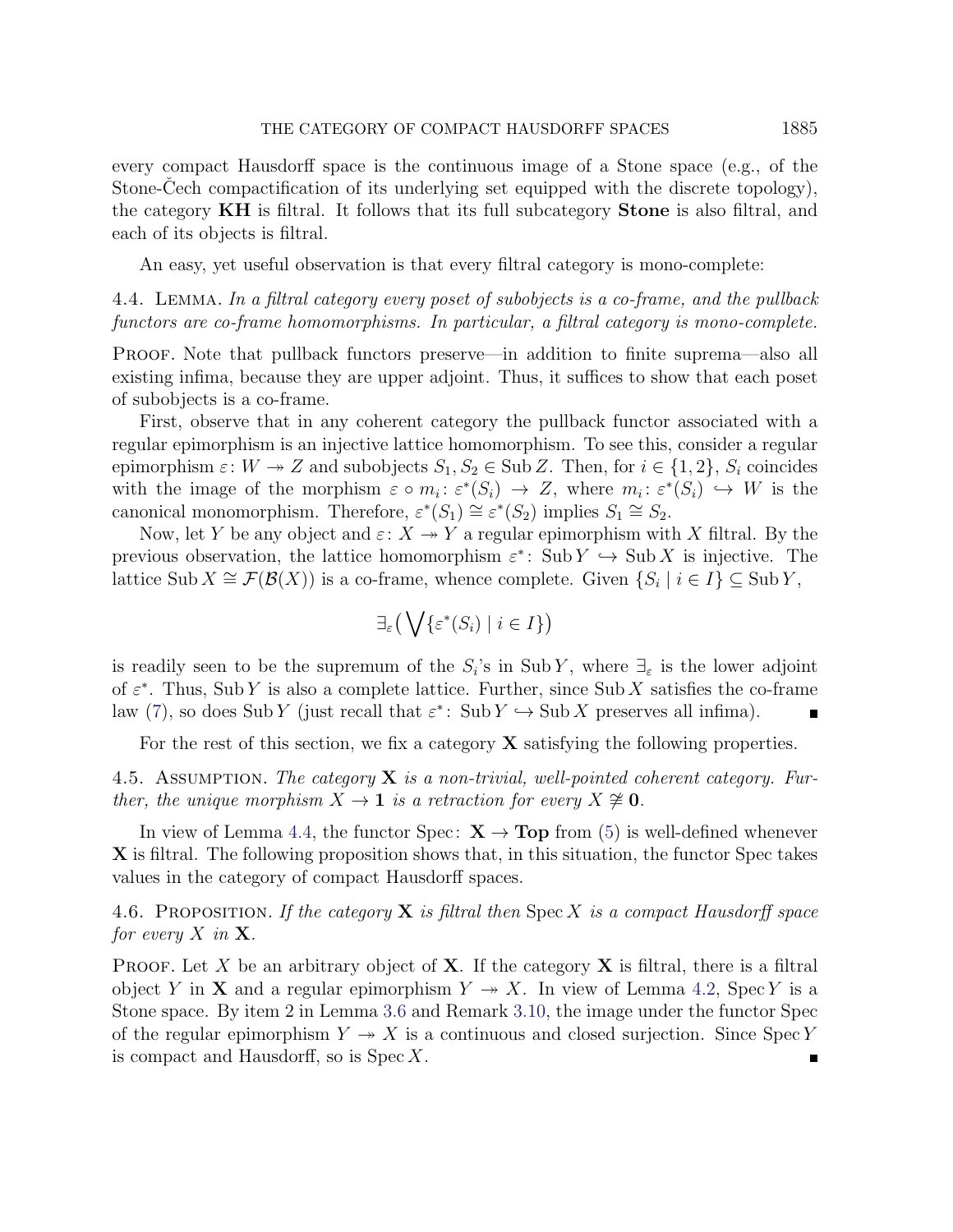Proposition [4.6](#page-14-1) entails at once that, whenever **X** is filtral, the functor Spec:  $X \rightarrow Top$ co-restricts to a functor

<span id="page-15-2"></span>
$$
Spec: \mathbf{X} \to \mathbf{KH}.
$$
 (8)

We conclude this section by recording another consequence of Proposition [4.6.](#page-14-1)

<span id="page-15-3"></span>4.7. LEMMA. If **X** is filtral, then the functor Spec:  $X \rightarrow KH$  preserves all limits that exist in X.

PROOF. Consider the following commutative diagram of functors.



The underlying-set functor  $|-|: \mathbf{KH} \to \mathbf{Set}$  preserves all limits because it is represented by the one-point space. Further, it is conservative (i.e., it reflects isomorphisms), since any continuous bijection between compact Hausdorff spaces is a homeomorphism. A conservative functor reflects all the limits it preserves, whence  $\vert - \vert$  reflects all limits. Since a limit in  $X$  is preserved by pt, it must also be preserved by Spec.

## <span id="page-15-1"></span>5. The main result

The aim of this section is to prove our main result, that is the following characterisation of the category KH of compact Hausdorff spaces and continuous maps. (Recall that all categories under consideration are assumed to be well-powered.)

<span id="page-15-0"></span>5.1. THEOREM. Up to equivalence,  $KH$  is the unique non-trivial pretopos which is wellpointed, filtral and admits all set-indexed copowers of its terminal object.

We recall the definitions and facts needed to prove the previous theorem. A category  $\bf{C}$  is (*Barr*) exact provided it is regular and every internal equivalence relation in  $\bf{C}$  is *effective*, i.e. it coincides with the kernel pair of its coequaliser (see, e.g., [Barr, Grillet  $\&$ [van Osdol, 1971\]](#page-33-8) or [\[Borceux, 1994,](#page-33-9) Sections 2.5–2.6]). Exact categories are those in which there is a good correspondence between congruences (i.e., internal equivalence relations) and quotients (i.e., coequalisers). All varieties of Birkhoff algebras and, more generally, all categories which monadic over Set, are exact [\[Borceux, 1994,](#page-33-9) Theorems 3.5.4, 4.3.5]. Roughly speaking, a pretopos is an exact category in which finite coproducts exist and are "well-behaved". The latter property is formalised by the notion of extensivity.

5.2. DEFINITION. A category  $C$  is extensive provided it has finite coproducts and the canonical functor

 $(C/X_1)\times (C/X_2)\rightarrow C/(X_1+X_2)$ 

is an equivalence for every  $X_1, X_2$  in C.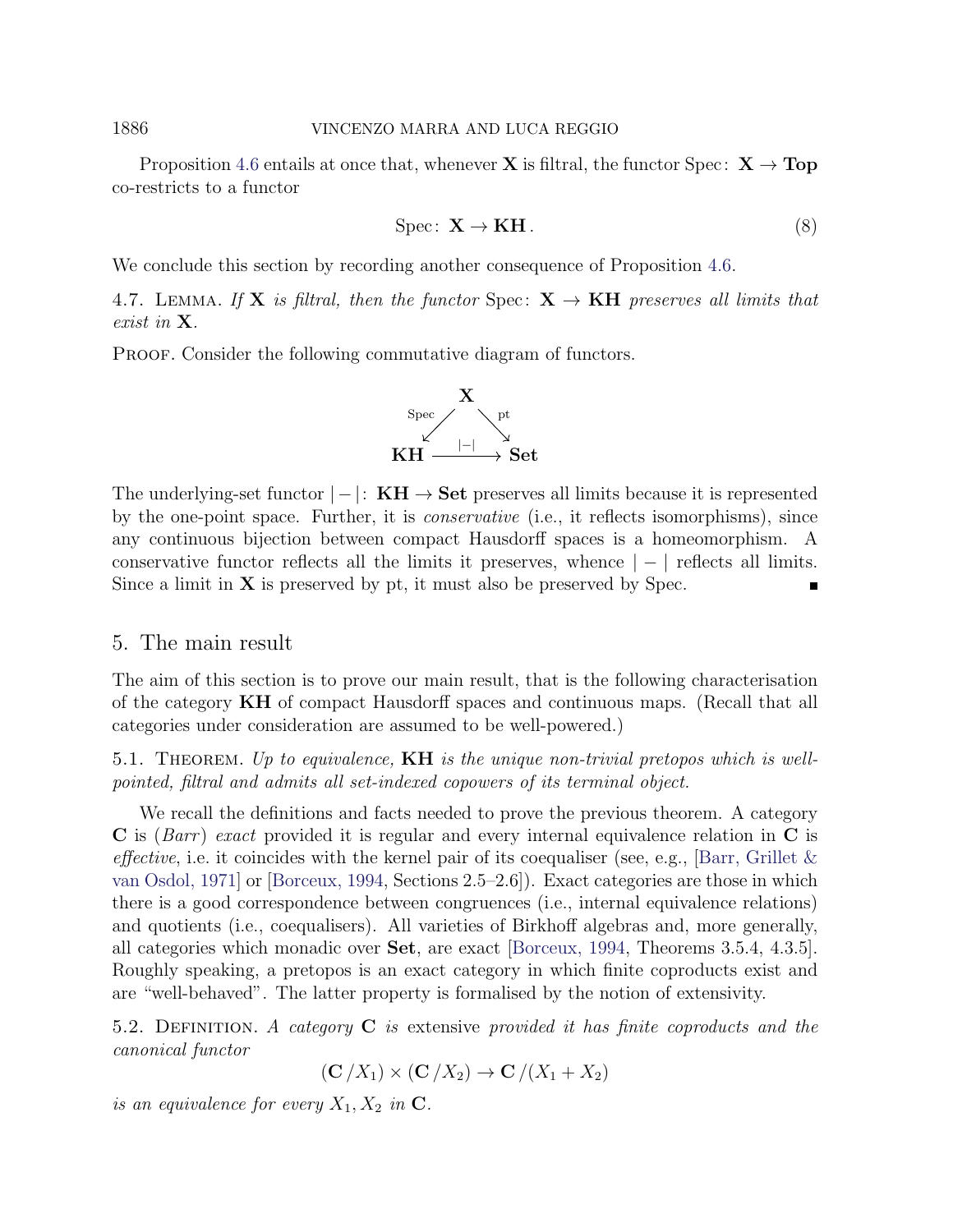In the presence of enough limits, a more intuitive reformulation of this notion is available. Given two objects  $X_1, X_2$  in C, the coproduct  $X_1 + X_2$  is universal if the pullback of the coproduct diagram  $X_1 \rightarrow X_1 + X_2 \leftarrow X_2$  along any morphism yields a coproduct diagram. Moreover, recall that the coproduct  $X_1 + X_2$  is *disjoint* if pulling back a coproduct injection along the other yields the initial object of C.

5.3. LEMMA. Carboni, Lack & Walters, 1993, Proposition 2.14 If C has finite coproducts and pullbacks along coproduct injections, then it is extensive if and only if finite coproducts in C are universal and disjoint.

5.4. DEFINITION. A pretopos is an exact and extensive category.

Pretoposes are often defined as positive and effective coherent categories (see, e.g., [\[Johnstone, 2002,](#page-34-8) A1.4]). Here, positive means that finite coproducts exist and are disjoint, while an effective regular category is what has been called an exact category above. It is not difficult to see that the two definitions are equivalent: disjoint coproducts in a coherent category are universal, and an exact extensive category is automatically coherent. We record this fact for future use:

<span id="page-16-0"></span>5.5. LEMMA. A category  $C$  is a pretopos if, and only if, it is a positive and effective coherent category.

<span id="page-16-1"></span>5.6. Example. We give some examples of categories that are, or are not, pretoposes.

- Set is a pretopos. Its full subcategory on the finite sets is also a pretopos. More generally, every elementary topos is a pretopos.
- KH is a pretopos. Exactness follows from the fact that KH is monadic over Set [\[Linton, 1966,](#page-34-0) Section 5], but can also be verified directly.
- Stone is a positive coherent category but is not exact, hence it is not a pretopos. To see this, let  $\beta([0,1])$  denote the Stone-Cech compactification of the unit interval with the discrete topology. There is an equivalence relation  $R \rightrightarrows \beta([0,1])$  in **Stone** which identifies two ultrafilters on  $[0, 1]$  precisely when they have the same limit. The coequaliser of R in **Stone** is the unique morphism to the one-point space, whose kernel pair is the improper relation on  $\beta([0,1])$ . Hence, **Stone** is not exact. Its exact completion coincides with KH (cf. Theorem [8.1\)](#page-32-0).

The strategy to prove Theorem [5.1](#page-15-0) is the following. We first show that, if  $X$  is a pretopos satisfying the properties in the statement of the theorem, then the functor Spec:  $X \rightarrow KH$  is well-defined and preserves a part of the categorical structure of X. Namely, that of coherent category. We then use this information to show that Spec is an equivalence of categories.

5.7. LEMMA. If  $X$  is a non-trivial well-pointed pretopos which is filtral, then the functor Spec:  $X \rightarrow KH$  from [\(8\)](#page-15-2) is well-defined.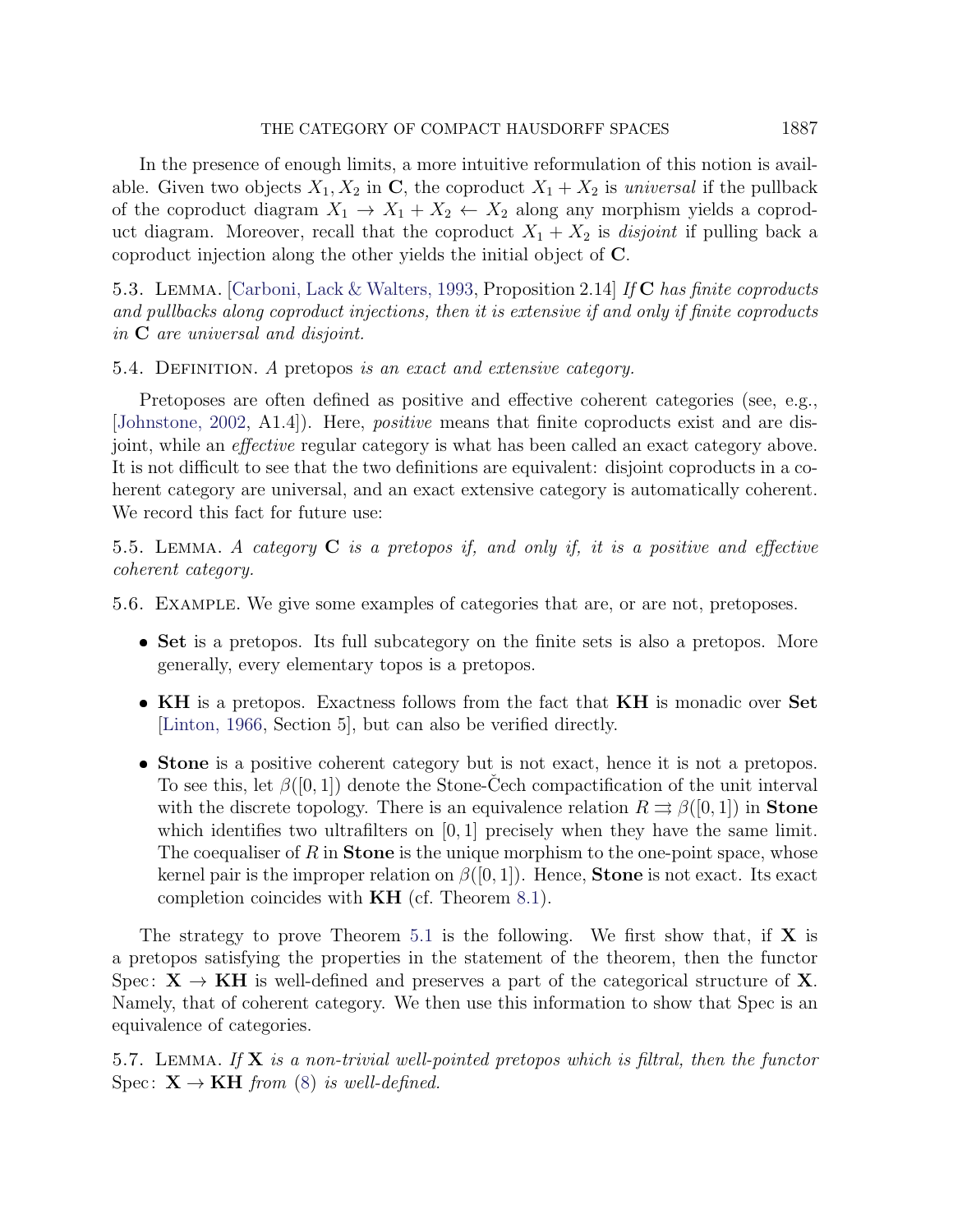**PROOF.** Assume  $X$  is as in the statement. It suffices to verify that the conditions in Assumption [4.5](#page-14-2) are satisfied, for then it will follow by Proposition [4.6](#page-14-1) that the functor Spec:  $X \rightarrow KH$  is well-defined. In view of Lemma [5.5,](#page-16-0) it is enough to show that the unique morphism  $X \to \mathbf{1}$  is a retraction whenever  $X \not\cong \mathbf{0}$ .

Suppose X satisfies pt  $X = \emptyset$ . By well-pointedness of X there is an epimorphism  $\mathbf{0} \cong \sum_{\emptyset}^{\bullet} \mathbf{1} \to X$ . Because every epimorphism in a pretopos is regular (cf., e.g., [\[Johnstone,](#page-34-8) [2002,](#page-34-8) Corollary A.1.4.9]), the unique morphism  $0 \rightarrow X$  is both a monomorphism and a regular epimorphism, whence an isomorphism. That is,  $X \cong 0$ .

For the next lemma, recall that a *coherent functor* is a functor between coherent categories which preserves finite limits, regular epimorphisms and finite joins of subobjects.

<span id="page-17-0"></span>5.8. LEMMA. If  $X$  is a non-trivial well-pointed pretopos which is filtral, then the functor Spec:  $X \rightarrow KH$  is coherent.

PROOF. The functor Spec:  $X \rightarrow KH$  preserves finite limits by Lemma [4.7.](#page-15-3) Regular epis in KH are simply continuous surjective functions, therefore Spec preserves regular epis by item 2 in Lemma [3.6.](#page-7-0) It remains to prove that Spec preserves finite joins of subobjects. We first prove the following fact:

### <span id="page-17-1"></span>5.9. Claim. The functor Spec preserves finite coproducts.

**PROOF.** Since the initial object of **X** is strict, we have  $\text{Spec } \mathbf{0} = \emptyset$ . It thus suffices to prove that  $Spec(X + Y) \cong Spec X + Spec Y$  whenever X, Y are objects of X. At the level of underlying sets, the obvious function

$$
pt X + pt Y \rightarrow pt (X + Y)
$$

is injective because finite coproducts in  $X$  are disjoint. On the other hand, surjectivity follows from the universality of coproducts. To prove that this bijection is a homeomorphism, we have to show that every subobject of  $X + Y$  splits as the coproduct of a subobject of  $X$  and a subobject of  $Y$ . In turn, this follows again from the universality of finite coproducts in **X**. Just observe that the pullback of the coproduct  $X \to X + Y \leftarrow Y$ along a subobject  $S \hookrightarrow X + Y$  yields a splitting of S of the form  $S \cong S_1 + S_2$ , with  $S_1 \in Sub X$  and  $S_2 \in Sub Y$ .

To conclude the proof of the lemma, consider X in X and two subobjects  $S_1 \hookrightarrow X$ and  $S_2 \hookrightarrow X$ . We want to show that  $Spec (S_1 \vee S_2) \cong Spec S_1 \vee Spec S_2$ . Let

$$
j\colon S_1 + S_2 \to X
$$

be the coproduct of the two subobjects. By the previous claim, the functor Spec preserves finite coproducts, thus  $Spec j$ :  $Spec (S_1 + S_2) \rightarrow Spec X$  is the coproduct of the subobjects  $\text{Spec } S_1 \hookrightarrow \text{Spec } X$  and  $\text{Spec } S_2 \hookrightarrow \text{Spec } X$ . The subobject  $S_1 \vee S_2 \hookrightarrow X$  is obtained by taking the image, i.e. the (regular epi, mono) factorisation, of  $j$ . Since Spec preserves regular epis and monos by the first part of the proof, the image under Spec of the (regular epi, mono) factorisation of j is the (regular epi, mono) factorisation of Spec j. Hence, Spec  $(S_1 \vee S_2) \cong \text{Spec } S_1 \vee \text{Spec } S_2$ .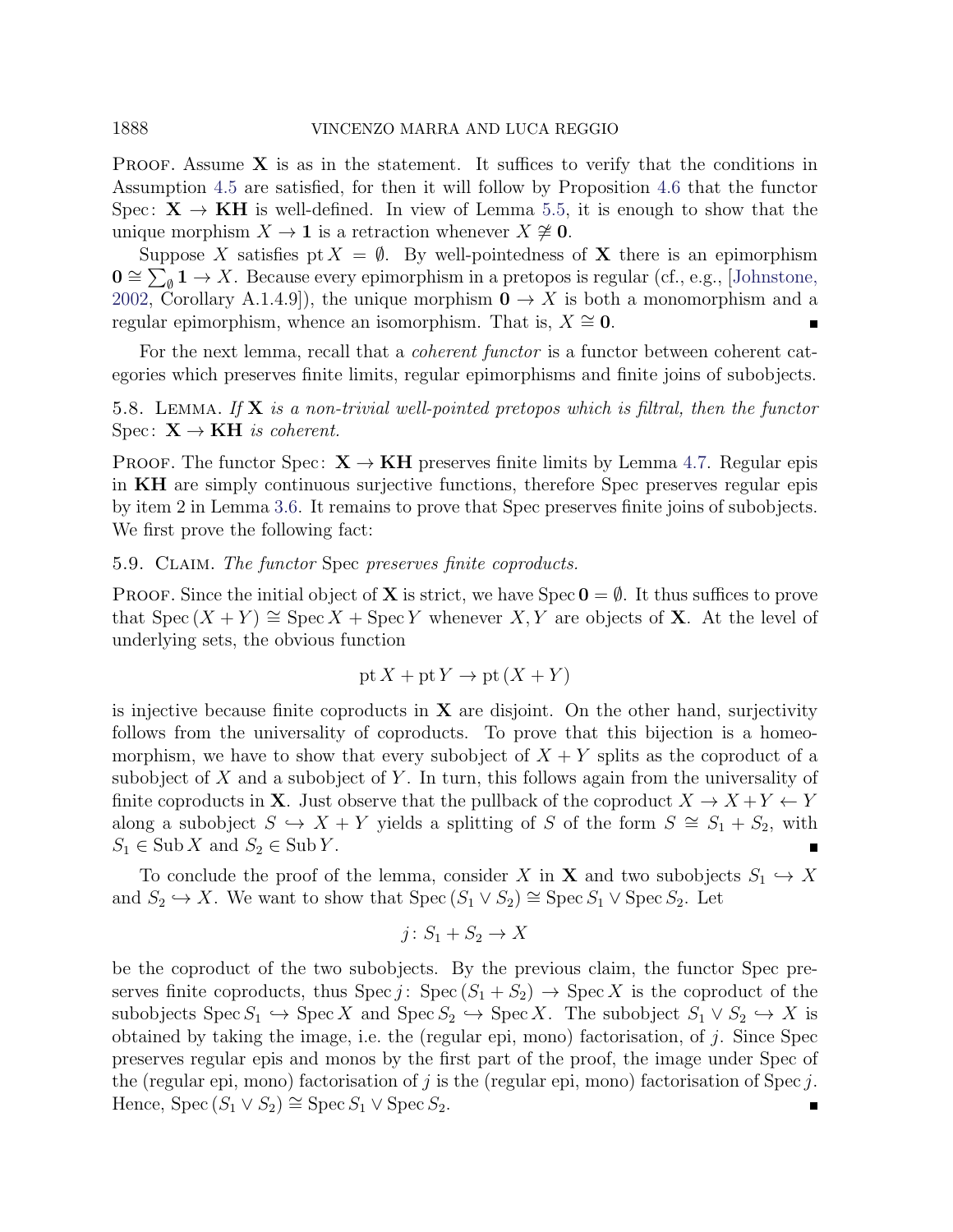The last ingredient we need in order to prove Theorem [5.1](#page-15-0) is the following proposition, due to Makkai. Suppose C, D are coherent categories. A coherent functor  $F: \mathbb{C} \to \mathbb{D}$  is *full on subobjects* if, for any X in C, the induced lattice homomorphism Sub  $X \to \text{Sub } FX$ is surjective (the latter map is well-defined because coherent functors preserve finite limits and, in particular, monomorphisms). The functor F covers  $\bf{D}$  if, for each Y in  $\bf{D}$ , there exist X in C and a regular epimorphism  $FX \rightarrow Y$  in D. Moreover, F is conservative if it reflects isomorphisms. Finally, a morphism of pretoposes is a functor between pretoposes which preserves finite limits, finite coproducts, and coequalisers of internal equivalence relations.

<span id="page-18-0"></span>5.10. Proposition. [\[Makkai, 1985,](#page-34-12) Proposition 2.4.4 and Lemma 2.4.6] The following statements hold:

- 1. any coherent functor between pretoposes is a morphism of pretoposes;
- 2. a morphism of pretoposes is an equivalence if, and only if, it is conservative, full on subobjects, and covers its codomain.

We are now ready for the proof of our main result.

PROOF OF THEOREM [5.1.](#page-15-0) The category **KH** is a non-trivial pretopos which is well-pointed and filtral (cf. Examples [4.3](#page-13-0) and [5.6\)](#page-16-1). Further, for any set I, the copower  $\sum_I \mathbf{1}$ in KH coincides with  $\beta(I)$ , the Stone-Cech compactification of the discrete space I. Hence, KH admits all set-indexed copowers of its terminal object. To show that, up to equivalence, it is the unique such category, let  $X$  be a pretopos satisfying these properties. By Lemma [5.8](#page-17-0) and Proposition [5.10,](#page-18-0) in order to show that the functor Spec:  $X \rightarrow KH$ is an equivalence, it suffices to prove that it is (i) conservative, (ii) full on subobjects and (iii) it covers  $KH$ .

(i) The functor Spec:  $X \to KH$  is faithful because so is pt:  $X \to Set$  (cf. Lemma [3.5\)](#page-7-1). Therefore, it reflects both epis and monos. Since a pretopos is balanced (see, e.g., [\[John](#page-34-8)[stone, 2002,](#page-34-8) Corollary A.1.4.9]) Spec reflects isomorphisms, i.e., it is conservative.

(ii) Recall that monomorphisms in KH are inclusions of closed subsets. Whence, Spec is full on subobjects by equation [\(6\)](#page-10-1).

(iii) Consider any compact Hausdorff space Y, and write  $|Y|$  for its underlying set. By assumption, the |Y|-fold copower of 1 exists in  $X$ . Moreover, by filtrality of  $X$ , there is a regular epimorphism  $X \twoheadrightarrow \sum_{|Y|} 1$  in X with X filtral. We prove the following useful fact:

5.11. CLAIM.  $\mathcal{O}(|Y|)$  is isomorphic to a Boolean subalgebra of  $\mathcal{B}(X)$ , the Boolean center of  $\text{Sub } X$ .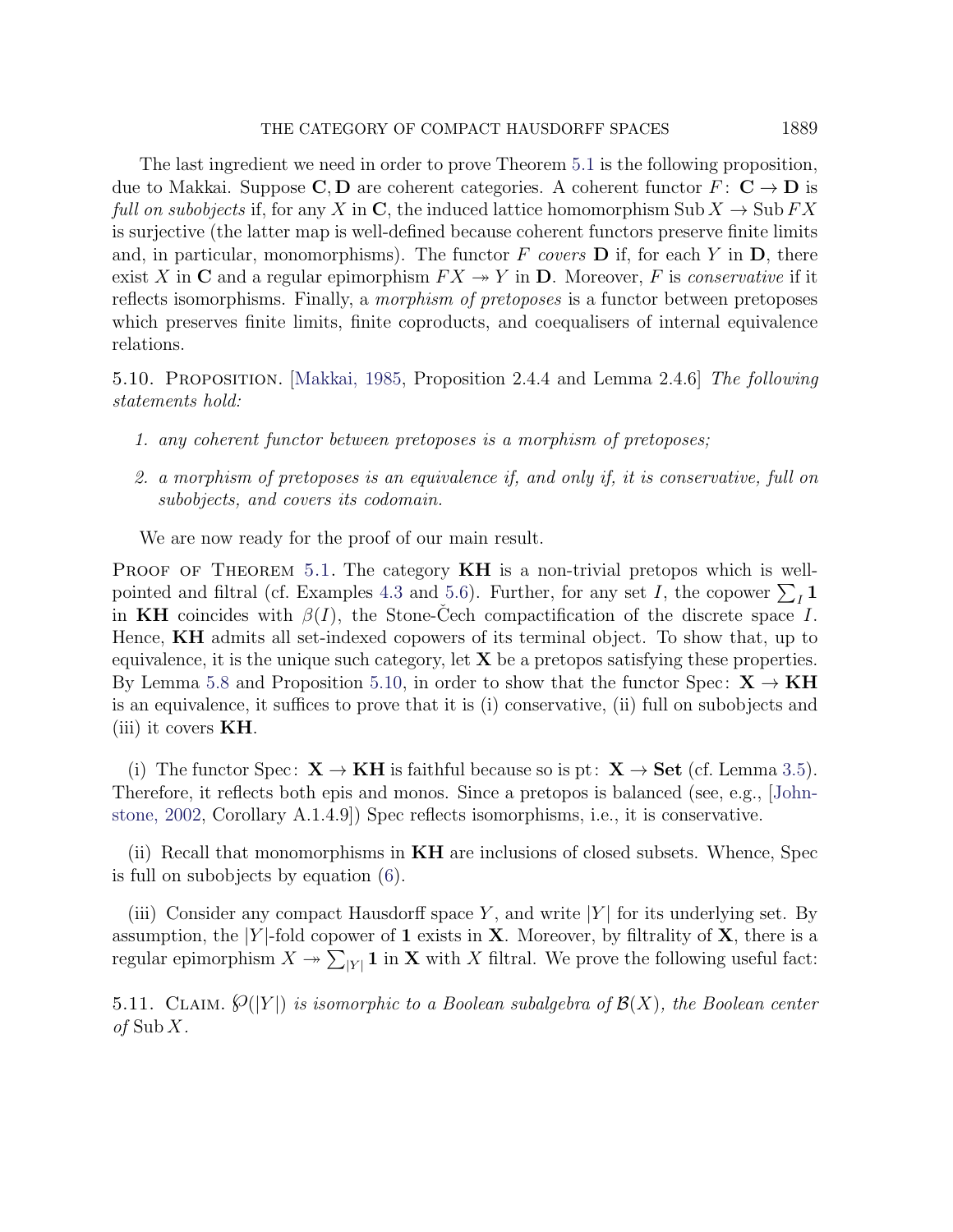PROOF OF CLAIM. The pullback functor associated with the regular epi  $X \to \sum_{|Y|} 1$  is an injective lattice homomorphism  $\text{Sub }\sum_{|Y|} 1 \hookrightarrow \text{Sub } X$  (cf. the proof of Lemma [4.4\)](#page-14-0). Hence, its restriction to the Boolean center of Sub  $\sum_{|Y|} 1$  yields an injective Boolean algebra homomorphism  $\mathcal{B}(\sum_{|Y|} 1) \hookrightarrow \mathcal{B}(X)$ . Therefore, it suffices to prove that  $\mathcal{P}(|Y|)$ can be identified with a Boolean subalgebra of  $\mathcal{B}(\sum_{|Y|} 1)$ .

To this end, consider the map

$$
k\colon \mathcal{F}(\mathcal{G}(|Y|)) \to \text{Sub} \sum_{|Y|} \mathbf{1}, \quad k(F) = \bigwedge \{ S \in \text{Sub} \sum_{|Y|} \mathbf{1} \mid \text{pt } S \cap |Y| \in F \}.
$$

We claim that  $k$  is a bounded lattice homomorphism. Upon recalling that elements of  $\mathcal{F}(\mathcal{G}(|Y|))$  are ordered by reverse inclusion, for every  $F_1, F_2 \in \mathcal{F}(\mathcal{G}(|Y|))$  we have

$$
k(F_1 \vee F_2) = \bigwedge \{ S \in \text{Sub} \sum_{|Y|} 1 \mid \text{pt } S \cap |Y| \in F_1 \cap F_2 \}
$$
  
= 
$$
\bigwedge \{ S_1 \vee S_2 \mid S_1, S_2 \in \text{Sub} \sum_{|Y|} 1, \text{ pt } S_1 \cap |Y| \in F_1 \text{ and pt } S_2 \cap |Y| \in F_2 \}.
$$

By Lemma [4.4,](#page-14-0) the co-frame law [\(7\)](#page-11-2) holds in Sub  $\sum_{|Y|} 1$ . Thus, the latter infimum coincides with

$$
\bigwedge \{ S \in \text{Sub} \sum_{|Y|} \mathbf{1} \mid \text{pt } S \cap |Y| \in F_1 \} \vee \bigwedge \{ S \in \text{Sub} \sum_{|Y|} \mathbf{1} \mid \text{pt } S \cap |Y| \in F_2 \}
$$

which, by definition, is equal to  $k(F_1) \vee k(F_2)$ . Further,  $k(\mathcal{O}(|Y|)) = 0$ . This shows that  $k$  preserves finite suprema. A straightforward computation shows that  $k$  preserves also finite infima, whence it is a bounded lattice homomorphism. The restriction of  $k$  to the Boolean center of  $\mathcal{F}(\mathcal{G}(|Y|))$ , which is isomorphic to  $\mathcal{G}(|Y|)$ , gives a Boolean algebra booked center of  $\mathcal{S}(Y|Y|) \to \mathcal{B}(\sum_{|Y|} 1)$  which is injective. Just observe that  $T \in \mathcal{S}(|Y|)$ is sent to the complemented subobject

$$
\bigwedge \{ S \in \text{Sub} \sum_{|Y|} \mathbf{1} \mid T \subseteq \text{pt } S \} = \mathbb{I}(T),
$$

 $\blacksquare$ 

which coincides with the initial object 0 if, and only if,  $T = \emptyset$ .

Since X is filtral, the space Spec X is homeomorphic to the Stone space dual to  $\mathcal{B}(X)$ (cf. the proof of Lemma  $4.2$ ). Hence, the previous claim entails that the Stone-Cech compactification  $\beta(|Y|)$  of the discrete space |Y| is a continuous image of Spec X. In turn, by the universal property of the Stone-Cech compactification, the identity function  $|Y| \to Y$  lifts to a continuous surjection  $\beta(|Y|) \to Y$ . Composing the two maps, we obtain a continuous surjection  $Spec X \rightarrow Y$ . This shows that the functor Spec covers KH.  $\blacksquare$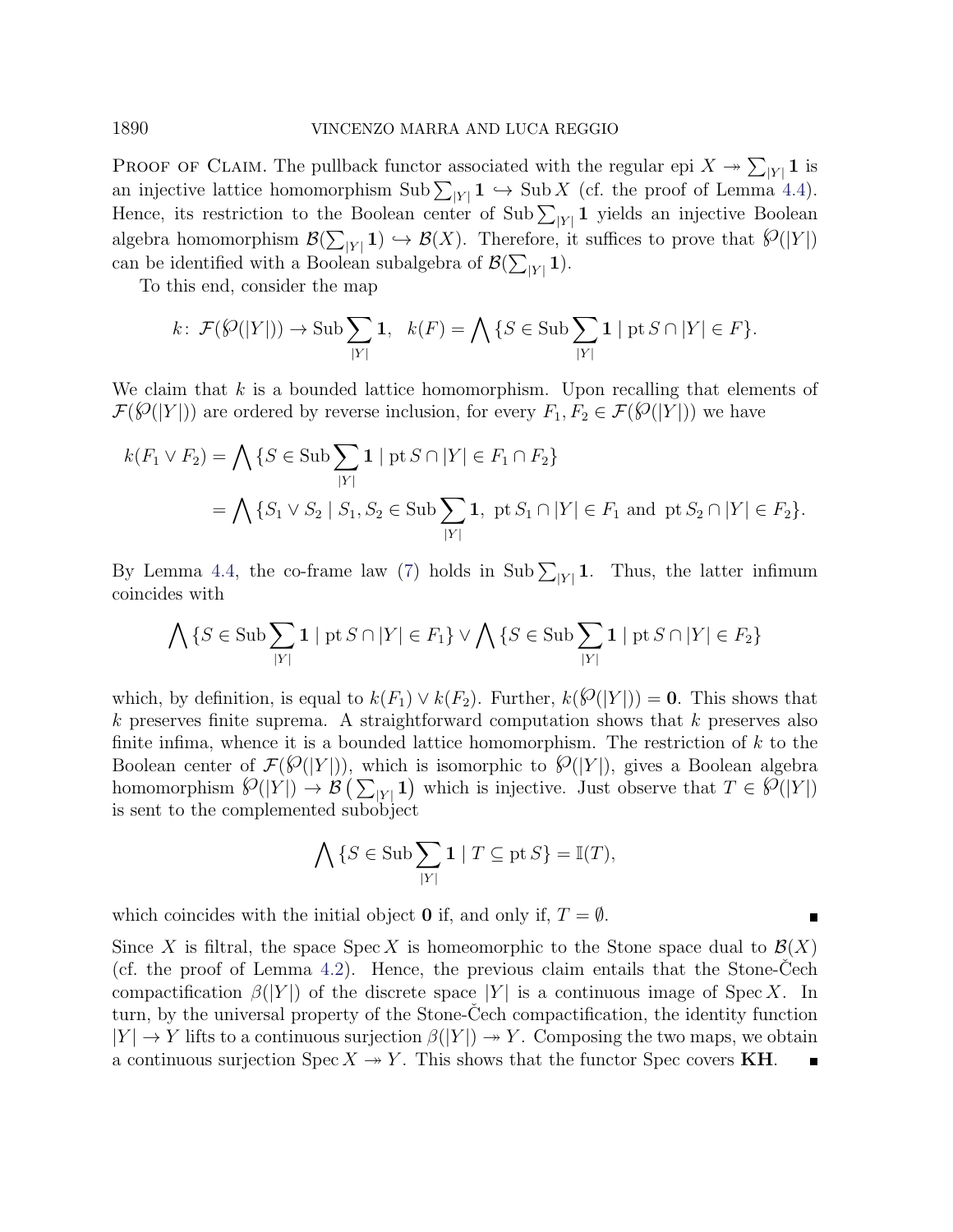We remark that the hypotheses of Theorem [5.1](#page-15-0) are independent from each other. Below, we give examples of categories which satisfy all the assumptions of the theorem, except for the one in parentheses:

- ${0 \cong 1}$  (non-trivial);
- ${0 \rightarrow 1}$  (extensive);
- Stone (exact);
- KH  $/\{0, 1\}$ , where  $\{0, 1\}$  is equipped with the discrete topology (well-pointed);
- Set (filtral);
- $\textbf{Set}_f$  (admits all set-indexed copowers of its terminal object).

The fact that  $KH/{0,1}$  satisfies all the hypotheses in Theorem [5.1](#page-15-0) except for wellpointedness is a consequence of the following observation.

5.12. Lemma. Let X be any compact Hausdorff space with at least two distinct points. Then the slice category  $KH/X$  is a non-trivial pretopos which is filtral and admits all coproducts, but is not well-pointed.

**PROOF.** Let X be as in the statement. The slice category  $KH/X$  is easily seen to be extensive (cf. [\[Carboni, Lack & Walters, 1993,](#page-33-10) Proposition 4.8]). Moreover, any slice category of an exact category is exact. For a proof see, e.g., [\[Borceux & Bourn, 2004,](#page-33-11) p. 435. Thus,  $\mathbf{KH}/X$  is a pretopos. The initial and terminal objects in  $\mathbf{KH}/X$  are the unique morphism  $\emptyset \to X$  and the identity function  $X \to X$ , respectively. Hence, **KH** /X is trivial if, and only if,  $X = \emptyset$ . This shows that  $KH/X$  is a non-trivial pretopos.

 $\sum_{i\in I} Y_i \to X$  induced by the universal property of coproducts in **KH**, whence **KH**/X The coproduct in  $KH/X$  of a set of objects  ${Y_i \rightarrow X \mid i \in I}$  is the unique morphism admits all coproducts. To show that  $KH/X$  is filtral, consider an object  $f: Y \to X$  in  $KH/X$ . Since KH is filtral, there is a filtral compact Hausdorff space Z and a regular epimorphism  $\varepsilon: Z \to Y$  in KH. The latter is a regular epimorphism in KH/X from  $f \circ \varepsilon: Z \to X$  to  $f: Y \to X$ . Further, because the lattice of subobjects of  $f \circ \varepsilon: Z \to X$ in  $KH/X$  is isomorphic to the lattice of subobjects of Z in KH, it is not difficult to see that  $f \circ \varepsilon$  is a filtral object covering f. We conclude that  $KH/X$  is a non-trivial pretopos which is filtral and admits all coproducts. It remains to prove that  $KH/X$  is not well-pointed.

Since X has at least two points, there exist a compact Hausdorff space  $Y \neq \emptyset$  and a non-surjective continuous function  $f: Y \to X$ . We claim that f, regarded as an object of KH /X, has no points. A point of f would be a continuous function  $s: X \to Y$  such that  $f \circ s$  is the identity of X. But such a section s cannot exist because f is not surjective. Thus,  $KH/X$  admits a non-initial object with no points. It is not difficult to see that this implies that  $KH/X$  is not well-pointed (cf. Lemma [7.1](#page-28-0) below).  $\blacksquare$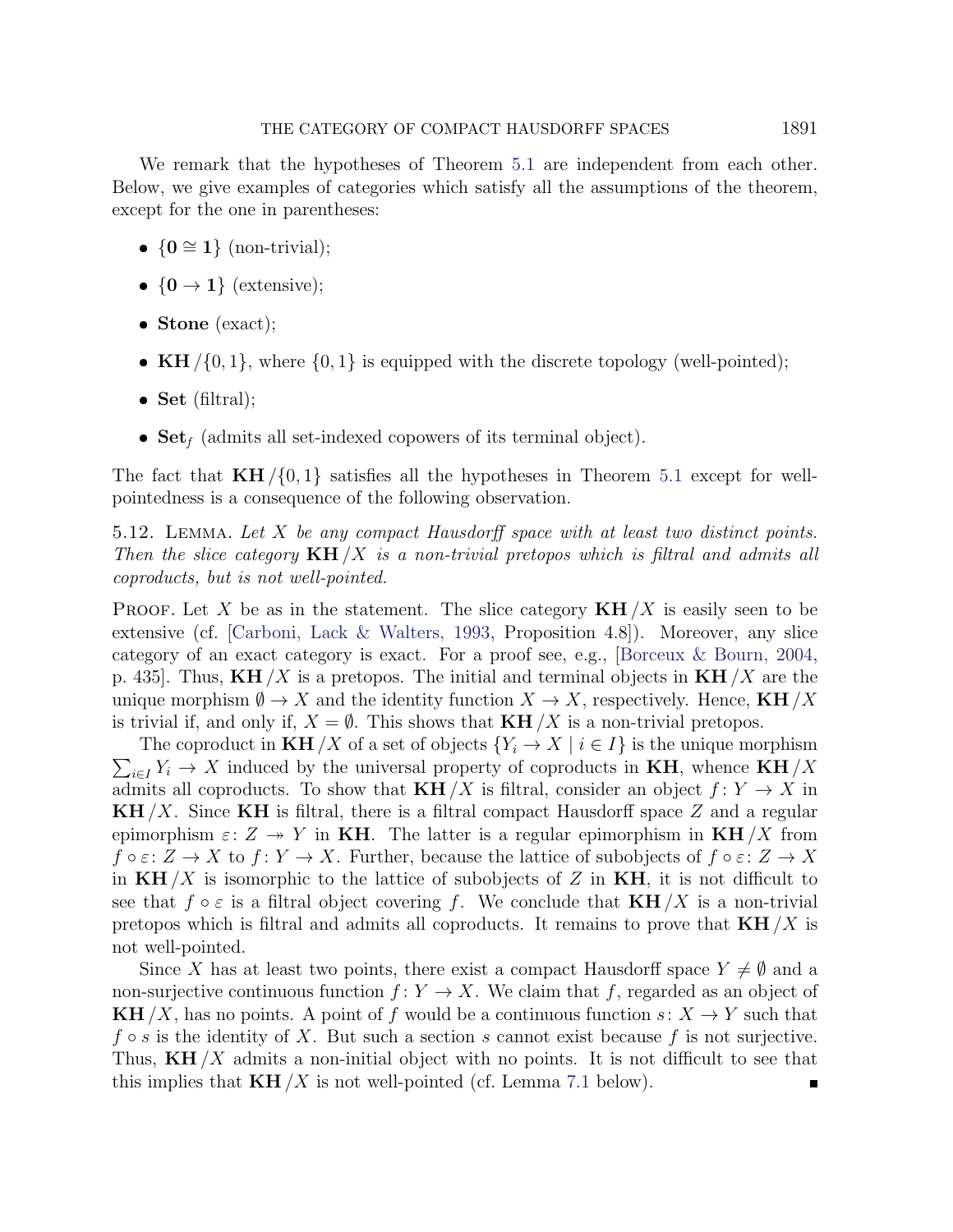## 1892 VINCENZO MARRA AND LUCA REGGIO

5.13. REMARK. A well-known result in category theory (cf. e.g. [\[Vitale, 1994\]](#page-35-8) or [\[Borceux,](#page-33-9) [1994,](#page-33-9) Theorem 4.4.5) states that a category **C** is equivalent to the category  $\textbf{Set}^T$  of Eilenberg-Moore algebras for a monad  $T$  on  $\mathbf{Set}$  if, and only if, it satisfies the following conditions:

- 1. C is exact;
- 2. C has a regular projective generator G;
- 3. for every set I, the copower  $\sum_{I} G$  exists in C.

If these conditions are satisfied, the monad  $T$  on  $\mathbf{Set}$  can be defined as the one induced by the adjunction

$$
\sum_{-} G \dashv \hom_{\mathbf{C}}(G, -) \colon \mathbf{C} \to \mathbf{Set}.
$$

In view of this characterisation of categories monadic over Set, the hypotheses of The-orem [5.1](#page-15-0) (along with item 2 in Lemma [3.6\)](#page-7-0) readily imply that  $X$  is equivalent to the category  $\mathbf{Set}^T$ , where T is the monad induced by the adjunction  $\sum_{i=1}^{\infty} 1$  + pt:  $\mathbf{X} \to \mathbf{Set}$ . If we knew that  $T$  coincides with the ultrafilter monad on  $Set$ , by Manes' characterisation of KH as the category of algebras for the ultrafilter monad [\[Manes, 1976\]](#page-34-5), we would conclude that  $X \cong KH$ . In a sense, the difficulty in the proof of our main result resides in the fact that an explicit description of the monad  $T$  is not available.

## <span id="page-21-1"></span>6. Richter's Theorem

In this section we derive Richter's characterisation of KH [\[Richter, 1992,](#page-35-2) Remark 4.7] from Theorem [5.1.](#page-15-0)

6.1. DEFINITION. [\[Richter, 1992,](#page-35-2) Definition 2.1] Let  $C$  be a category, and 1 an object of C such that the coproduct  $1+1$  (denoted by 2) exists in C. Further, let  $o \in \text{hom}_C(1, 2)$ . For any X in C, a subset  $\mathcal{U} \subseteq \text{hom}_\mathbf{C}(X, 2)$  is called a  $(1, o)$ -cover of X provided

$$
\bigcup_{d \in \mathcal{U}} (d \circ -)^{-1}(o) = \text{hom}_{\mathbf{C}}(\mathbf{1}, X), \text{ where } d \circ -: \text{ hom}_{\mathbf{C}}(\mathbf{1}, X) \to \text{hom}_{\mathbf{C}}(\mathbf{1}, \mathbf{2}).
$$

The object X is  $(1, o)$ -compact if every  $(1, o)$ -cover of X admits a finite  $(1, o)$ -subcover. (Topological intuition: every cover of X consisting of clopen sets admits a finite subcover.)

<span id="page-21-0"></span>6.2. THEOREM. [\[Richter, 1992,](#page-35-2) Remark 4.7] Suppose C is a category admitting an object 1 such that the following properties are satisfied:

- <span id="page-21-2"></span>1. C has all set-indexed copowers of 1;
- <span id="page-21-3"></span>2. 1 is a regular generator in  $C$ , i.e. for every object X of  $C$ , the canonical morphism  $\sum_{\text{hom}_{\mathbf{C}}(\mathbf{1},X)} \mathbf{1} \to X$  is a regular epimorphism;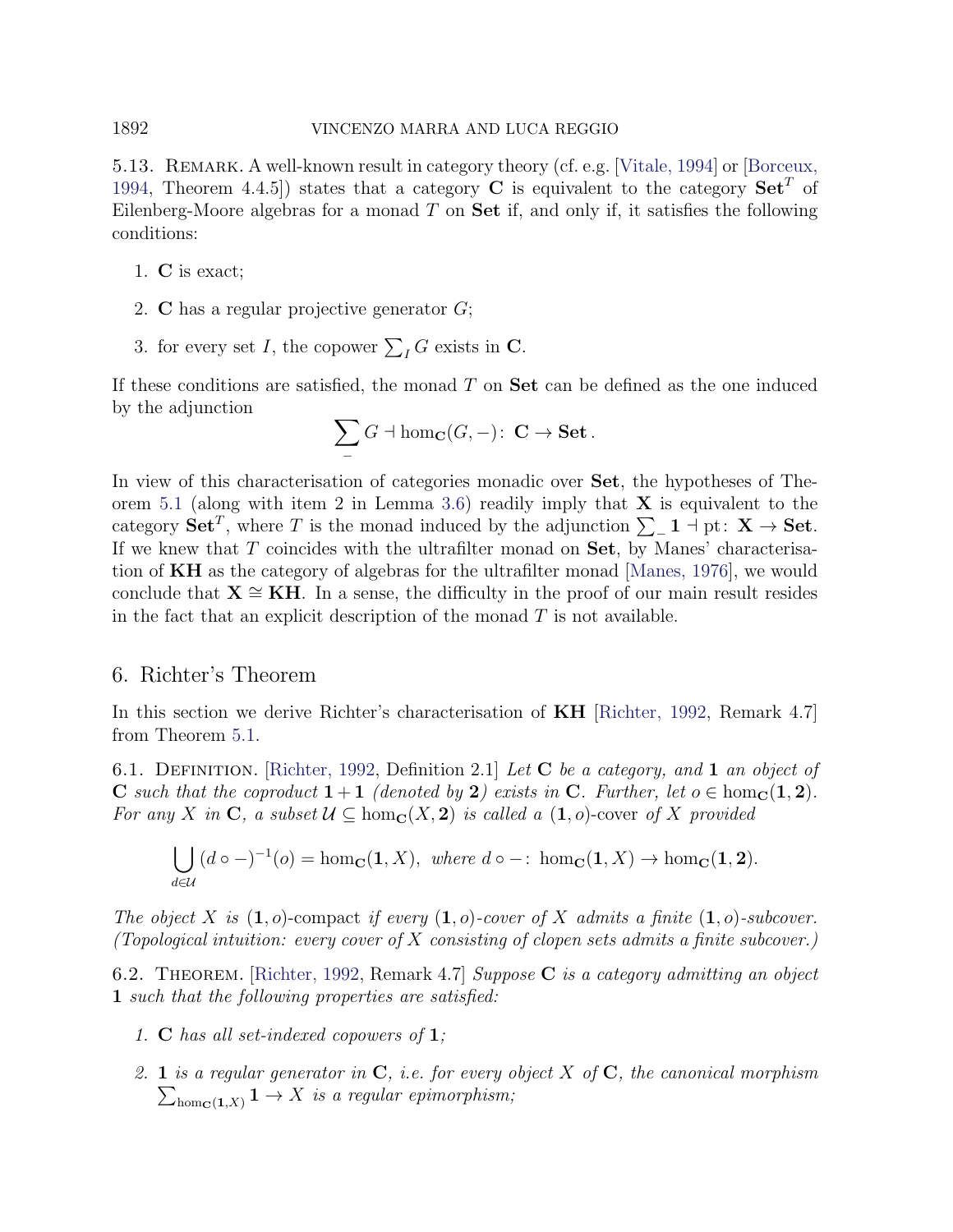- <span id="page-22-3"></span>3. C admits all coequalisers;
- <span id="page-22-4"></span>4. every internal equivalence relation in  $C$  is exact;

<span id="page-22-1"></span>5. (a) 
$$
hom_{\mathbf{C}}(1, 2) = {\perp \neq \top};
$$

(b) for every set I, the co-diagonal morphisms

$$
\sum_{I} 1 \longleftarrow \sum_{I} 1 + \sum_{I} 1 \cong \sum_{I} 2 \longrightarrow 2
$$

are jointly monic;

- (c) 2 is a coseparator for the full subcategory of  $C$  on the set-indexed copowers of 1, i.e. for any sets I, J and distinct morphisms  $\varphi_1, \varphi_2 \in \text{hom}_\mathbf{C}(\sum_I \mathbf{1}, \sum_J \mathbf{1}),$ there is  $\psi \in \text{hom}_{\mathbf{C}}(\sum_{J} \mathbf{1}, \mathbf{2})$  such that  $\psi \circ \varphi_1 \neq \psi \circ \varphi_2$ ;
- <span id="page-22-0"></span>6. there is  $o \in \text{hom}_{\mathbf{C}}(1, 2)$  such that, for every set  $I, \sum_{I} 1$  is  $(1, o)$ -compact.

Then  $C$  is equivalent to the category  $KH$  of compact Hausdorff spaces and continuous maps.

For the remainder of this section, we assume  $C$  is a category satisfying items  $1-6$  $1-6$  in Theorem [6.2.](#page-21-0)

6.3. Remark. We comment on some of the assumptions in Richter's theorem.

(i) Item [5](#page-22-1)a states that there are exactly two morphisms  $\bot$ ,  $\top: \mathbf{1} \rightarrow \mathbf{2}$ . It follows that the object 2 admits exactly one non-trivial automorphism  $\sigma: 2 \rightarrow 2$ . The image of  $\sigma$ under the functor hom<sub>C</sub>(1, -) is the function  $\{\perp, \perp\} \rightarrow \{\perp, \perp\}$  which sends  $\perp$  to  $\perp$ , and  $\top$  to  $\bot$ . Further, we will see in Lemma [6.4](#page-22-2) below that 1 is terminal in C, hence  $hom_{\mathbf{C}}(1,1)$  consists only of the identity morphism. Thus, item [5](#page-22-1)a is equivalent to saying that the functor hom<sub>c</sub> $(1, -)$  preserves the coproduct  $1 + 1$ .

(ii) Item  $5b$  $5b$  is a weak form of extensivity of the category  $C$ . In fact, we shall see in Lemma [6.5](#page-23-0) below that it entails that the functor  $hom_{\mathbb{C}}(1, -)$  preserves the coproducts of the form  $\sum_{I} 1 + \sum_{I} 1$ , for any set I. Hence, the coproduct  $\sum_{I} 1 + \sum_{I} 1$  in C is disjoint.

(iii) Given the existence of the automorphism  $\sigma: 2 \to 2$  described in item (i) of this remark, we can assume without loss of generality that  $o = \top$  in item [6](#page-22-0) of Theorem [6.2.](#page-21-0)

<span id="page-22-2"></span>6.4. Lemma. [\[Richter, 1992,](#page-35-2) p. 370] The object 1 is terminal in the category C.

In view of the previous lemma, hereafter we call *points* the morphisms with domain 1 in the category C, and denote the functor hom<sub>c</sub>(1, –) by pt:  $C \rightarrow$  Set.

The following fact is proved in [\[Richter, 1992,](#page-35-2) p. 371]. The main ingredient of the proof is an application of item [5](#page-22-1)b: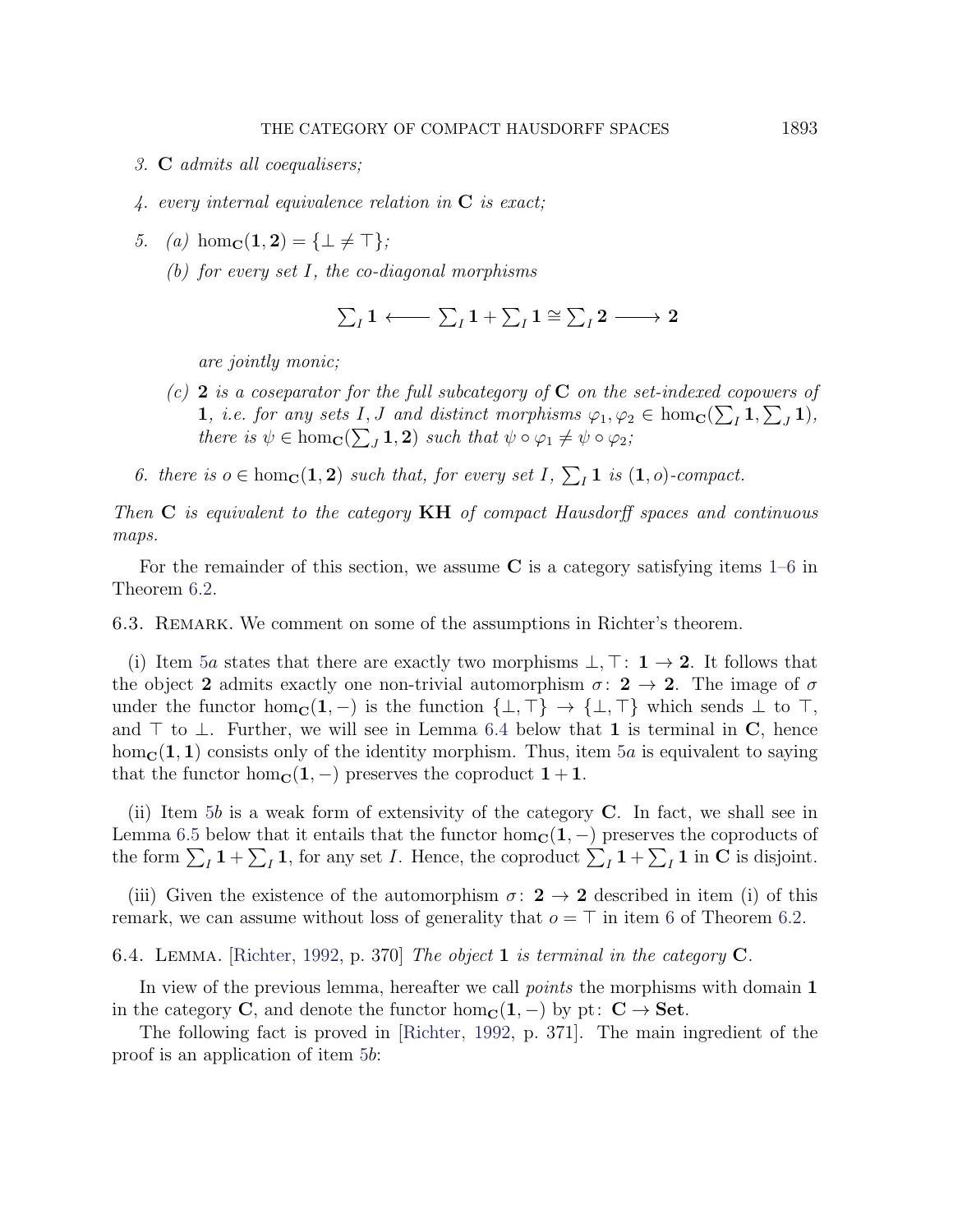<span id="page-23-0"></span>6.5. LEMMA. For every set I,  $\operatorname{pt}(\sum_I \mathbf{1} + \sum_I \mathbf{1}) \cong \operatorname{pt} \sum_I \mathbf{1} + \operatorname{pt} \sum_I \mathbf{1}$ .

The next two lemmas have the following topological interpretations. The first one states that every object of  $C$  is compact (in the appropriate sense), while the second one corresponds to the observation that the union of finitely many clopens is clopen.

## <span id="page-23-1"></span>6.6. LEMMA. Every object of  $C$  is  $(1, \top)$ -compact.

PROOF. The proof is a straightforward abstraction of the argument showing that the continuous image of a compact space is compact. Let  $X$  be an arbitrary object of  $C$ , and  $\mathcal{U} \subseteq \text{hom}_{\mathbf{C}}(X, 2)$  a  $(1, \top)$ -cover of X. Write  $\varepsilon_X \colon \sum_{\text{pt } X} 1 \to X$  for the regular epimorphism in item [2,](#page-21-3) and consider the set

$$
\mathcal{U}'=\{d\circ\varepsilon_X\mid d\in\mathcal{U}\}\subseteq\text{hom}_{\mathbf{C}}\big(\sum_{\text{pt }X}\mathbf{1},\mathbf{2}\big).
$$

It is not difficult to see that  $\mathcal{U}'$  is a  $(1, \top)$ -cover of  $\sum_{\mathrm{pt } X} 1$ , hence it admits a finite  $(1, T)$ -subcover

$$
\mathcal{U}'_0 = \{d_1 \circ \varepsilon_X, \dots, d_n \circ \varepsilon_X\}
$$

 $\blacksquare$ 

by item [6.](#page-22-0) It follows that  $\mathcal{U}_0 = \{d_1, \ldots, d_n\}$  is a finite  $(1, \top)$ -subcover of  $\mathcal{U}$ .

<span id="page-23-2"></span>6.7. LEMMA. Given morphisms  $\varphi_1, \ldots, \varphi_n \in \text{hom}_\mathbf{C}(X, 2)$ , there is  $\varphi \in \text{hom}_\mathbf{C}(X, 2)$  such that

$$
(\mathrm{pt}\,\varphi)^{-1}(\top)=\bigcup_{i=1}^n\,(\mathrm{pt}\,\varphi_i)^{-1}(\top).
$$

PROOF. We prove the case  $n = 2$ . The statement then follows by a straightforward induction. It suffices to show the existence of a morphism  $\cup \in \text{hom}_C(2 \times 2, 2)$  whose image under pt:  $C \rightarrow$  Set is the function

$$
\mathcal{S}(\{\bot, \top\}) \to \{\bot, \top\}, \quad T \mapsto \begin{cases} \bot & \text{if } T = \emptyset \\ \top & \text{otherwise,} \end{cases}
$$

for then  $\varphi = \cup \circ (\varphi_1 \times \varphi_2) : X \to \mathbf{2}$  will have the desired property. To define the morphism ∪:  $2 \times 2 \rightarrow 2$ , note that  $2 + 2 \approx 2 \times 2$  by Lemma [6.5.](#page-23-0) Explicitly, an isomorphism is provided by  $(\perp \times id_2) + (\perp \times id_2): 2 + 2 \rightarrow 2 \times 2$ . Therefore, up to composition with the latter isomorphism,  $\cup \in \text{hom}_{\mathbb{C}}(2 \times 2, 2)$  can be defined as

$$
id_2 + (\top \circ !) \colon 2 + 2 \to 2, \text{ where } 2 \stackrel{!}{\to} 1 \stackrel{\top}{\to} 2.
$$

It is not difficult to see that  $(pt \cup (T) = \perp$  precisely when  $T = \emptyset$ , thus concluding the proof.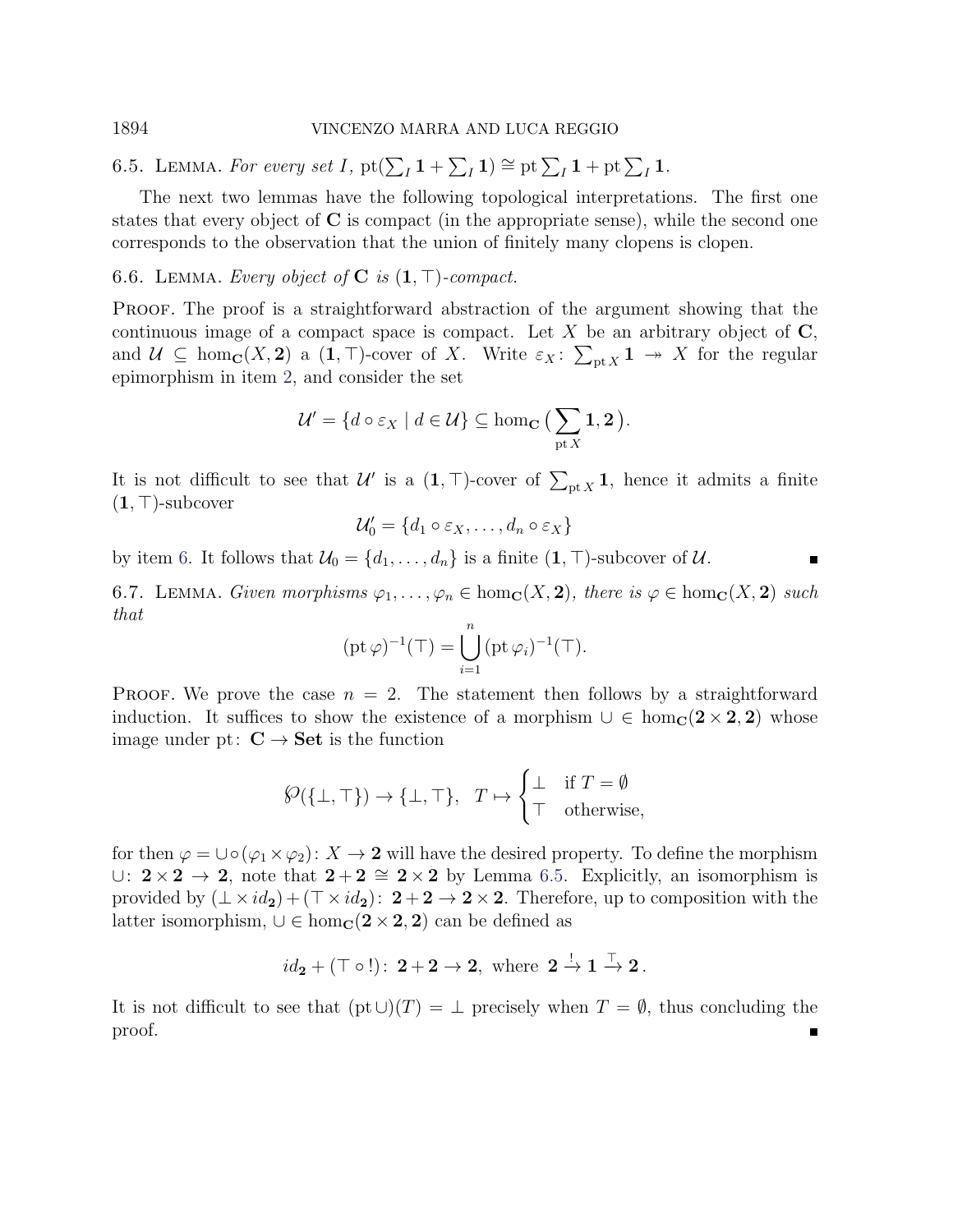Item [1](#page-21-2) in Theorem [6.2](#page-21-0) implies that the functor

$$
\mathrm{pt}\colon\thinspace\mathbf{C}\to\mathbf{Set}
$$

has a left adjoint  $\sum_{i=1}^{\infty}$  1: Set  $\rightarrow$  C, and item [2](#page-21-3) that pt is of *descent type*. That is, the comparison functor  $\mathbf{C} \to \mathbf{Set}^T$  is full and faithful. Here, T is the monad induced by the adjunction  $\sum_{-1} 1 \dashv pt$ , and  $\textbf{Set}^T$  is the associated category of Eilenberg-Moore algebras. The category C admits all coequalisers by item [3,](#page-22-3) whence the comparison functor has a left adjoint. In other words, C can be identified with a reflective subcategory of  $\mathbf{Set}^T$ . In particular, C is complete and cocomplete, and the functor pt—being of descent type—is conservative and thus reflects all limits. Hereafter, to improve exposition, we will assume that C is a replete subcategory of  $\textbf{Set}^T$ , i.e. C is closed under isomorphisms in  $\textbf{Set}^T$ .

For every object X of  $\mathbf{Set}^T$ , we denote by  $\rho_X \colon X \to Y$  the component at X of the reflection of  $\textbf{Set}^T$  into C. Employing usual terminology, we say that C is an *epire*flective (resp. monoreflective, or bireflective) subcategory of  $\mathbf{Set}^T$  provided all reflection morphisms  $\rho_X$  are epimorphisms (resp. monomorphisms, or both monomorphisms and epimorphisms). The next lemma shows that C is closed in  $\mathbf{Set}^T$  under taking certain subobjects. It will allow us to deduce in Lemma  $6.10$  that  $C$  is a bireflective subcategory of  $\mathbf{Set}^T$ .

<span id="page-24-0"></span>6.8. LEMMA. Let X be an object of C such that the canonical morphism  $X \to 2^{hom_G(X, 2)}$ is a monomorphism. Then, for every monomorphism  $m: S \hookrightarrow X$  in  $\mathbf{Set}^T$ , S belongs to **C**. In particular, for every set I and monomorphism  $S \hookrightarrow \sum_I \mathbf{1}$  in  $\mathbf{Set}^T$ , S belongs to **C**.

PROOF. The second part of the statement follows from the first one and the fact that item [5](#page-22-1)c, along with the completeness of C, entails that the canonical morphism  $\sum_I \mathbf{1} \rightarrow$  $2^{\text{hom}}c(\sum_i 1,2)$  is a monomorphism.

Now, let  $m: S \hookrightarrow X$  be as in the statement, and write  $V = pt X \setminus pt S$ . We will construct a morphism

$$
\xi\colon X\to\mathbf2^V
$$

such that, for each  $q \in \text{pt } X, \xi \circ q: \ 1 \to 2^V$  is the constant morphism  $\overline{\top}$  of value  $\top$  if, and only if, q belongs to pt S (i.e. q factors through  $m: S \hookrightarrow X$ ). Note that  $2^V$  belongs to C because the latter category is closed under limits in  $\mathbf{Set}^T$ . Because C is a full subcategory of  $\mathbf{Set}^T$  and the functor pt:  $\mathbf{C} \to \mathbf{Set}$  reflects limits, it will follow that S is the equaliser in C of the diagram

$$
X \xrightarrow[\xi]{\overline{\top}} \mathbf{2}^V.
$$

In particular, S will belong to C. To construct the morphism  $\xi$ , we rely on the following fact:

<span id="page-24-1"></span>6.9. CLAIM. Let X be an object of C such that the canonical morphism  $X \to 2^{hom_G(X, 2)}$ is a monomorphism, and S a subobject of X. For every  $p \in pt X \setminus pt S$ , there exists a morphism  $\xi_p: X \to \mathbf{2}$  such that  $pt \in \mathbb{S} \subseteq (pt \xi_p)^{-1}(\top)$  and  $p \notin (pt \xi_p)^{-1}(\top)$ .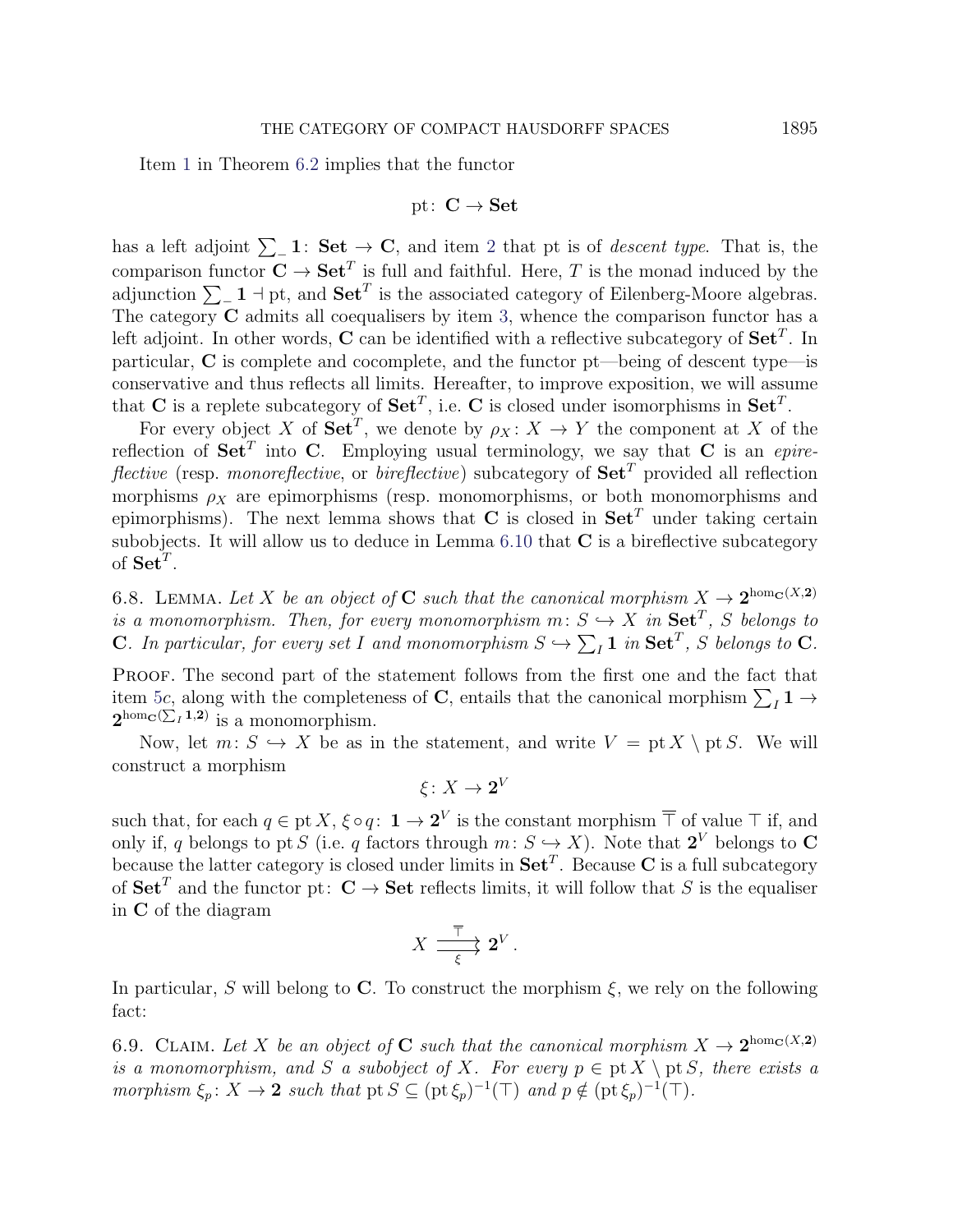PROOF OF CLAIM. Fix  $p \in pt X \setminus pt S$ . By assumption, for each  $p' \in pt S$  there is a morphism  $\xi_{p,p'} : X \to \mathbf{2}$  such that  $\xi_{p,p'} \circ m \circ p = \bot \neq \top = \xi_{p,p'} \circ m \circ p'$ . The collection

$$
\mathcal{U} = \{ \xi_{p,p'} \mid p' \in \text{pt } S \} \subseteq \text{hom}_{\mathbf{C}}(X, \mathbf{2})
$$

satisfies pt  $S \subseteq \bigcup_{d \in \mathcal{U}} (d \circ -)^{-1}(\top)$  and  $p \notin \bigcup_{d \in \mathcal{U}} (d \circ -)^{-1}(\top)$ . By Lemma [6.6,](#page-23-1) there are finitely many points  $p'_1, \ldots, p'_n \in ptS$  such that

$$
\mathrm{pt}\,S\subseteq \bigcup_{i=1}^n\big(\mathrm{pt}\,\xi_{p,p_i'}\big)^{-1}(\top).
$$

In view of Lemma [6.7,](#page-23-2) there exists a morphism  $\xi_p: X \to \mathbf{2}$  satisfying

$$
(\text{pt }\xi_p)^{-1}(\top) = \bigcup_{i=1}^n (\text{pt }\xi_{p,p_i'})^{-1}(\top).
$$

We have pt  $S \subseteq (\text{pt } \xi_p)^{-1}(\top)$  and  $p \notin (\text{pt } \xi_p)^{-1}(\top)$ , as was to be proved.

Let  $\xi: X \to 2^V$  be the unique morphism whose composition with the p-th projection  $2^V \to 2$  is  $\xi_p$ , for every  $p \in V$ . We claim that  $\xi$  satisfies the desired property. In one direction, suppose  $q \in pt \sum_I \mathbf{1}$  is such that  $q \in (pt \xi_p)^{-1}(\top)$  for every  $p \in V$ . Then  $q \notin V$ , for otherwise  $q \notin (\text{pt } \xi_q)^{-1}(\top)$ . Thus,  $q \in V^c = \text{pt } S$ . Conversely, pick  $q \in \text{pt } S$ . Then,  $q \in pt \, S \subseteq (pt \, \xi_p)^{-1}(\top)$  for every  $p \in V$ . This concludes the proof of the lemma.

<span id="page-25-0"></span>6.10. LEMMA. C is a bireflective subcategory of  $\textbf{Set}^T$ .

**PROOF.** Let X be an object of  $\textbf{Set}^T$ , and I a set such that there exists a regular epimorphism  $\varepsilon$ :  $\sum_{I} 1 \twoheadrightarrow X$  in  $\mathbf{Set}^{T}$ . Denote by

$$
R \xrightarrow[\alpha_2]{\alpha_1} \sum_I \mathbf{1}
$$

the kernel pair of  $\varepsilon$ . In particular, there is a monomorphism  $R \hookrightarrow \sum_I \mathbf{1} \times \sum_I \mathbf{1}$  in  $\mathbf{Set}^T$ . It is not difficult to see that item [5](#page-22-1)c, along with the completeness of  $C$ , entails that the canonical morphism  $\sum_I 1 \times \sum_I 1 \to 2^{\text{hom}_{{\bf C}}(\sum_I 1 \times \sum_I 1,2)}$  is a monomorphism. It follows by Lemma [6.8](#page-24-0) that R belongs to C. Further, R is an internal equivalence relation in  $\mathbf{C}$ , and therefore it is effective by item [4.](#page-22-4) That is, denoting by  $\omega: \sum_I \mathbf{1} \to Y$  the coequaliser of  $\alpha_1$  and  $\alpha_2$  in C, the following is a pullback square in C.

$$
R \xrightarrow{\alpha_1} \sum_I \mathbf{1}
$$
  

$$
\alpha_2 \downarrow \qquad \qquad \downarrow \omega
$$
  

$$
\sum_I \mathbf{1} \xrightarrow{\omega} Y
$$

Because the comparison functor  $C \to \textbf{Set}^T$  preserves limits, the diagram above is also a pullback in Set<sup>T</sup>. Thus, the kernel pair of  $\varepsilon$ :  $\sum_{I} 1 \rightarrow X$  coincides with the kernel pair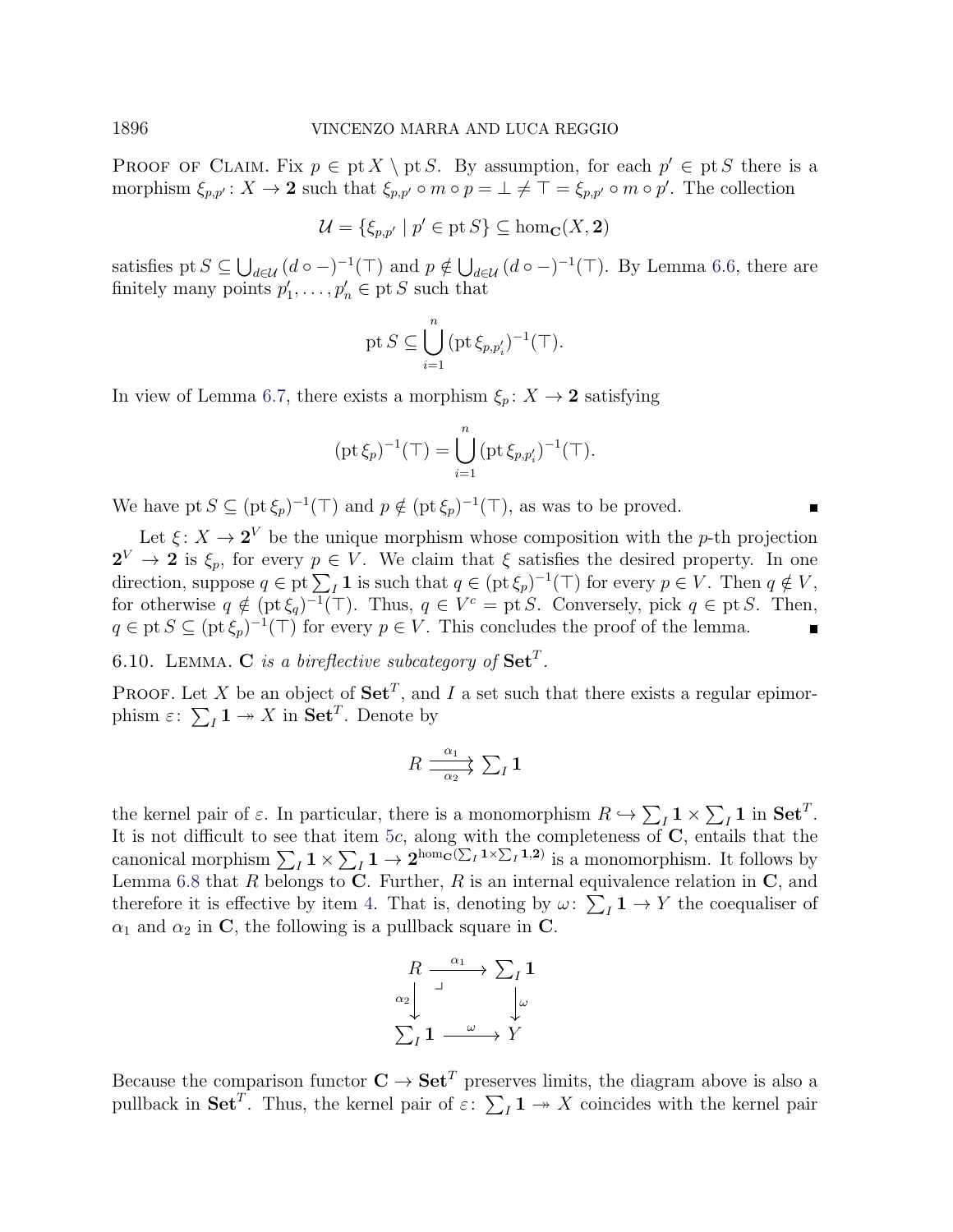of  $\omega: \sum_I \mathbf{1} \to Y$ . Notice that  $\omega = \rho_X \circ \varepsilon$ , where  $\rho_X: X \to Y$  is the reflection morphism. Hence, the kernel pair of  $\varepsilon$  coincides with the kernel pair of  $\rho_X \circ \varepsilon$ . It follows that  $\rho_X$ is injective, i.e. a monomorphism in  $\mathbf{Set}^T$ . Since X is arbitrary, we conclude that C is monoreflective in Set<sup>T</sup>. By [Adámek, Herrlich & Strecker, 1990, Proposition 16.3], the latter implies that C is bireflective.

Our next aim is to show that the category  $\mathbf{Set}^T$  is extensive, hence a pretopos. This will entail at once that C is also a pretopos, because a balanced category has no nontrivial bireflective subcategories. We start by showing that the canonical forgetful functor  $U: Set^{T} \rightarrow Set$  preserves finite coproducts, as this will allow us to lift the extensivity property from  $\mathbf{Set}$  to  $\mathbf{Set}^T$ .

# <span id="page-26-0"></span>6.11. LEMMA. The forgetful functor  $U: Set^T \rightarrow Set$  preserves finite coproducts.

PROOF. An easy adaptation of the proof of [\[Richter, 1991,](#page-34-1) Lemma 4.1] shows that  $U$ preserves finite coproducts if, and only if,  $U(X+X) \cong U(X)+U(X)$  for every X in  $\textbf{Set}^T$ . Fix X in Set<sup>T</sup>, and let I be a set such that there is a regular epimorphism  $\varepsilon$ :  $\sum_I \mathbf{1} \to X$ . Fix A in Set, and let T be a set such that there is a regular epimorphism  $\varepsilon$ .  $\sum_I \mathbf{1} \rightarrow \infty$ .<br>Write  $R \rightrightarrows \sum_I \mathbf{1}$  for the kernel pair of  $\varepsilon$ . Since  $U(\sum_I \mathbf{1} + \sum_I \mathbf{1}) \cong U(\sum_I \mathbf{1}) + U(\sum_I \mathbf{1})$ by Lemma [6.5,](#page-23-0)  $U(X + X)$  is isomorphic to the quotient of  $U(\sum_I \mathbf{1}) + U(\sum_I \mathbf{1})$  with respect to the equivalence relation  $U(R + R) \subseteq (U(\sum_I \mathbf{1}) + U(\sum_I \mathbf{1}))^2$ . We claim that  $U(R + R) \cong U(R) + U(R)$ , from which it follows that  $U(X + X) \cong U(X) + U(X)$ .

Note that R and  $R+R$  belong to the category C by Lemma [6.8.](#page-24-0) The obvious function pt  $R\cup \text{pt } R \to \text{pt}(R+R)$  is injective because two points belonging to different components of  $R + R$  are separated by the coproduct of the constant morphisms  $\overline{\perp}$ :  $R \stackrel{!}{\rightarrow} 1 \stackrel{!}{\rightarrow} 2$  and  $\overline{\top}$ :  $R \stackrel{!}{\to} \mathbf{1} \stackrel{\top}{\to} \mathbf{2}$ . Thus, it remains to prove that the function pt  $R \cup$  pt  $R \to$  pt $(R + R)$  is surjective. Suppose, by way of contradiction, that there exists  $p \in pt(R+R)\setminus (pt R\cup pt R)$ . In view of Claim [6.9,](#page-24-1) there is a morphism  $h: R + R \to \mathbf{2}$  such that  $(\text{pt } h)^{-1}(\top)$  contains both copies of pt  $R$ , but not  $p$ . In particular, the following diagram commutes.



By the universal property of the coproduct,  $h$  is the unique morphism making the diagram above commute. Whence, h coincides with the constant morphism  $R + R \stackrel{!}{\rightarrow} \mathbf{1} \stackrel{\top}{\rightarrow} \mathbf{2}$ , contradicting the fact that  $h \circ p \neq \top$ . This proves  $U(R + R) \cong U(R) + U(R)$ , thus concluding the proof.

<span id="page-26-1"></span>6.12. PROPOSITION. The category  $\mathbf{Set}^T$  is a pretopos, and  $\mathbf{C} \cong \mathbf{Set}^T$ .

PROOF. The forgetful functor  $U: Set^{T} \rightarrow Set$  preserves and reflects limits, and it also preserves (and reflects) finite coproducts by Lemma [6.11.](#page-26-0) Thus, the extensivity of Set entails the extensivity of  $\textbf{Set}^T$ . This shows that  $\textbf{Set}^T$  is a pretopos, thus a balanced category. By Lemma [6.10,](#page-25-0) we get  $\mathbf{C} \cong \mathbf{Set}^T$ .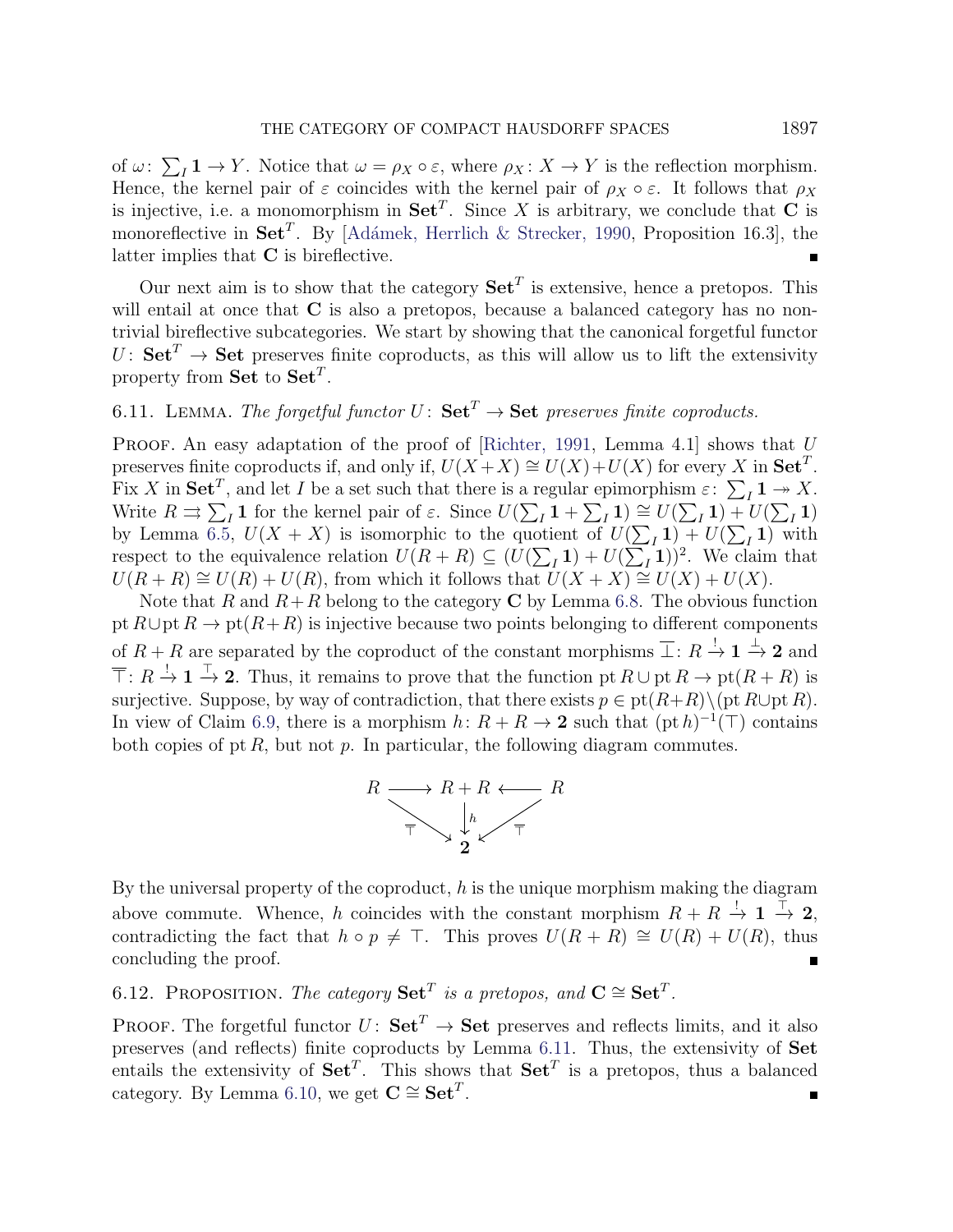1898 VINCENZO MARRA AND LUCA REGGIO

We can finally show how Richter's theorem follows from the characterisation of the category of compact Hausdorff spaces and continuous maps provided in Theorem [5.1.](#page-15-0)

PROOF OF THEOREM [6.2.](#page-21-0) Let  $C$  be a category satisfying the properties [1–](#page-21-2)[6](#page-22-0) in the statement of the theorem. Then,  $C$  is a complete and cocomplete pretopos by Proposition [6.12.](#page-26-1) Further, it is non-trivial and well-pointed by items [5](#page-22-1)a and [2,](#page-21-3) respectively (cf. Lemma [6.4\)](#page-22-2). By Theorem [5.1,](#page-15-0) in order to conclude that  $C$  is equivalent to  $KH$ , it remains to prove that **C** is filtral. We claim that, for every set I, the copower  $\sum_I \mathbf{1}$  is a filtral object in **C**. Since 1 is a regular generator in  $C$ , this will yield the desired conclusion.

Fix an arbitrary set I. We must prove that the map

$$
\varphi\colon \operatorname{Sub} \sum_{I} 1 \to \mathcal{F}\left(\mathcal{B}\left(\sum_{I} 1\right)\right), \ \ S \mapsto \{C \in \mathcal{B}\left(\sum_{I} 1\right) \mid S \le C\}
$$

is a bounded lattice isomorphism, where  $\mathcal{F}(\mathcal{B}(\sum_I \mathbf{1}))$  is the lattice of filters of the Boolean center of Sub  $\sum_{I}$  1. The map  $\varphi$  is readily seen to preserve arbitrary suprema. Thus, it suffices to show that it is a bijection.

Let  $S \in Sub \sum_I \mathbf{1}$  be an arbitrary subobject. We prove that  $S = \bigwedge \varphi(S)$ . Note that the latter infimum exists because  $C$  is complete, whence mono-complete. It is immediate that  $S \le \bigwedge \varphi(S)$ . For the converse inequality it is enough to show that, whenever  $p \notin \text{pt } S$ , there is  $C \in \mathcal{B}(\sum_I \mathbf{1})$  such that  $S \leq C$  and  $p \notin C$ . By Claim [6.9,](#page-24-1) there is a morphism  $\xi_p$ :  $\sum_I \mathbf{1} \to \mathbf{2}$  such that pt  $S \subseteq (\text{pt}\,\xi_p)^{-1}(\top)$  and  $p \notin (\text{pt}\,\xi_p)^{-1}(\top)$ . Then,  $C = \xi_p^*(\top)$ satisfies the required properties. This shows that  $\varphi$  is injective. For surjectivity, consider a filter  $F \in \mathcal{F}(\mathcal{B}(\sum_I \mathbf{1}))$ . We claim that  $F = \varphi(\bigwedge F)$ . It is clear that  $F \subseteq \varphi(\bigwedge F)$ , hence it is enough to show that every  $D \in \mathcal{B}(\sum_I \mathbf{1})$  satisfying  $\bigwedge F \leq D$  belongs to F. Fix such a complemented subobject  $D$ , and write  $D<sup>c</sup>$  for its complement. Then,

$$
D^c \le \bigvee \{C^c \mid C \in F\}.
$$

Each subobject  $C^c$ , for  $C \in F$ , corresponds to a morphism  $\xi_{C^c} \colon \sum_I \mathbf{1} \to \mathbf{2}$  satisfying pt  $C^c = (\text{pt } \xi_{C^c})^{-1}(\top)$ . Applying Lemma [6.6](#page-23-1) to the object  $\bigvee \{C^c \mid C \in F\}$ , we find finitely many elements  $C_1, \ldots, C_n \in F$  such that

$$
\bigcup_{C \in F} (\text{pt } \xi_{C^c})^{-1}(\top) = \bigcup_{i=1}^n (\text{pt } \xi_{C_i^c})^{-1}(\top),
$$

so that  $D^c \leq C_1^c \vee \cdots \vee C_n^c$ . Therefore,  $C_1 \wedge \cdots \wedge C_n \leq D$ , showing that  $D \in F$ .

### <span id="page-27-0"></span>7. Decidable objects and Stone spaces

In this section, we give a characterisation of the category Stone of Stone spaces and continuous maps in the spirit of Theorem [5.1.](#page-15-0) This is Theorem [7.7](#page-30-0) below. We pointed out in Example [5.6](#page-16-1) that Stone is a positive and coherent category, but it is not exact. Accordingly, in this section we drop the exactness condition. Before proceeding, recall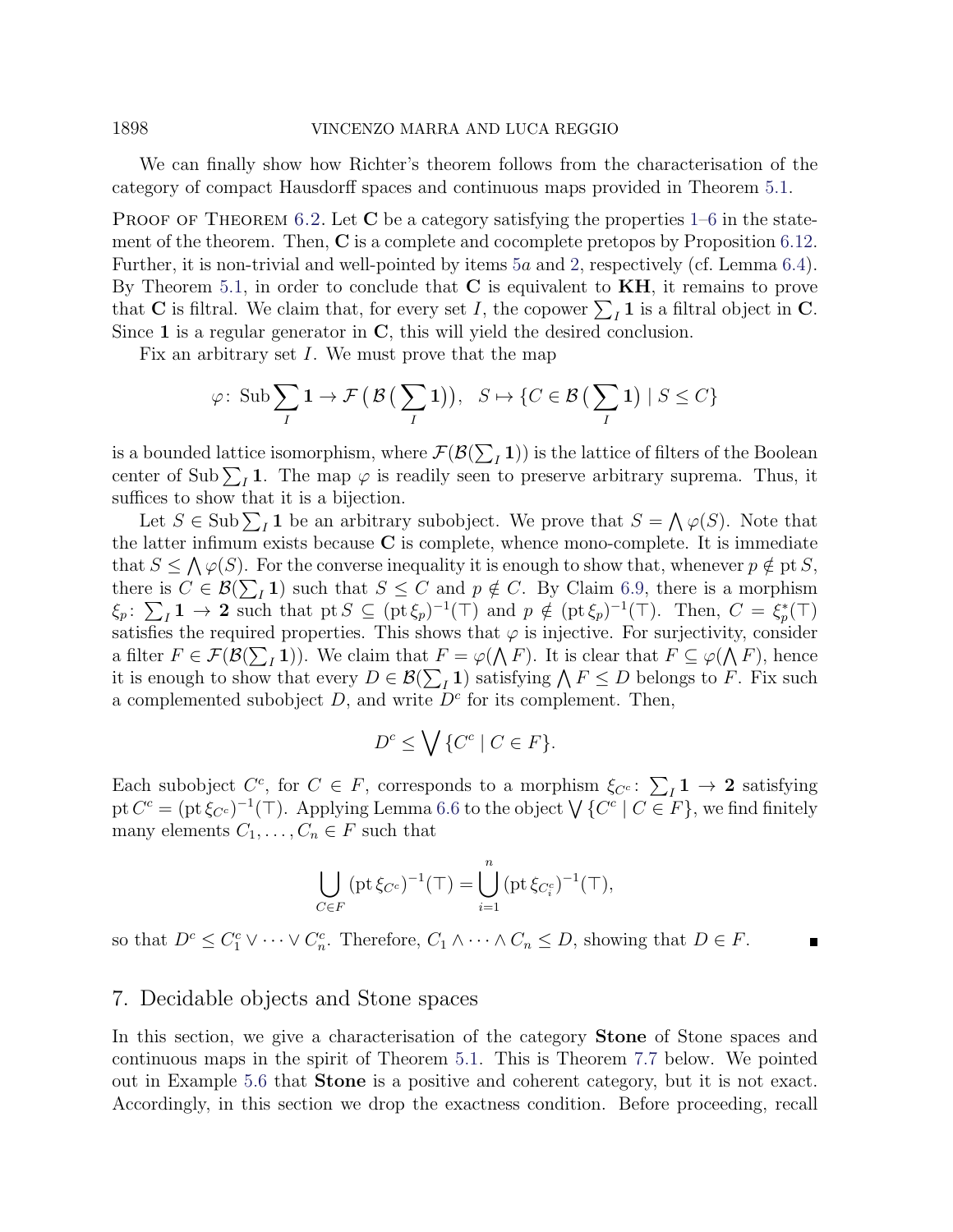that any positive and coherent category is extensive. In the following, we will use this fact without further notice.

We start by preparing two lemmas. The first one states that in a well-pointed, positive and coherent category, every non-initial object has a point. The second one shows that in such a category the lattices of subobjects are atomic precisely when the functor of points is conservative.

<span id="page-28-0"></span>7.1. LEMMA. Let  $X$  be a non-trivial positive and coherent category which is well-pointed. For every non-initial object X in X, the unique morphism  $X \to \mathbf{1}$  is a retraction.

**PROOF.** Recall that a monomorphism m is *extremal* if, whenever it is decomposed as  $m = f \circ e$  with e epic, then e is an isomorphism. A moment's reflection shows that (1) if  $g \circ f$  is an extremal mono, then so is  $f$ ; (2) every extremal mono that is also an epi must be an isomorphism. We claim that the unique morphism  $0 \rightarrow 1$  in **X** is an extremal mono. It is not difficult to see that  $0 \to 1$  is an extremal mono if, and only if, for every non-initial object X there is an object Y and two distinct morphisms  $X \rightrightarrows Y$ . Since X is positive, we can take  $Y = X + X$  along with the coproduct injections  $X \rightrightarrows X + X$ .

Now, suppose pt  $X = \emptyset$ . We must prove that  $X \cong 0$ . Since **X** is well-pointed, the canonical morphism  $\sum_{\text{pt } X} 1 \to X$  is an epimorphism. But  $\sum_{\emptyset} 1 = 0$ , showing that the unique morphism  $0 \to X$  is epic. Because the composition  $0 \to X \to 1$  is an extremal mono, so is  $\mathbf{0} \to X$ . Therefore,  $\mathbf{0} \to X$  is both an extremal mono and an epimorphism, whence an isomorphism.

<span id="page-28-1"></span>7.2. LEMMA. Let  $X$  be a non-trivial positive coherent category which is well-pointed. The following statements are equivalent:

- 1. Sub X is an atomic lattice for every X in  $X$ ;
- 2. the functor pt:  $X \rightarrow Set$  is conservative.

**PROOF.** Note that, by Lemmas [3.6](#page-7-0) and [7.1,](#page-28-0) Sub X is an atomic lattice for every X in X if, and only if, whenever m is a mono in **X** such that pt m is a bijection, m is an isomorphism. That is, if and only if pt is "conservative on monomorphisms". We claim that the latter is equivalent to the functor pt:  $X \rightarrow$  Set being conservative *tout court*. For the non-trivial direction, assume pt is conservative on monos and consider a morphism  $f$  in  $X$  along with its (regular epi, mono) factorisation  $m \circ e$ . Suppose

$$
\operatorname{pt} f = \operatorname{pt} m \circ \operatorname{pt} e
$$

is an isomorphism. We claim that both  $e$  and  $m$  are isomorphisms. Since pt  $f$  is an iso, pt m is an epi. But pt m is also a mono because pt preserves limits, thus it is a bijection. Since pt is conservative on monos, m is an iso. On the other hand, since pt f is an iso, pt e is a mono. The functor pt being faithful, it reflects monos. We conclude that e is both a mono and a regular epi in  $X$ , whence an iso. Therefore,  $f$  is an isomorphism.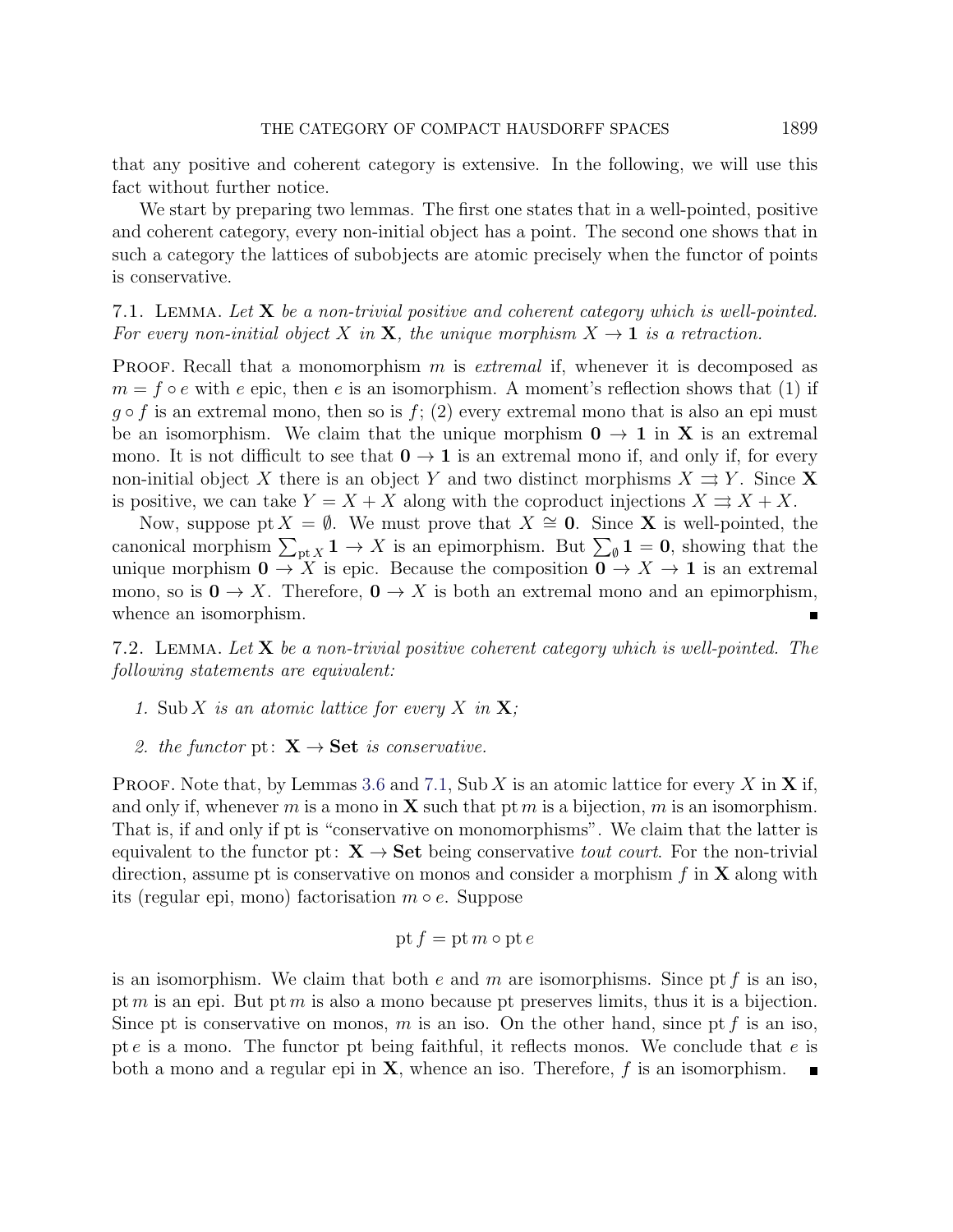#### 1900 VINCENZO MARRA AND LUCA REGGIO

Let  $C$  be an extensive category with finite limits. An object X in  $C$  is *decidable* provided the diagonal morphism  $\delta_X \colon X \to X \times X$  is complemented, i.e. there exists a morphism  $\varepsilon_X : Y \to X \times X$  in C such that

$$
X \xrightarrow{\delta_X} X \times X \xleftarrow{\varepsilon_X} Y
$$

is a coproduct diagram. The class of decidable objects contains the initial and terminal objects, and is closed under taking subobjects, finite products, and finite coproducts. For instance, the decidable objects in Top are the discrete spaces, while in KH they are the finite discrete spaces. See [\[Carboni & Janelidze, 1996\]](#page-33-13) for a proof of these statements, and for the basics of the theory of decidable objects. Throughout, we denote by Dec C the full subcategory of  $C$  on the decidable objects.

<span id="page-29-0"></span>7.3. LEMMA. Let  $X$  be a non-trivial positive coherent category which is well-pointed and filtral. The functor Spec:  $X \rightarrow KH$  from [\(8\)](#page-15-2) is well-defined and preserves decidable objects.

PROOF. To see that the functor Spec:  $X \rightarrow KH$  is well-defined, it is enough to verify that  $X$  satisfies the properties in Assumption [4.5.](#page-14-2) In turn, this follows from Lemma [7.1.](#page-28-0)

For the second part of the statement, let X be a decidable object in  $X$ , and  $Y \to X \times X$ the complement of the diagonal of  $X$ . Since Spec preserves finite limits by Lemma [4.7,](#page-15-3) the diagonal of  $X \times X$  is mapped to the diagonal of Spec  $X \times$  Spec X, and admits Spec Y as a complement because Spec preserves finite coproducts (the same proof as for Claim [5.9](#page-17-1) applies here). Thus, the functor Spec preserves decidable objects.

<span id="page-29-1"></span>7.4. PROPOSITION. Let  $X$  be a non-trivial positive coherent category which is well-pointed and filtral. Further, assume Sub X is an atomic lattice for every X in  $X$ . Then the functor Spec:  $X \rightarrow KH$  restricts to an equivalence between Dec X and the category  $Set_f$  of finite sets and functions.

PROOF. Since every decidable object in **KH** is a finite discrete space, Lemma [7.3](#page-29-0) entails that the functor Spec:  $X \to KH$  restricts to a functor Spec: Dec  $X \to Set_f$ . Because the former is faithful, so is the latter. Fullness follows at once from the following claim:

<span id="page-29-2"></span>7.5. CLAIM. For every continuous function f: Spec  $X \to \text{Spec } Y$ , with Spec Y a finite discrete space, there is a morphism  $g: X \to Y$  in **X** such that  $\text{Spec } g = f$ .

PROOF OF CLAIM. Since  $Spec Y$  is a finite discrete space, f induces a partition of  $Spec X$ into finitely many clopens. By Lemma [3.12,](#page-11-1) these clopens correspond to complemented subobjects  $S_1, \ldots, S_n$  of X. Thus,  $X \cong \sum_{i=1}^n S_i$ . For each  $i \in \{1, \ldots, n\}$ , let  $p_i \in \text{pt } Y$ be the value that f assumes on the clopen corresponding to  $S_i$ . Define the morphism  $g_i = p_i \circ !: S_i \to \mathbf{1} \to Y$ . Upon writing  $g = \sum_{i=1}^n g_i : X \to Y$ , we see that  $\text{Spec } g = f$ .  $\blacksquare$ 

It remains to show that the functor Spec: Dec  $X \to \mathbf{Set}_f$  is essentially surjective. Suppose Y is a discrete space with n elements. Finite coproducts in  $X$  are disjoint and universal, thus every coproduct injection of  $\sum_{i=1}^{n} 1$  yields a distinct point of  $\sum_{i=1}^{n} 1$ , and every point is a coproduct injection. Hence,  $Y \cong \operatorname{Spec} \sum_{i=1}^{n} 1$ . The object  $\sum_{i=1}^{n} 1$  is decidable because it is a finite coproduct of decidable objects.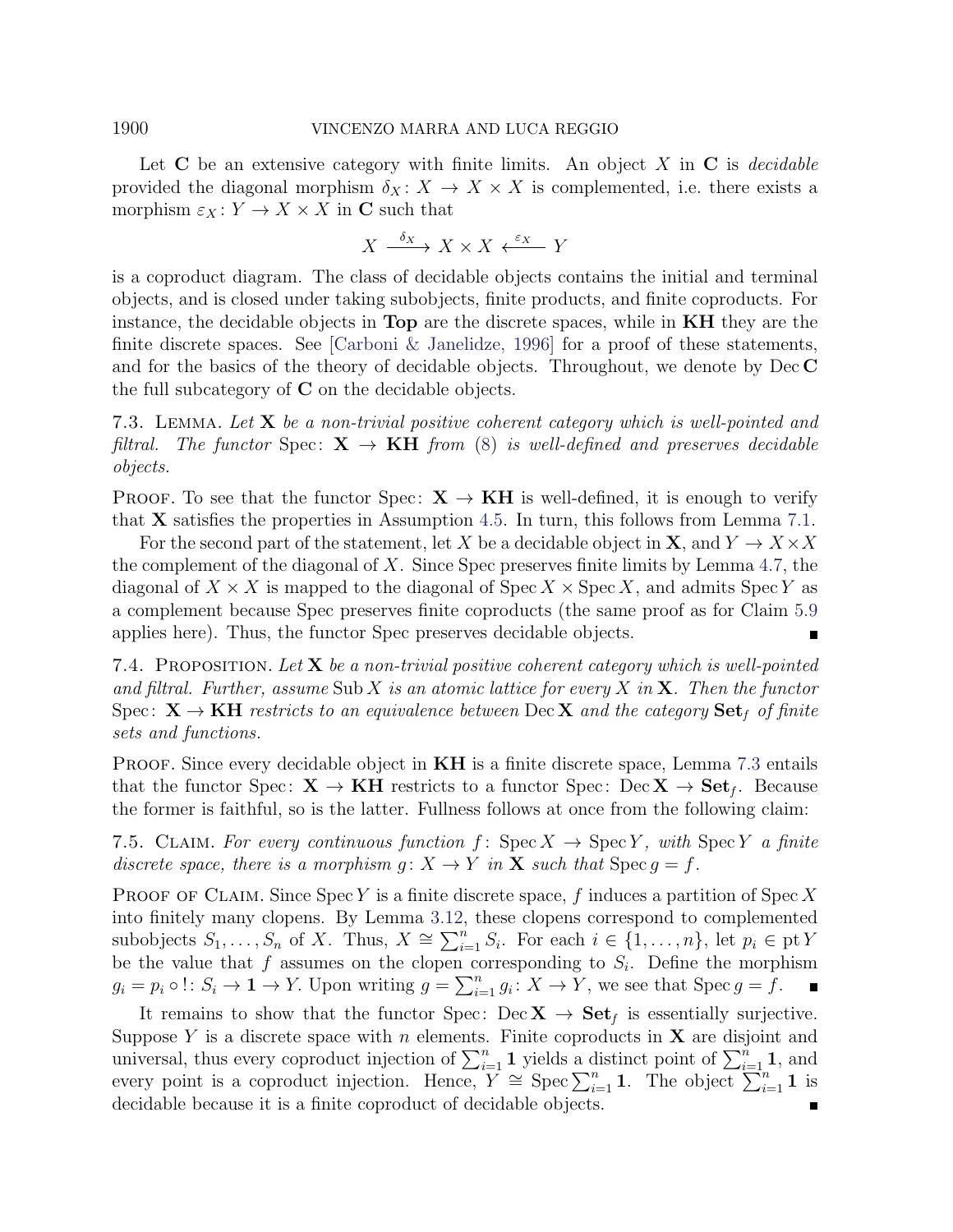Call pro-decidable an object of  $X$  which is the codirected limit of decidable objects, and write pro $\text{Dec } X$  for the full subcategory of  $X$  on the pro-decidable objects. It turns out that pro $\text{Dec } X$  is equivalent to the category of Stone spaces and continuous maps:

<span id="page-30-1"></span>7.6. PROPOSITION. Let  $X$  be a non-trivial positive and coherent category which is wellpointed, filtral and complete. Further, assume that  $\text{Sub } X$  is an atomic lattice for every X in X. The functor Spec:  $X \rightarrow KH$  restricts to an equivalence between proDec X and Stone.

PROOF. The functor Spec:  $X \rightarrow KH$  restricts to a functor Spec: proDec  $X \rightarrow Stone$ by Lemmas [4.7](#page-15-3) and [7.3.](#page-29-0) Since the former is faithful, so is the latter. Every Stone space is the codirected limit of finite discrete spaces. Further, each finite discrete space is isomorphic to one of the form  $Spec X$ , for X in Dec X, by Proposition [7.4.](#page-29-1) Because X is complete by assumption, and Spec preserves limits by Lemma [4.7,](#page-15-3) we deduce that Spec: proDec  $X \to$  Stone is essentially surjective. To conclude the proof, we must show that it is also full.

Assume f: Spec  $X \to \text{Spec } Y$  is a continuous function and Spec Y is a Stone space. Then, f is uniquely determined by its compositions with the quotients onto the finite discrete images of  $Spec Y$ . Such finite images are in the essential range of the functor Spec: Dec  $\mathbf{X} \to \mathbf{Set}_f$ , so they are of the form  $p_i$ : Spec  $Y \to \text{Spec } Y_i$ , with each  $Y_i$  decidable. Writing  $f_i = p_i \circ f$ , the function f is determined by the cone

$$
\{f_i \colon \operatorname{Spec} X \to \operatorname{Spec} Y_i \mid i \in I\}.
$$

By Claim [7.5,](#page-29-2) for each  $f_i$  there is  $\varphi_i: X \to Y_i$  such that  $Spec \varphi_i = f_i$ . Similarly, for each  $p_i: \text{Spec } Y \to \text{Spec } Y_i$  there is  $\pi_i: Y \to Y_i$  with  $\text{Spec } \pi_i = p_i$ . The functor pt is conservative by Lemma [7.2,](#page-28-1) hence so is Spec. It follows that Spec reflects limits. That is, the limit of the codirected system  $\{\pi_i: Y \to Y_i \mid i \in I\}$  in **X** is Y. Let  $g: X \to Y$  be the morphism induced by the cone  $\{\varphi_i: X \to Y_i \mid i \in I\}$  in **X**. We have

$$
p_i \circ \operatorname{Spec} g = \operatorname{Spec} (\pi_i \circ g) = \operatorname{Spec} \varphi_i = f_i
$$

for every  $i \in I$ , whence  $\text{Spec } g = f$ . This concludes the proof.

Recall our characterisation of the category of compact Hausdorff spaces, up to equivalence, as the unique non-trivial pretopos which is well-pointed, filtral, and admits all set-indexed copowers of its terminal object (Theorem [5.1\)](#page-15-0). In the same spirit, we obtain the following characterisation of the category of Stone spaces and continuous maps, where by a strongly filtral coherent category we understand a coherent category in which every object is filtral.

<span id="page-30-0"></span>7.7. THEOREM. Up to equivalence, **Stone** is the unique non-trivial positive and coherent category which is well-pointed, strongly filtral and complete.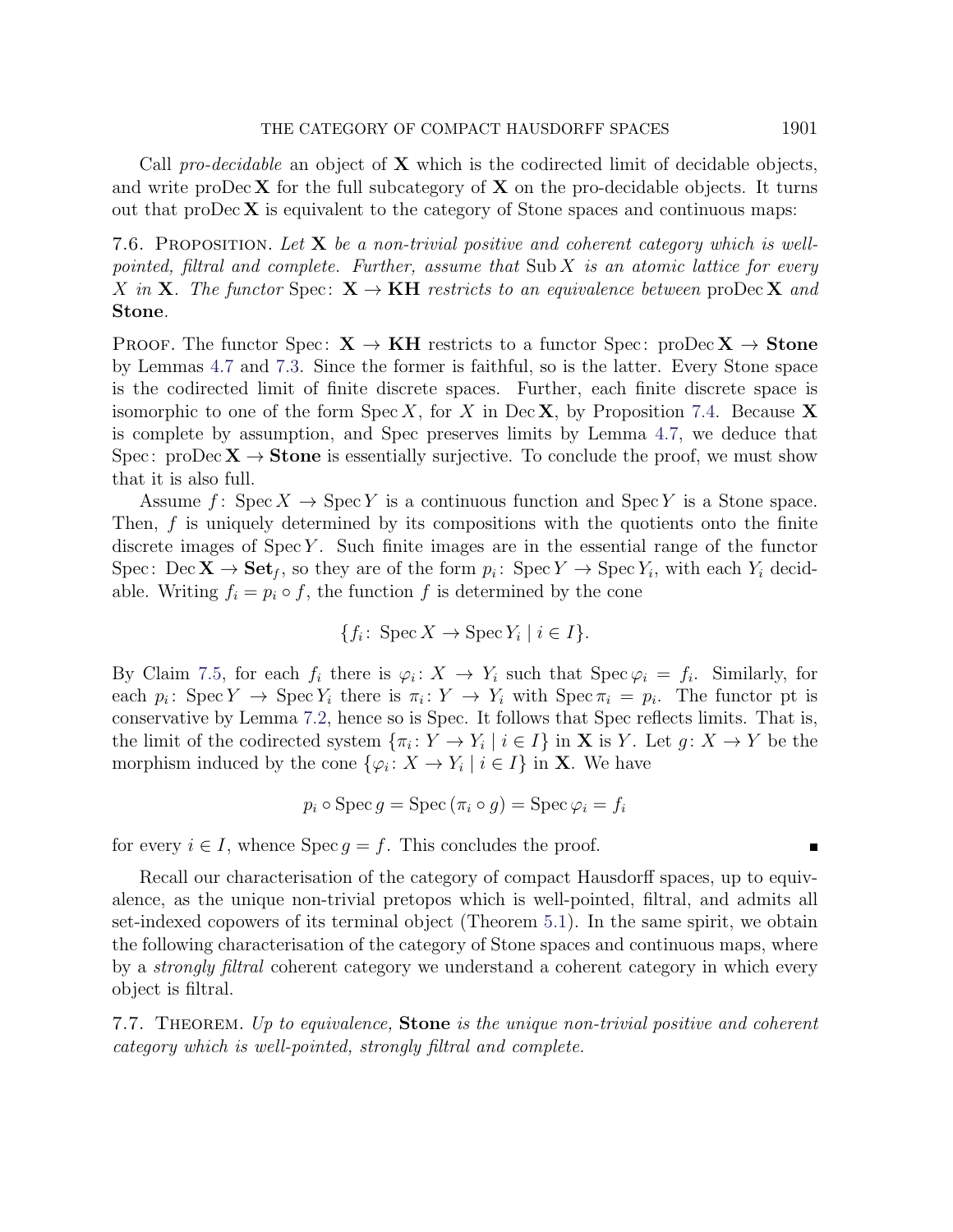PROOF. First, note that **Stone** is a non-trivial positive and coherent category which is well-pointed and complete (cf. Example [5.6\)](#page-16-1). Moreover, every object of **Stone** is filtral (cf. Example [4.3\)](#page-13-0).

In the other direction, assume  $\bf{X}$  is a category satisfying the hypotheses in the statement. For any object X of **X**, we have Sub  $X \cong \mathcal{F}(\mathcal{B}(X))$ . Since  $\mathcal{F}(\mathcal{B}(X))$  is an atomic lattice, so is  $\text{Sub } X$ . Therefore, Proposition [7.6](#page-30-1) applies to show that the full subcategory of **X** on the pro-decidable objects is equivalent to **Stone**. We claim that every object X of  $X$  is pro-decidable, from which it will follow that  $X$  is equivalent to **Stone**. Since  $X$  is strongly filtral, Lemmas [4.2](#page-12-0) and [7.1](#page-28-0) imply that  $Spec X$  is a Stone space, whence the codirected limit in KH of finite discrete spaces. The functor Spec:  $X \rightarrow KH$  preserves limits (Lemma [4.7\)](#page-15-3) and is conservative (Lemma [7.2\)](#page-28-1), thus it reflects limits. Using Claim [7.5,](#page-29-2) we conclude that  $X$  is the codirected limit in  $X$  of decidable objects.

## <span id="page-31-0"></span>8. The exact completion of Stone

In this last section, we indicate how to exploit Theorem [5.1](#page-15-0) to show that the exact completion of **Stone** coincides with **KH**, a folklore result whose proof seems not to have appeared in print.

If C is any regular category, the coequaliser of an equivalence relation  $R \rightrightarrows X$  in C need not exist, in general. Even if it exists, call it  $e: X \rightarrow Y$ , it may happen that e "identifies more points than those prescribed by  $R$ " (that is, R does not coincide with the kernel pair of e). This means, in a sense, that  $C$  does not have enough quotients to describe all its equivalence relations. The problem of adding the missing quotients to the category C, i.e. of completing a regular category to an exact one, has a universal solution. Recall that a functor between regular categories is exact if it preserves finite limits and regular epimorphisms. The solution then consists of an exact category  $C_{ex/reg}$ —called the exact, or  $ex/req$  completion of **C**—along with a fully faithful exact functor

$$
J\colon\thinspace {\bf C}\to {\bf C}_{ex/reg}
$$

satisfying the following universal property: for every exact category D, precomposition with J yields an equivalence between the category of exact functors  $C \rightarrow D$ , and the category of exact functors  $C_{ex/req} \rightarrow D$ . The category  $C_{ex/req}$  exists and is unique up to equivalence. Its objects can be identified with the equivalence relations in C, and the functor  $J: \mathbf{C} \to \mathbf{C}_{ex/req}$  sends an object X in C to its diagonal, that is the identity relation on X.

The exact completion yields a left adjoint to the (full) forgetful 2-functor from the 2 category of exact categories and exact functors, to the 2-category of regular categories and exact functors. In a similar manner, one can define the *pretopos completion* of a coherent category. It corresponds to a left adjoint to the (full) forgetful 2-functor from the 2 category of pretoposes and pretopos morphisms, to the 2-category of coherent categories and coherent functors (cf. item 1 in Proposition [5.10\)](#page-18-0). For more background on exact and pretopos completions, we refer the reader to [\[Carboni & Vitale, 1998\]](#page-33-14) or [\[Johnstone, 2002,](#page-34-8)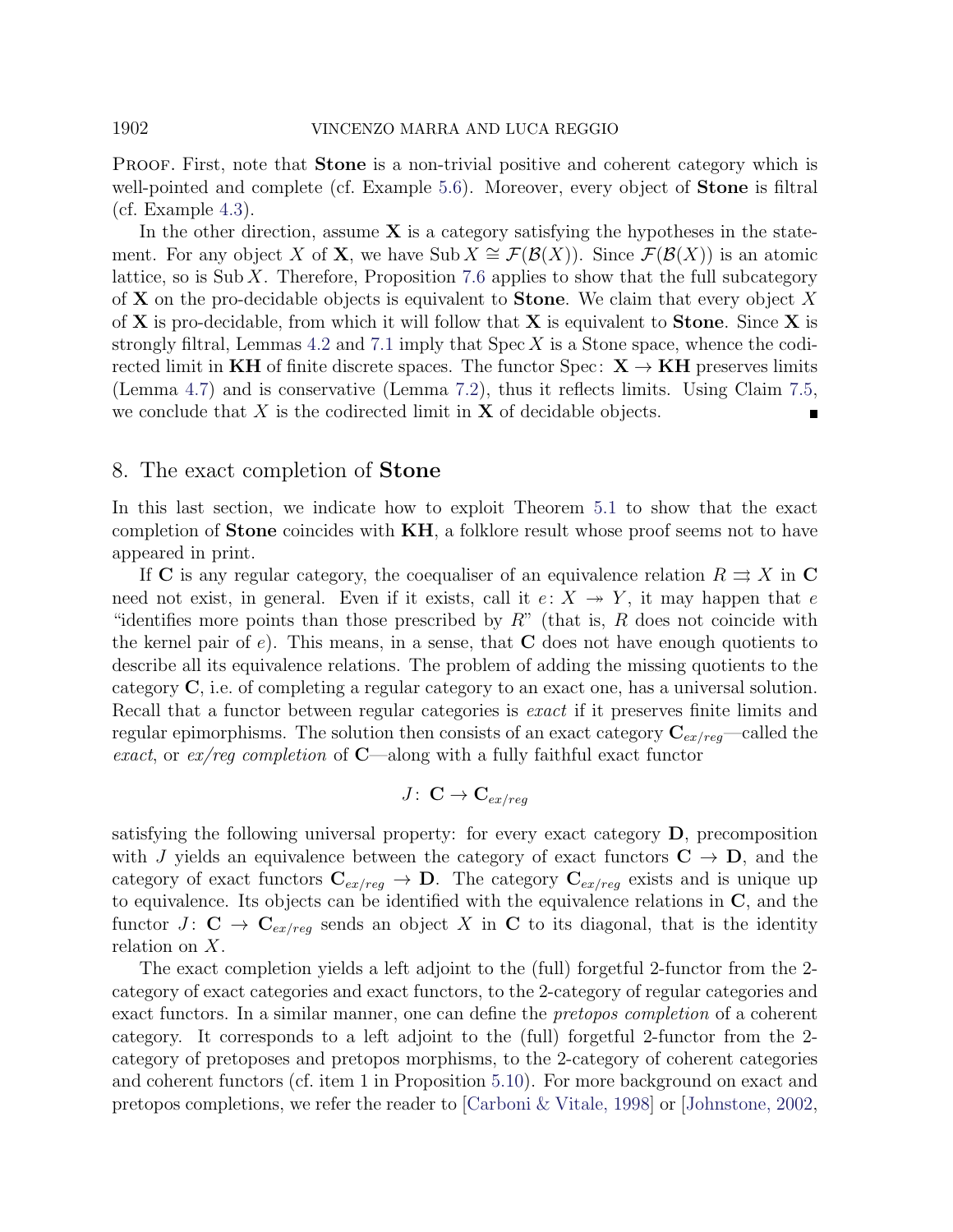A3.3] (where  $\mathbf{C}_{ex/reg}$  is denoted by  $\mathbf{Eff}(\mathbf{C})$ ), and [\[Makkai & Reyes, 1977,](#page-34-9) pp. 255-271], respectively.

<span id="page-32-0"></span>8.1. THEOREM. The exact completion of the category **Stone** of Stone spaces and continuous maps is the category KH of compact Hausdorff spaces and continuous maps. Therefore, **KH** is also the pretopos completion of **Stone**.

PROOF. Let X denote the exact completion of **Stone**, and  $J:$  **Stone**  $\rightarrow$  X the full and faithful exact functor satisfying the aforementioned universal property. Because **Stone** is extensive, so is  $X$  (cf. [\[Carboni, 1995,](#page-33-15) Lemma 2.2]). Thus,  $X$  is a non-trivial pretopos. To conclude that  $X$  is equivalent to  $KH$ , by Theorem [5.1,](#page-15-0) it suffices to show that  $X$  (i) admits all set-indexed copowers of its terminal object, (ii) is well-pointed and (iii) filtral.

(i) Since J preserves finite limits, it sends the one-point space 1 to the terminal object of X. The latter can be represented as the unique equivalence relation on 1, i.e. the identity relation  $1 \implies 1$ . A straightforward computation shows that, for any set I, the I-fold copower of the terminal object in **X** coincides with the identity relation on  $\sum_{I} 1$ . Hence, J preserves copowers of the one-point space. In particular, X admits all set-indexed copowers of the terminal object.

(ii) Observe that the functor  $J$  covers its codomain, i.e. for every  $Y$  in  $X$  there is a Stone space X and a regular epimorphism  $J(X) \rightarrow Y$  (an equivalence relation on an object is covered by the identity relation on the same object). In turn,  $X$  is covered by a copower of the one-point space in Stone. Since J preserves regular epimorphisms and copowers of the one-point space (cf. the previous item),  $Y$  is covered in  $X$  by a copower of the terminal object. Therefore, X is well-pointed.

(iii) Note that  $\text{Sub } J(X) \cong \text{Sub } X$  for every Stone space X (see, e.g., [\[McLarty, 1992,](#page-34-13) Lemma 25.21], where  $\mathbf{C}_{ex/reg}$  is denoted  $\mathbf{Map}(\mathbf{C})$ ). Thus, by Lemmas [4.2](#page-12-0) and [7.1,](#page-28-0)  $J(X)$ is filtral in **X**. Because  $J$  covers its codomain, the category **X** is filtral.

This shows that KH is the exact completion of Stone. It is not difficult to see that the functor J: **Stone**  $\rightarrow$  **X** preserves finite coproducts, whence it is coherent (cf. [\[Johnstone,](#page-34-8) [2002,](#page-34-8) Corollary 3.3.10]). Since every coherent functor between pretoposes is a pretopos morphism, a fact mentioned in Proposition [5.10,](#page-18-0) it follows that  $KH$  is also the pretopos completion of Stone. Г

## Acknowledgements

The second author is grateful to Clemens Berger for several helpful comments on an early draft of this work, and to the participants of the workshop  $Logique$  categorique, topos et dualités, held in Nice in January 2018, for their valuable feedback. Further, he is greatly indebted to Mamuka Jibladze, who commented on a preliminary version of the paper and raised the question of how it relates to the folklore result identifying KH with the exact completion of Stone. Finally, we are grateful to the anonymous referee for their comments on our manuscript.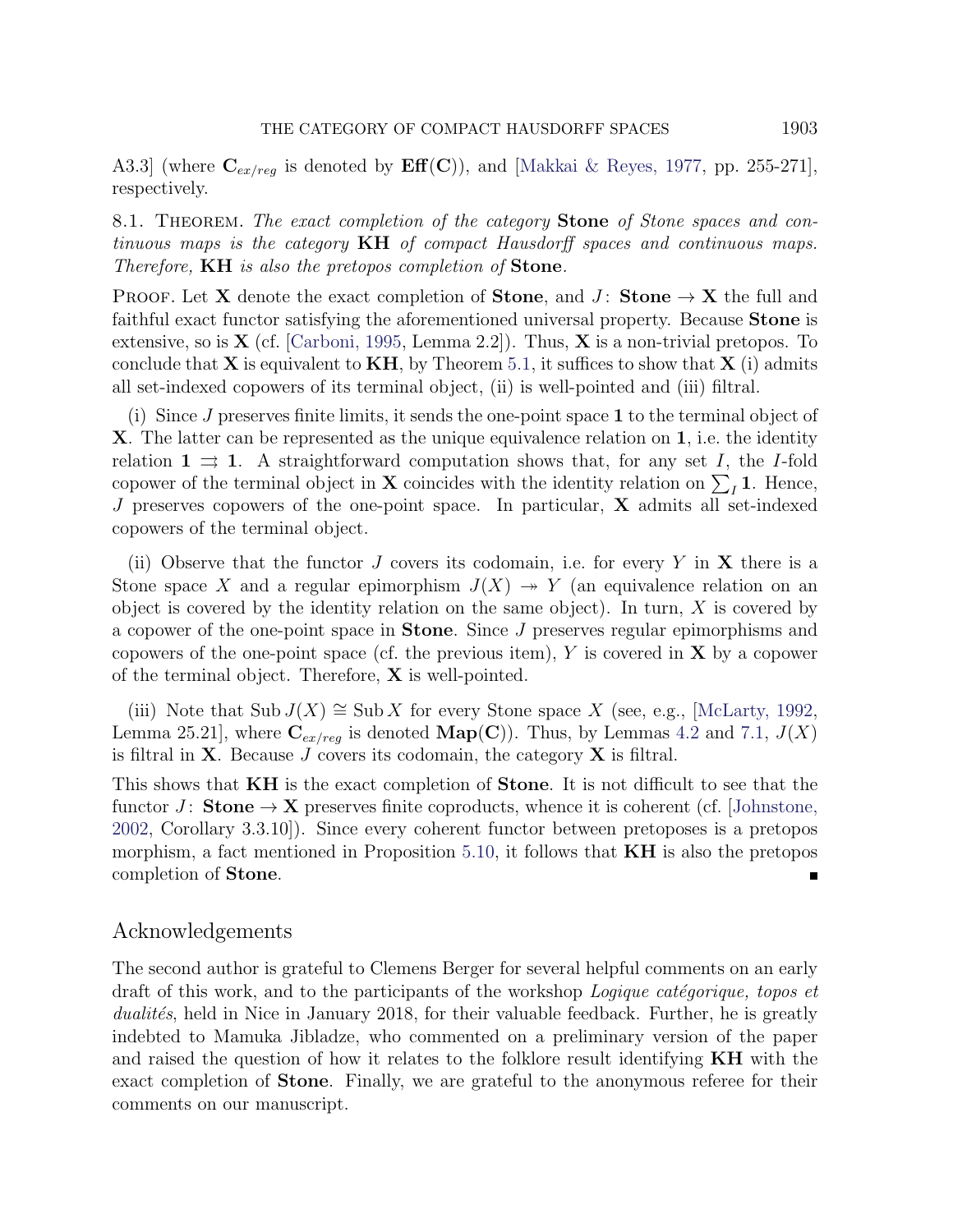## <span id="page-33-0"></span>References

- <span id="page-33-12"></span>J. Adámek, H. Herrlich, and G. E. Strecker, *Abstract and concrete categories*, Pure and Applied Mathematics, John Wiley & Sons, Inc., New York, 1990.
- <span id="page-33-6"></span>B. Banaschewski, More on compact Hausdorff spaces and finitary duality, Canad. J. Math. 36 (1984), no. 6, 1113–1118.
- <span id="page-33-8"></span>M. Barr, P. A. Grillet, and D. van Osdol, Exact categories and categories of sheaves, Lecture Notes in Mathematics, vol. 236, Springer-Verlag, Berlin, 1971.
- <span id="page-33-9"></span>F. Borceux, Handbook of categorical algebra 2, categories and structures, Encyclopedia of mathematics and its applications, Cambridge University Press, Cambridge, New York, 1994.
- <span id="page-33-11"></span>F. Borceux and D. Bourn, Mal'cev, protomodular, homological and semi-abelian categories, Mathematics and its Applications, vol. 566, Kluwer Academic Publishers, Dordrecht, 2004.
- <span id="page-33-15"></span>A. Carboni, Some free constructions in realizability and proof theory, J. Pure Appl. Algebra 103 (1995), no. 2, 117–148.
- <span id="page-33-13"></span>A. Carboni and G. Janelidze, *Decidable*  $(= separable)$  *objects and morphisms in lextensive* categories, J. Pure Appl. Algebra 110 (1996), no. 3, 219–240.
- <span id="page-33-10"></span>A. Carboni, S. Lack, and R. F. C. Walters, Introduction to extensive and distributive categories, J. Pure Appl. Algebra 84 (1993), no. 2, 145–158.
- <span id="page-33-14"></span>A. Carboni and E. M. Vitale, Regular and exact completions, J. Pure Appl. Algebra 125 (1998), no. 1-3, 79–116.
- <span id="page-33-4"></span>J. Duskin, Variations on Beck's tripleability criterion, Reports of the Midwest Category Seminar, III (S. Mac Lane, ed.), Springer, Berlin, 1969, pp. 74–129.
- <span id="page-33-1"></span>S. P. Franklin and B. V. S. Thomas, A categorical characterization of CH, Carnegie-Mellon Univ. Math. Dept. Research Report 70-33 (1970).
- <span id="page-33-3"></span>I. Gelfand and M. Naimark, On the imbedding of normed rings into the ring of operators in Hilbert space, Rec. Math. [Mat. Sbornik] N.S.  $12(54)$  (1943), no. 2, 197–213.
- <span id="page-33-2"></span>H. Herrlich and G. E. Strecker,  $Algebra \bigcap topology=compactness$ , General Topology and Appl. 1 (1971), 283–287.
- <span id="page-33-5"></span>J. Isbell, *Generating the algebraic theory of*  $C(X)$ , Algebra Universalis 15 (1982), no. 2, 153–155.
- <span id="page-33-7"></span>P. T. Johnstone, Stone spaces, Cambridge Studies in Advanced Mathematics, vol. 3, Cambridge University Press, 1986, Reprint of the 1982 edition.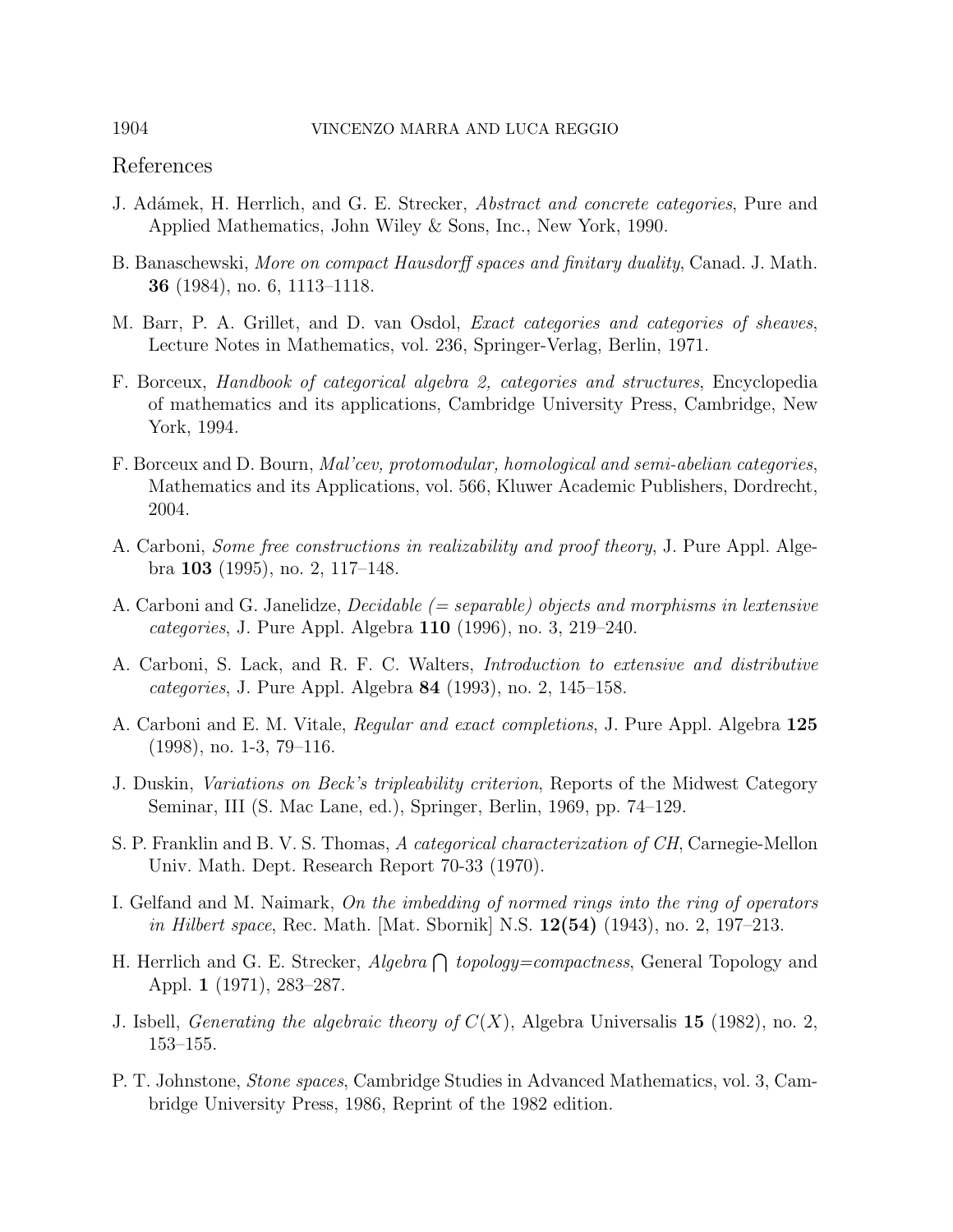- <span id="page-34-8"></span>P. T. Johnstone, Sketches of an elephant: a topos theory compendium. Vol. 1, Oxford Logic Guides, vol. 43, The Clarendon Press, Oxford University Press, New York, 2002.
- <span id="page-34-2"></span>S. Kakutani, Concrete representation of abstract (M)-spaces. (A characterization of the space of continuous functions.), Ann. of Math.  $42$  (1941), no. 4, 994–1024.
- <span id="page-34-3"></span>M. Krein and S. Krein, On an inner characteristic of the set of all continuous functions defined on a bicompact Hausdorff space, C. R. (Doklady) Acad. Sci. URSS (N.S.) 27 (1940), 427–430.
- <span id="page-34-6"></span>F. W. Lawvere, An elementary theory of the category of sets, Proc. Nat. Acad. Sci. U.S.A. 52 (1964), 1506–1511.
- <span id="page-34-7"></span>F. W. Lawvere, An elementary theory of the category of sets (long version) with commentary, Repr. Theory Appl. Categ. (2005), no. 11, 1–35, With comments by the author and Colin McLarty.
- <span id="page-34-11"></span>F. W. Lawvere, Adjointness in foundations, Repr. Theory Appl. Categ. (2006), no. 16, 1–16, Reprinted from Dialectica 23 (1969).
- <span id="page-34-0"></span>F. E. J. Linton, Some aspects of equational categories, Proc. Conf. Categorical Algebra (La Jolla, Calif., 1965) (S. Eilenberg, D. K. Harrison, H. Röhrl, and S. Mac Lane, eds.), Springer, New York, 1966, pp. 84–94.
- <span id="page-34-12"></span>M. Makkai, Ultraproducts and categorical logic, Methods in mathematical logic (Caracas, 1983) (C. A. Di Prisco, ed.), Lecture Notes in Math., vol. 1130, Springer, Berlin, 1985, pp. 222–309.
- <span id="page-34-9"></span>M. Makkai and G. E. Reyes, First order categorical logic, Lecture Notes in Mathematics, vol. 611, Springer-Verlag, Berlin-New York, 1977.
- <span id="page-34-5"></span>E. G. Manes, Algebraic theories, Springer-Verlag, New York-Heidelberg, 1976, Graduate Texts in Mathematics, No. 26.
- <span id="page-34-4"></span>V. Marra and L. Reggio, Stone duality above dimension zero: axiomatising the algebraic *theory of*  $C(X)$ , Adv. Math. **307** (2017), 253–287.
- <span id="page-34-13"></span>C. McLarty, Elementary categories, elementary toposes, Oxford Logic Guides, vol. 21, The Clarendon Press, Oxford University Press, New York, 1992.
- <span id="page-34-10"></span>M. C. Pedicchio and W. Tholen (eds.), Categorical foundations, Encyclopedia of Mathematics and its Applications, vol. 97, Cambridge University Press, Cambridge, 2004, Special topics in order, topology, algebra, and sheaf theory.
- <span id="page-34-1"></span>G. Richter, Axiomatizing the category of compact Hausdorff spaces, Category theory at work (Bremen, 1990) (H. Herrlich and H.-E. Porst, eds.), Res. Exp. Math., vol. 18, Heldermann, Berlin, 1991, pp. 199–215.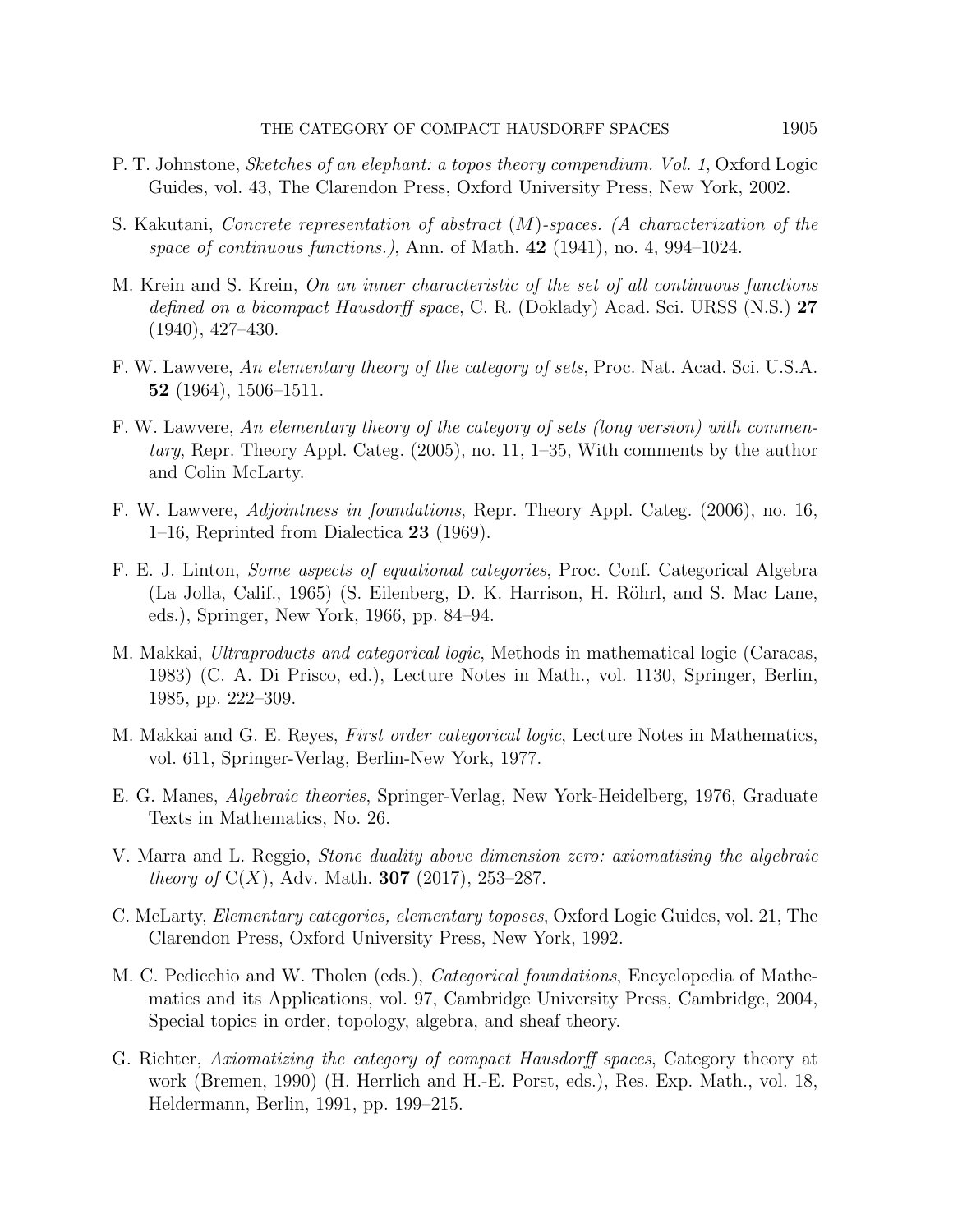- <span id="page-35-2"></span>G. Richter, Axiomatizing algebraically behaved categories of Hausdorff spaces, Category theory 1991 (Montreal, PQ, 1991) (R. A. G. Seely, ed.), CMS Conf. Proc., vol. 13, Amer. Math. Soc., Providence, RI, 1992, pp. 367–389.
- <span id="page-35-1"></span>G. Richter, An elementary approach to "algebra  $\cap$  topology = compactness", Appl. Categ. Structures 4 (1996), no. 4, 443–446.
- <span id="page-35-4"></span>J. Rosick´y, Elementary categories, Arch. Math. (Basel) 52 (1989), no. 3, 284–288.
- <span id="page-35-5"></span>D. I. Schlomiuk, An elementary theory of the category of topological spaces, Trans. Amer. Math. Soc. **149** (1970), 259–278.
- <span id="page-35-6"></span>M. H. Stone, The theory of representations for Boolean algebras, Trans. Amer. Math. Soc. 40 (1936), no. 1, 37–111.
- <span id="page-35-7"></span>W. J. Thron, *Lattice-equivalence of topological spaces*, Duke Math. J. 29 (1962), no. 4, 671–679.
- <span id="page-35-8"></span>E. M. Vitale, On the characterization of monadic categories over SET, Cahiers Topologie Géom. Différentielle Catég. **35** (1994), no. 4, 351–358.
- <span id="page-35-0"></span>E. Wattel, The compactness operator in set theory and topology, Mathematical Centre Tracts, vol. 21, Mathematisch Centrum, Amsterdam, 1968.
- <span id="page-35-3"></span>K. Yosida, On vector lattice with a unit, Proc. Imp. Acad. Tokyo 17 (1941), no. 5, 121–124.

Dipartimento di Matematica "Federigo Enriques", Università degli Studi di Milano via Cesare Saldini 50, 20133 Milano, Italy

Department of Computer Science, University of Oxford 15 Parks Road, Oxford OX1 3QD, UK

Email: vincenzo.marra@unimi.it luca.reggio@cs.ox.ac.uk

This article may be accessed at http://www.tac.mta.ca/tac/